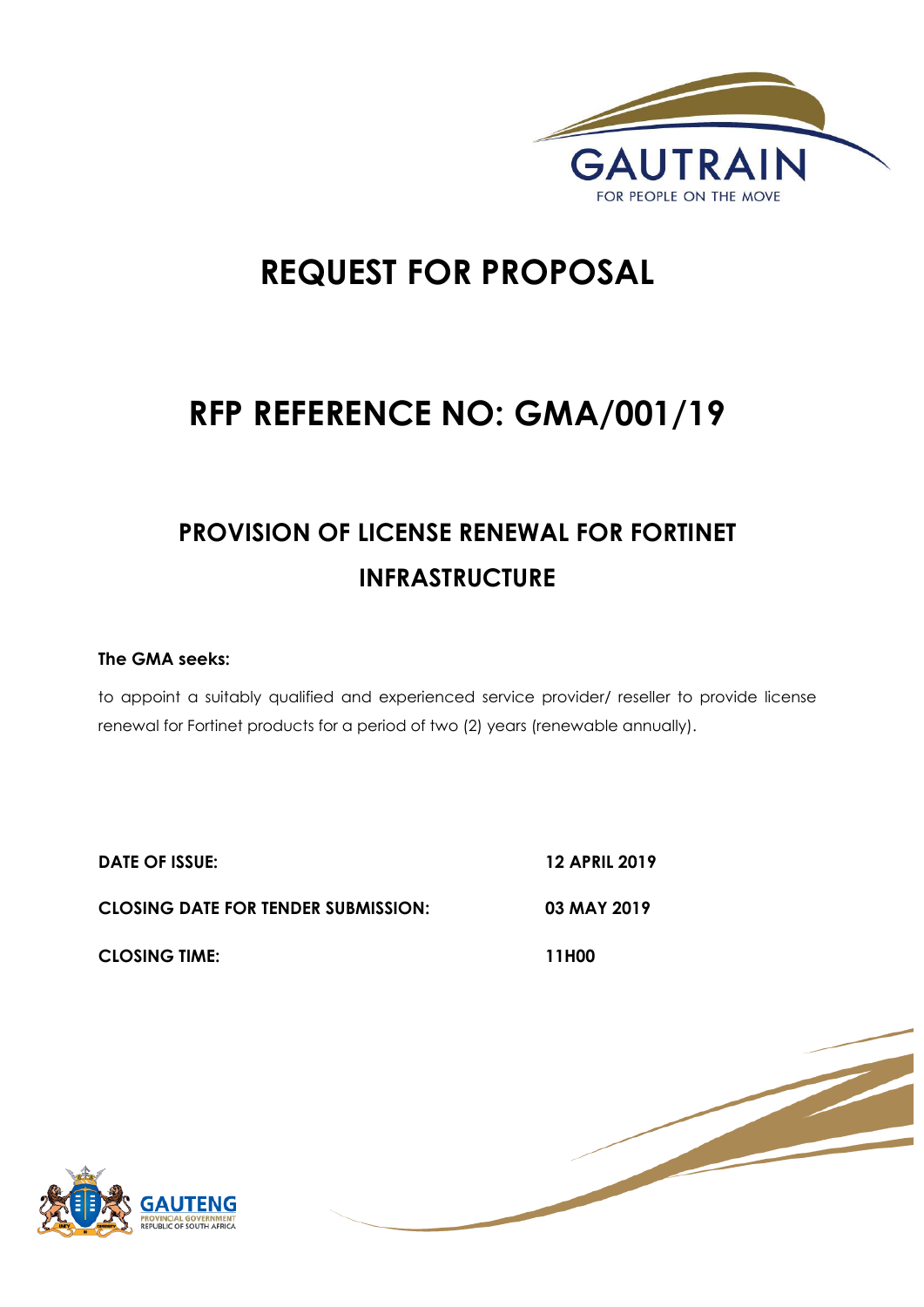## **CONTENTS**

## **GAUTRAIN MANAGEMENT AGENCY – REQUEST FOR PROPOSAL**

|                                                    | Page |
|----------------------------------------------------|------|
|                                                    | 5    |
|                                                    | 6    |
| <b>RFP PART A</b>                                  |      |
|                                                    | 7    |
|                                                    | 8    |
|                                                    | 8    |
|                                                    | 9    |
| Rules governing this RFP and the Tendering Process |      |
|                                                    | 10   |
| <b>REQUEST FOR PROPOSAL</b>                        |      |
|                                                    | 10   |
|                                                    | 11   |
|                                                    | 11   |
|                                                    | 11   |
|                                                    | 11   |
| Communication during the tender process            |      |
| Requests for clarification and further information | 12   |
|                                                    | 12   |
|                                                    | 13   |
|                                                    | 13   |
|                                                    | 14   |
|                                                    | 14   |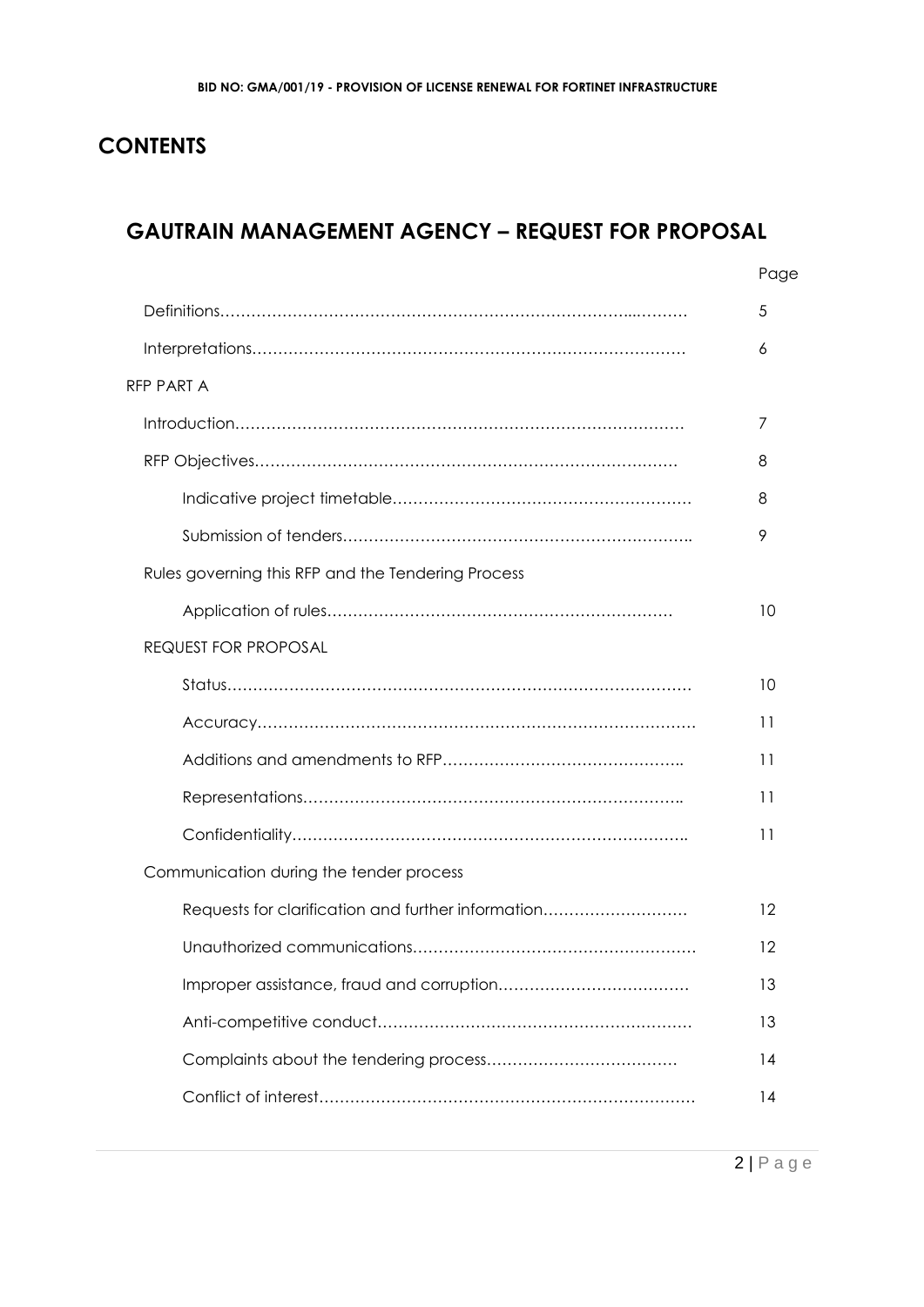#### **BID NO: GMA/001/19 - PROVISION OF LICENSE RENEWAL FOR FORTINET INFRASTRUCTURE**

|                                                      | 15 |  |  |  |
|------------------------------------------------------|----|--|--|--|
| Tender documents                                     |    |  |  |  |
|                                                      | 15 |  |  |  |
|                                                      | 16 |  |  |  |
|                                                      | 16 |  |  |  |
|                                                      | 16 |  |  |  |
|                                                      | 17 |  |  |  |
| Disclosure of tender contents and tender information | 17 |  |  |  |
|                                                      | 17 |  |  |  |
|                                                      | 18 |  |  |  |
|                                                      | 18 |  |  |  |
| <b>Tender Response</b>                               |    |  |  |  |
|                                                      | 19 |  |  |  |
|                                                      | 20 |  |  |  |
|                                                      | 20 |  |  |  |
|                                                      | 20 |  |  |  |
| <b>Contract Disclosure Requirements</b>              |    |  |  |  |
|                                                      | 21 |  |  |  |
|                                                      | 21 |  |  |  |
|                                                      | 21 |  |  |  |
| Evaluation of tenders                                | 22 |  |  |  |
|                                                      | 22 |  |  |  |
|                                                      | 22 |  |  |  |
|                                                      | 23 |  |  |  |
|                                                      | 24 |  |  |  |
|                                                      | 24 |  |  |  |
|                                                      | 25 |  |  |  |

3 | P a g e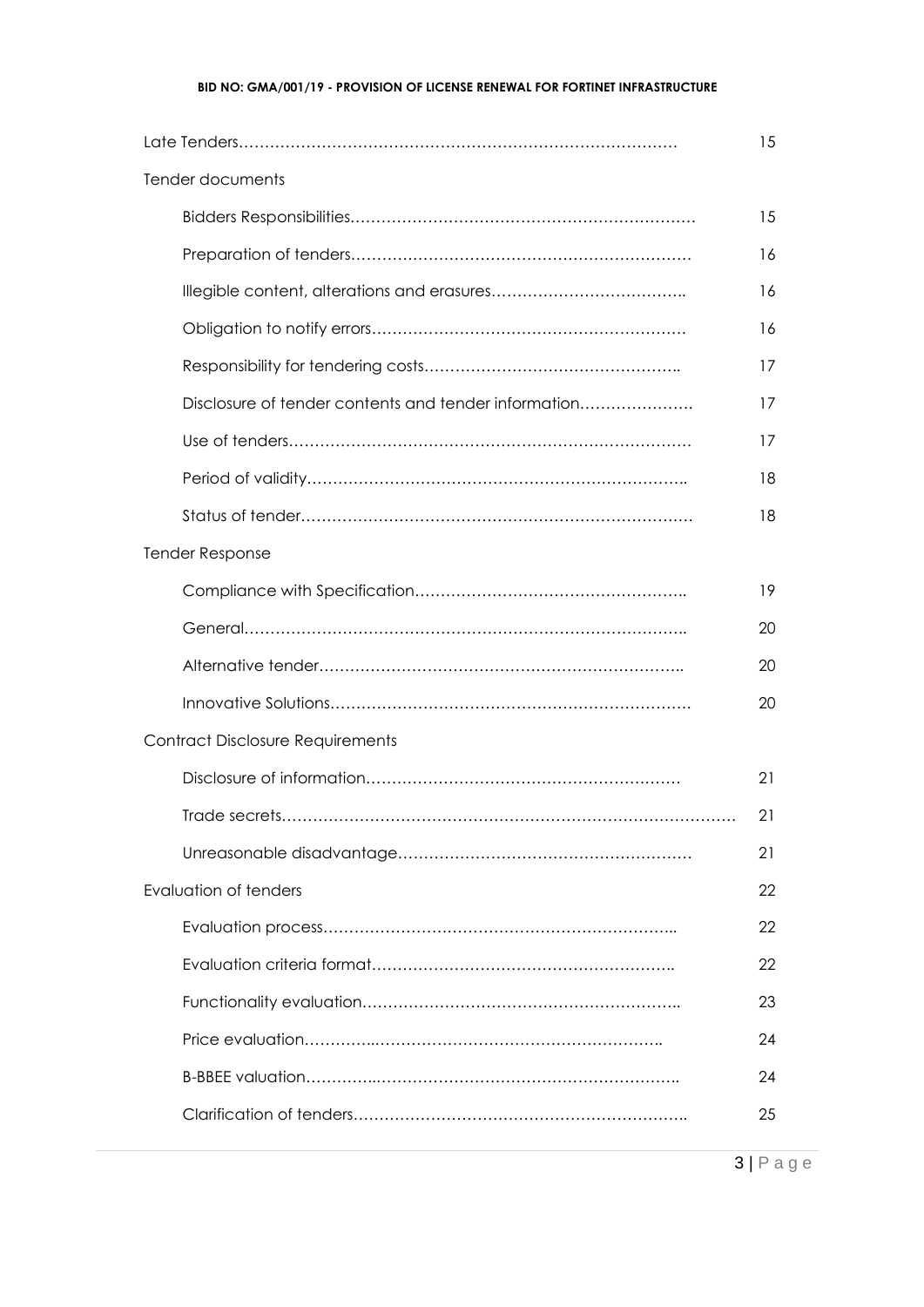#### **BID NO: GMA/001/19 - PROVISION OF LICENSE RENEWAL FOR FORTINET INFRASTRUCTURE**

|                    |                                               | 25 |
|--------------------|-----------------------------------------------|----|
|                    |                                               | 25 |
| Successful Tenders |                                               |    |
|                    |                                               | 26 |
|                    |                                               | 26 |
|                    |                                               | 26 |
|                    |                                               | 27 |
|                    |                                               | 27 |
|                    |                                               | 27 |
|                    |                                               | 28 |
|                    |                                               | 28 |
|                    |                                               | 29 |
|                    | RFP PART C - BIDDERS DECLARATION AND RESPONSE | 35 |
| <b>CSD</b>         |                                               | 38 |
| SBD1               |                                               | 39 |
| SBD 3.1            |                                               | 41 |
| SBD 3.2            |                                               | 42 |
| SBD <sub>4</sub>   |                                               | 44 |
| SBD 6.1            |                                               | 49 |
| SBD <sub>8</sub>   | Declaration of Bidders Past SCM practices     | 56 |
| SBD <sub>9</sub>   | Certificate of Independent Bid Determination  | 59 |
| <b>SHE</b>         |                                               | 62 |
| RFP PART - D       | SUPPLIER CODE OF CONDUCT                      | 64 |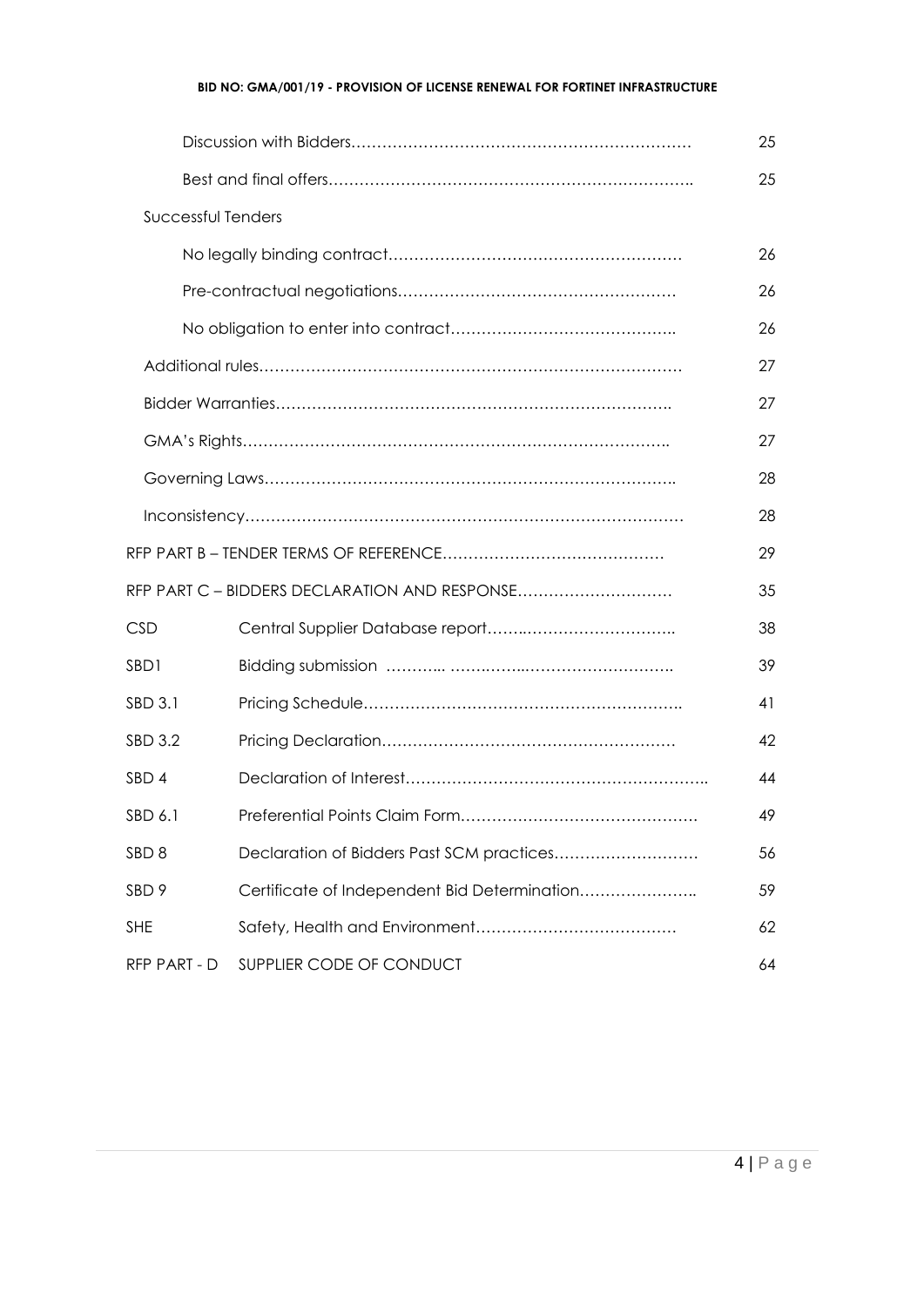## **DEFINITIONS**

In this Request for Proposal, unless a contrary intention is apparent:

**Business Day** means a day which is not a Saturday, Sunday or public holiday.

**Bid** means a written offer in a prescribed or stipulated form lodged by a Bidder in response to an invitation in this Request for Proposal, containing an offer to provide goods, works or services in accordance with the Specification as provided in RFP Part B.

**Closing Time** means the time, specified as such under the clause "Indicative Timetable" of this RFP Part A, by which Tenders must be received.

**Evaluation Criteria** means the criteria set out under the clause "Evaluation Criteria Format" of this RFP Part A.

**GMA** means the Gautrain Management Agency; a PFMA Schedule 3(C) listed Provincial Public Entity, established in terms of the GMA Act No. 5 of 2006.

**Intellectual Property Rights** includes copyright and neighbouring rights, and all proprietary rights in relation to inventions (including patents) registered and unregistered trademarks (including service marks), registered designs, confidential information (including trade secrets and know how) and circuit layouts, and all other proprietary rights resulting from intellectual activity in the industrial, scientific, literary or artistic fields.

**Member** means an employee of the GMA.

**Proposed Contract** means the agreement including any other terms and conditions contained in or referred to in this RFP that may be executed between the GMA and the successful Bidder.

**Request for Proposal** or **RFP** means this document (comprising each of the parts identified under RFP Part A, Part B, Part C and Part D) including all annexure and any other documents so designated by the GMA.

**Services** means the services required by the GMA, as specified in this RFP Part B.

**Specification** means any specification or description of the GMA's requirements contained in this RFP Part B.

**State** means the Republic of South Africa.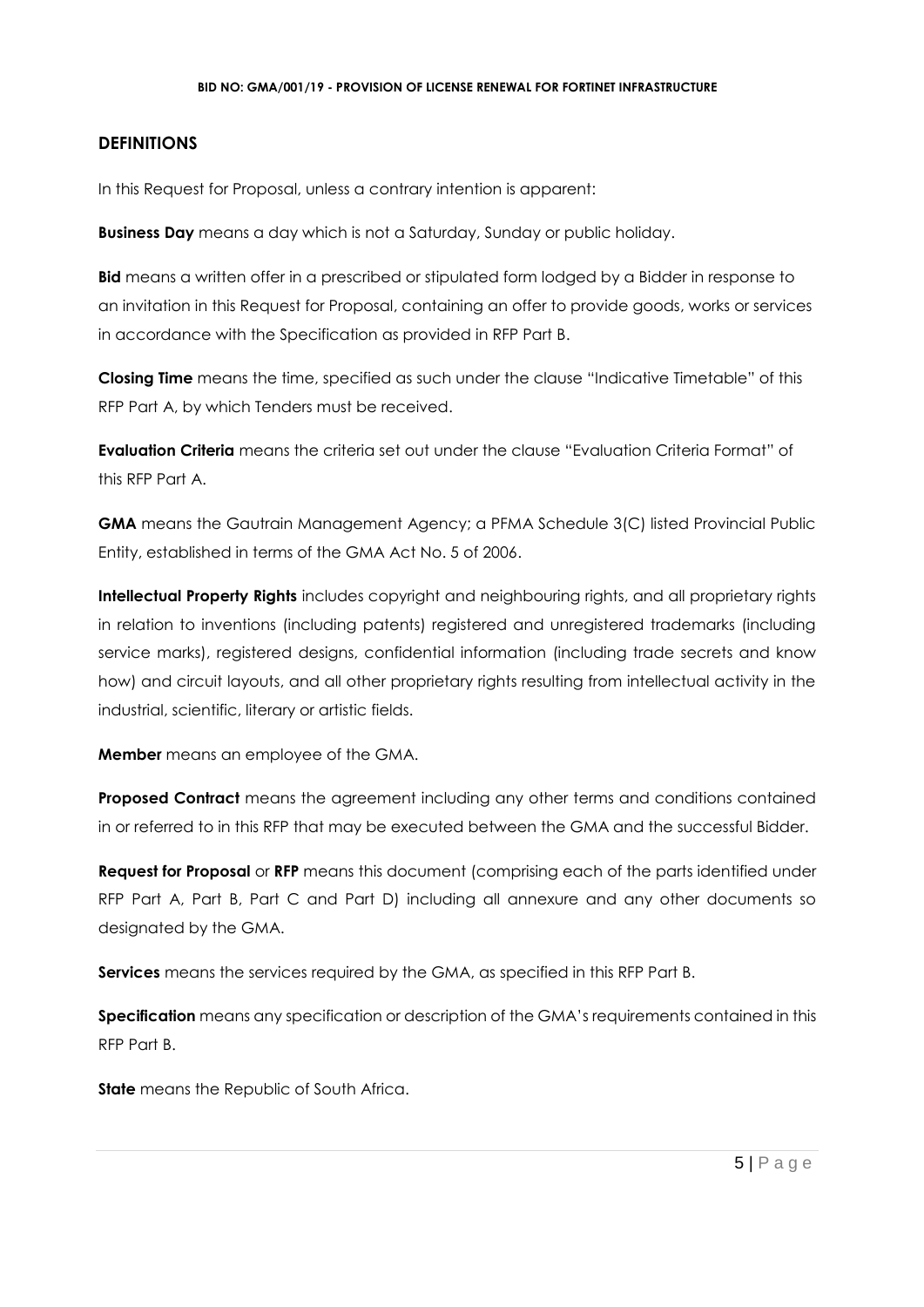#### **BID NO: GMA/001/19 - PROVISION OF LICENSE RENEWAL FOR FORTINET INFRASTRUCTURE**

**Statement of Compliance** means the statement forming part of a Tender indicating the Bidders compliance with the Specification.

**Bidder** means a person or organisation that submits a Bid.

**Tendering Process** means the process commenced by the issuing of this Request for Proposal and concluding upon formal announcement by the GMA of the selection of a successful Bidder(s) or upon the earlier termination of the process.

**Website** means the website administered by GMA located at [http://gma.gautrain.co.za](http://gma.gautrain.co.za/)

## **INTERPRETATIONS**

In this RFP, unless expressly provided otherwise:

## A reference to:

- (a) "includes" or "including" means includes or including without limitation; and
- (b) "R" or "Rands" is a reference to the lawful currency of the Republic of South Africa.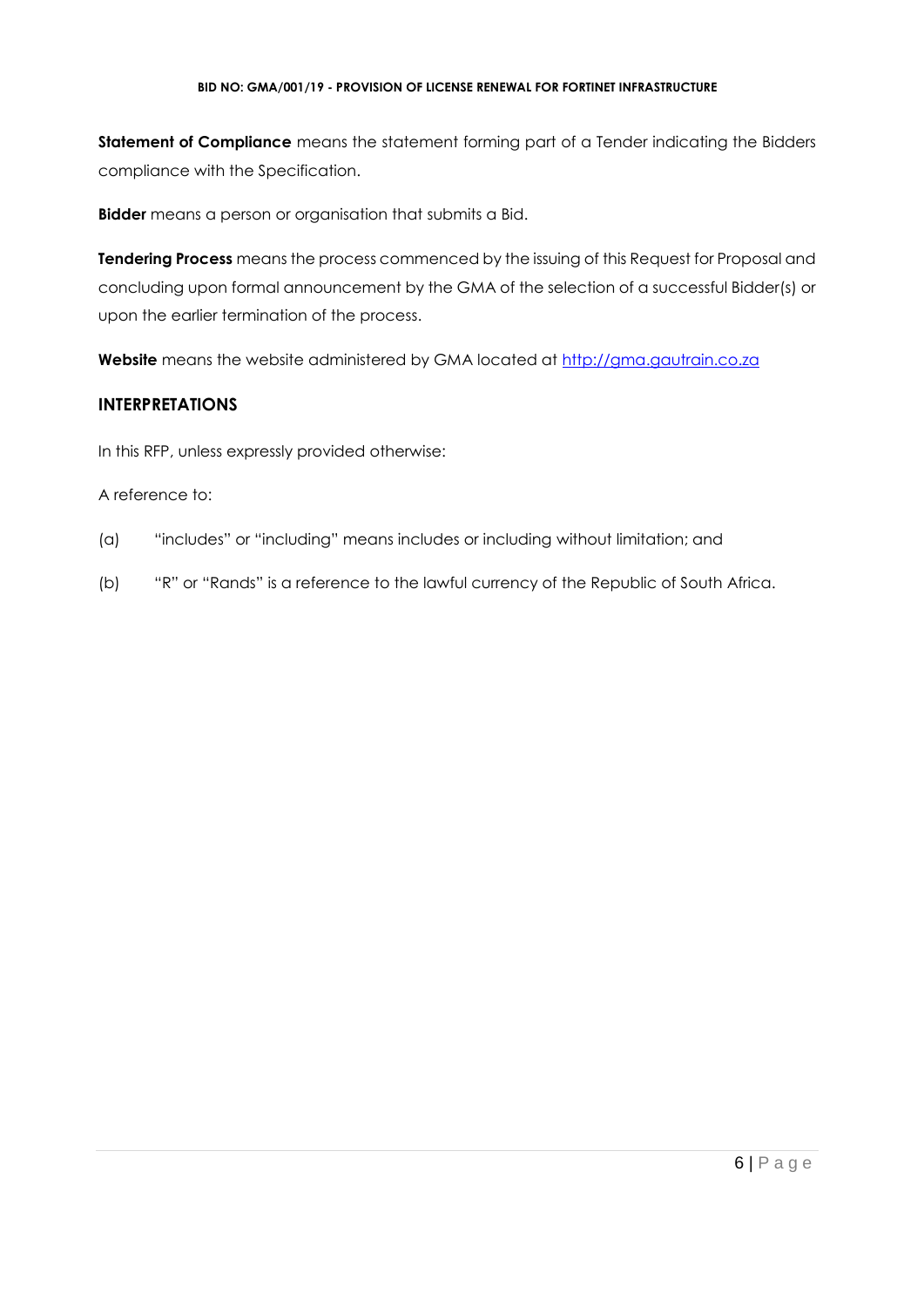## **RFP - PART A**

## **INTRODUCTION**

- 1. The Gautrain Management Agency (GMA) is a PFMA Schedule 3(C) listed provincial public entity which has been established in terms of the GMA Act No. 5 of 2006. The GMA is substantially funded from the Provincial Revenue Fund in order to carry out the following strategic objectives:
	- Assist the Gauteng Provincial Government (GPG) in implementing Gautrain and achieving the Project's objectives.
	- Act on behalf of GPG in managing the relationship between Province and the Concessionaire in terms of the Concession Agreement and ensure that the interests of Province are protected.
	- Enhance the integration of Gautrain with other transport services and Public Transport Plans.
	- Promote and maximise the Socio-Economic Development and B-BBEE objectives of the GPG in relation to Gautrain.
	- Liaise with and promote co-operation between government structures in all three spheres of Government in relation to Gautrain.
	- Liaise with persons having an interest in the project.
	- Manage assets relating to Gautrain and promote their preservation and maintenance.
	- Manage the finances of the Gautrain Project and the financial securities provided by the Concessionaire.
	- Monitor the policy and legislative environment of the Gautrain Project
- 2. The Bombela Concession Company (RF) (Pty) Ltd (BCC or the Concessionaire) entered into a Concession Agreement with the Gauteng Province (Province) for the design, partial finance, construction, operation, and maintenance of the Gautrain Rapid Rail Link until 27 March 2026. The Operations Commencement Date (OCD) 1 started on 08 June 2010 for the section between Sandton station and ORTIA station. Extended Phase (EP) 1 services commenced on 02 August 2011 between Hatfield and Rosebank stations. The Operations Commencement Date 2 services commenced on 07 June 2012 between Rosebank and Park stations, in so doing providing a complete service between Park and Hatfield stations. At the end of the concession period, the Concessionaire shall transfer the Gautrain System to the GMA.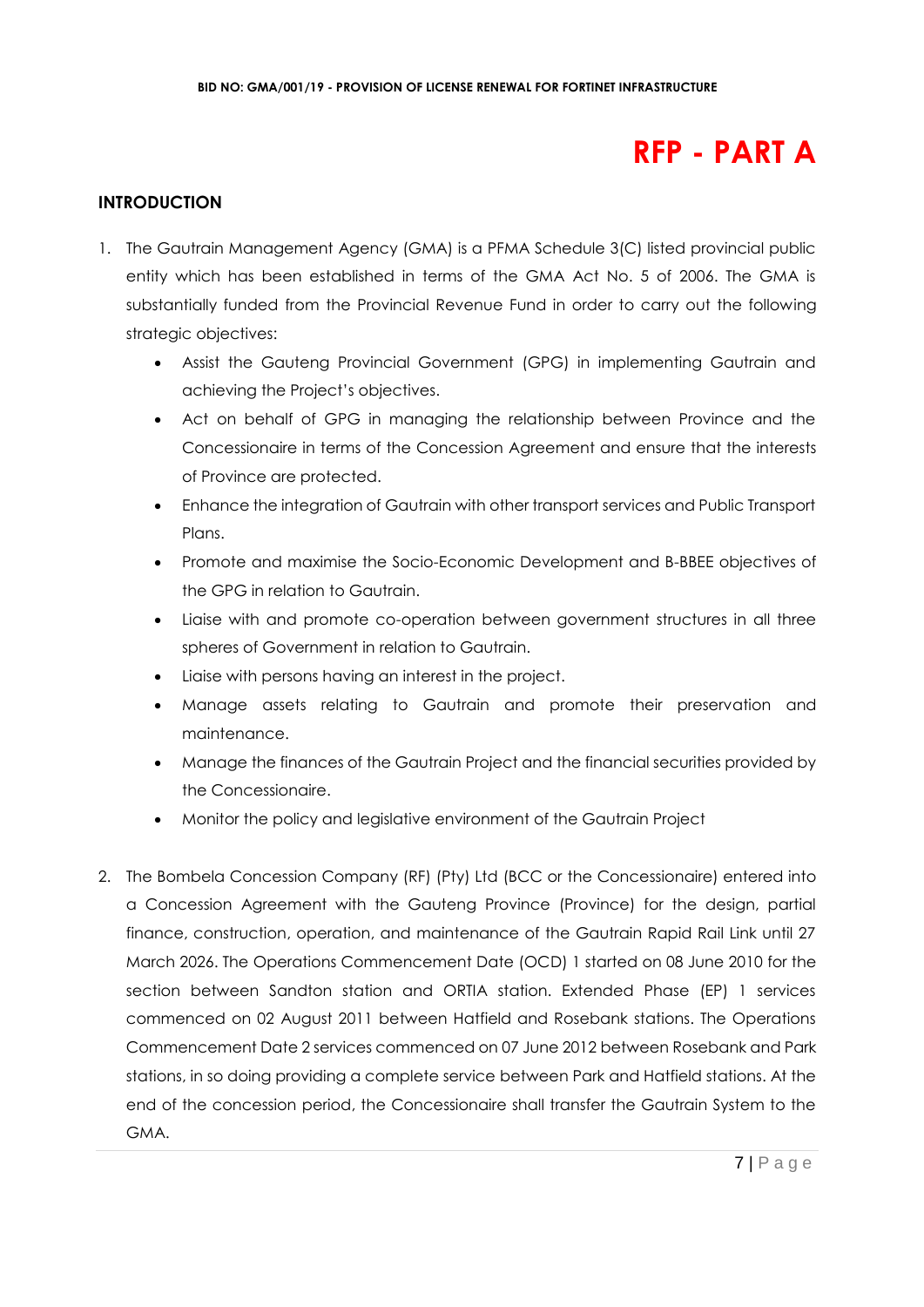- 3. The GMA is inviting responses to this Request for Proposal (reference number GMA/001/19) in order to appoint a suitably qualified and experienced service provider to provide license renewal for Fortinet products for a period of two (2) years (renewable annually) as specified in this RFP PART B – Specification.
- 4. The appointment of a successful service provider is subject to conclusion of a service level agreement between the GMA and the service provider.

## **RFP OBJECTIVES**

5. The objective of the tender is to find suitably qualified and experienced service provider or reseller to provide license renewal for Fortinet products for a period of two (2) years (renewable annually).

## **INDICATIVE PROJECT TIMETABLE**

| <b>ACTIVITY</b>                                       | <b>DATE</b>          |
|-------------------------------------------------------|----------------------|
| Issue of RFP                                          | 12 April 2019        |
| <b>Closing Date and Time</b>                          | 03 May 2019 at 11H00 |
| Intended completion of evaluation<br>of tenders       | 17 May 2019          |
| Intended formal notification of<br>successful Bidders | 20 May 2019          |
| Effective date of contract                            | 01 June 2019         |

*\*This timetable is provided as an indication of the timing of the tender process. It is indicative only and subject to change by the GMA. Bidders are to provide proposals that will allow achievement of the intended commencement date.*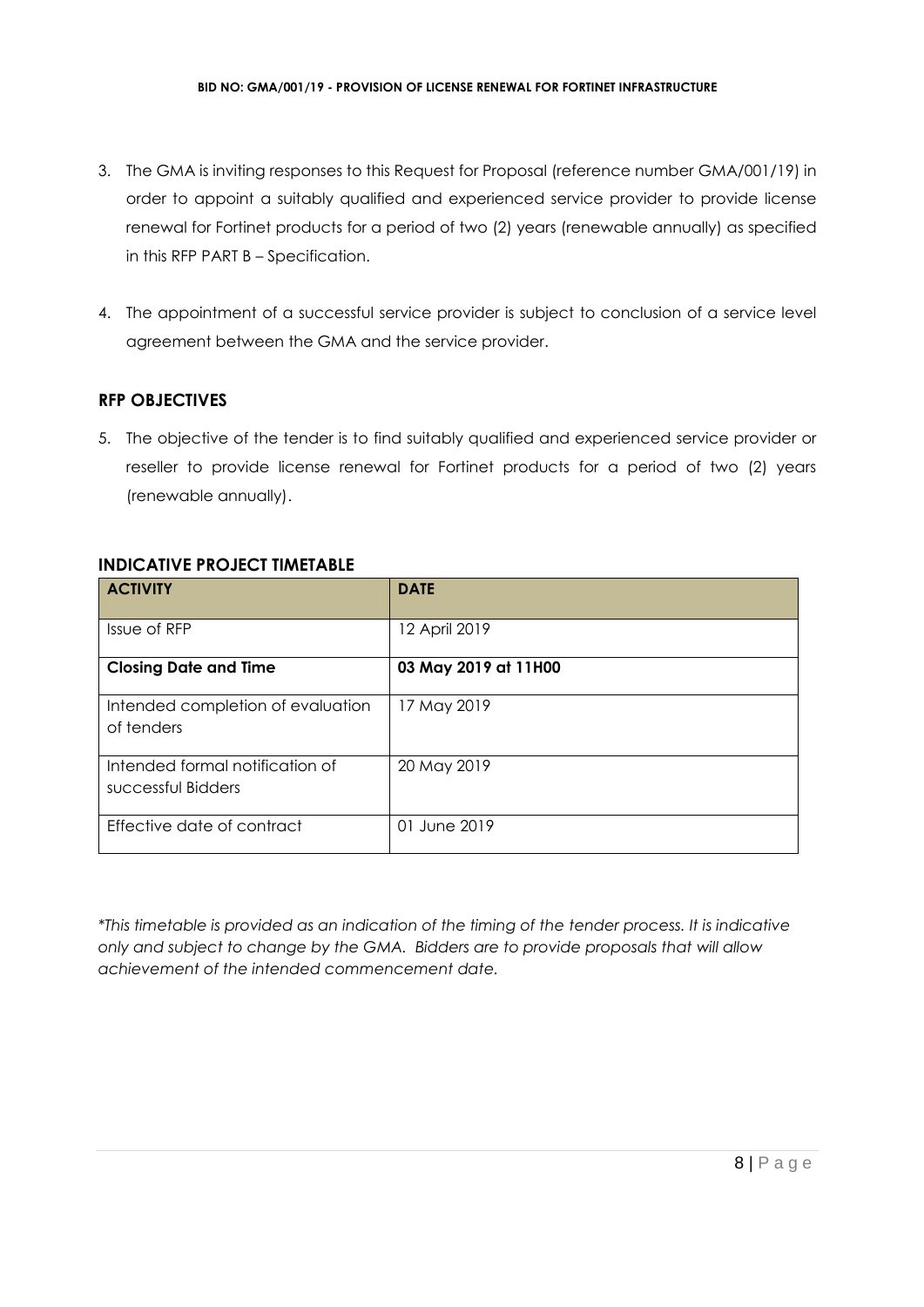## **SUBMISSION OF TENDERS**

## **Hardcopy Submission (Compulsory)**

| Proposal Submission                                      | Bid documents must be secured together preferably<br>bound or contained in a lever arch file                          |
|----------------------------------------------------------|-----------------------------------------------------------------------------------------------------------------------|
| Physical Address of Tender Box                           | 44 Grand Central Boulevard, Grand Central Midrand<br>(Off R101 Old Johannesburg Road)                                 |
| Hours of access to Tender Box                            | Between 07:00 and 17:00 (Weekdays only)                                                                               |
| Information to be marked on<br>package containing Tender | Gautrain Management Agency<br>Attention: Supply Chain Management Unit<br>RFP Ref. No.<br>GMA/001/19<br>Name of Bidder |

- 6. Bidders are to provide one (1) original and three (3) hard copies of the Bidders Response (Bid).
- 7. Bidders must also include an electronic copy of the Bidders Response for each proposal in PDF or Microsoft Office 2007 format in the hardcopy submission. All responses must be submitted in a sealed envelope in accordance with the conditions of Tendering and on the official forms included in this document.
- 8. All documents must be virus checked by the Bidder before lodgement. In this case of inconsistency between the electronic and hardcopy submissions, the hardcopy submission will prevail.
- 9. All enquiries related to this RFP must be sent to **[tenderenquiries@Gautrain.co.za](mailto:tenderenquiries@Gautrain.co.za)**.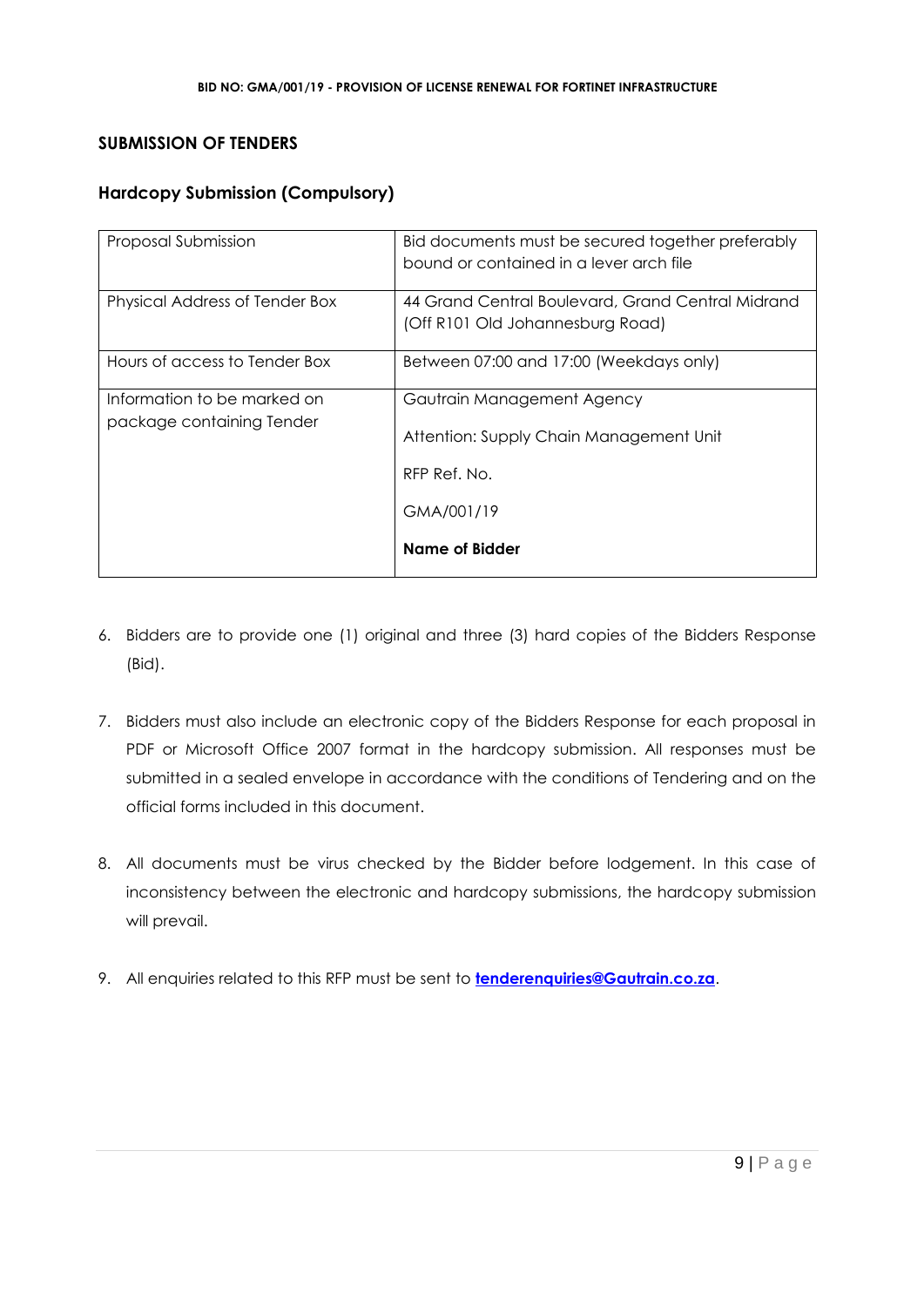## **RULES GOVERNING THIS RFP AND THE TENDERING PROCESS**

## **APPLICATION OF RULES**

- 10. Participation in the tender process is subject to compliance with the rules contained in this RFP Part A.
- 11. All persons (whether or not a Participant in this tender process) having obtained or received this RFP may only use it, and the information contained therein, in compliance with the rules contained in this RFP Part A.
- 12. All Bidders are deemed to accept the rules contained in this RFP Part A.
- 13. The rules contained in this RFP Part A apply to:
	- a. The RFP and any other information given, received or made available in connection with this RFP, and any revisions or annexure;
	- b. the Tendering Process; and
	- c. any communications (including any briefings, presentations, meetings and negotiations) relating to the RFP or the Tendering Process.

## **REQUEST FOR PROPOSAL**

## **STATUS OF REQUEST FOR PROPOSAL**

- 14. This RFP is an invitation for service provider/s to submit a proposal(s) for the provision of the services as set out in the Specification contained in this RFP Part B. Accordingly, this RFP must not be construed, interpreted, or relied upon, whether expressly or implied, as an offer capable of acceptance by any person(s), or as creating any form of contractual, promissory or other rights.
- 15. No binding contract or other understanding for the supply of the Services will exist between the GMA and any Bidder unless and until the Agency has executed a formal written contract with the successful Bidder.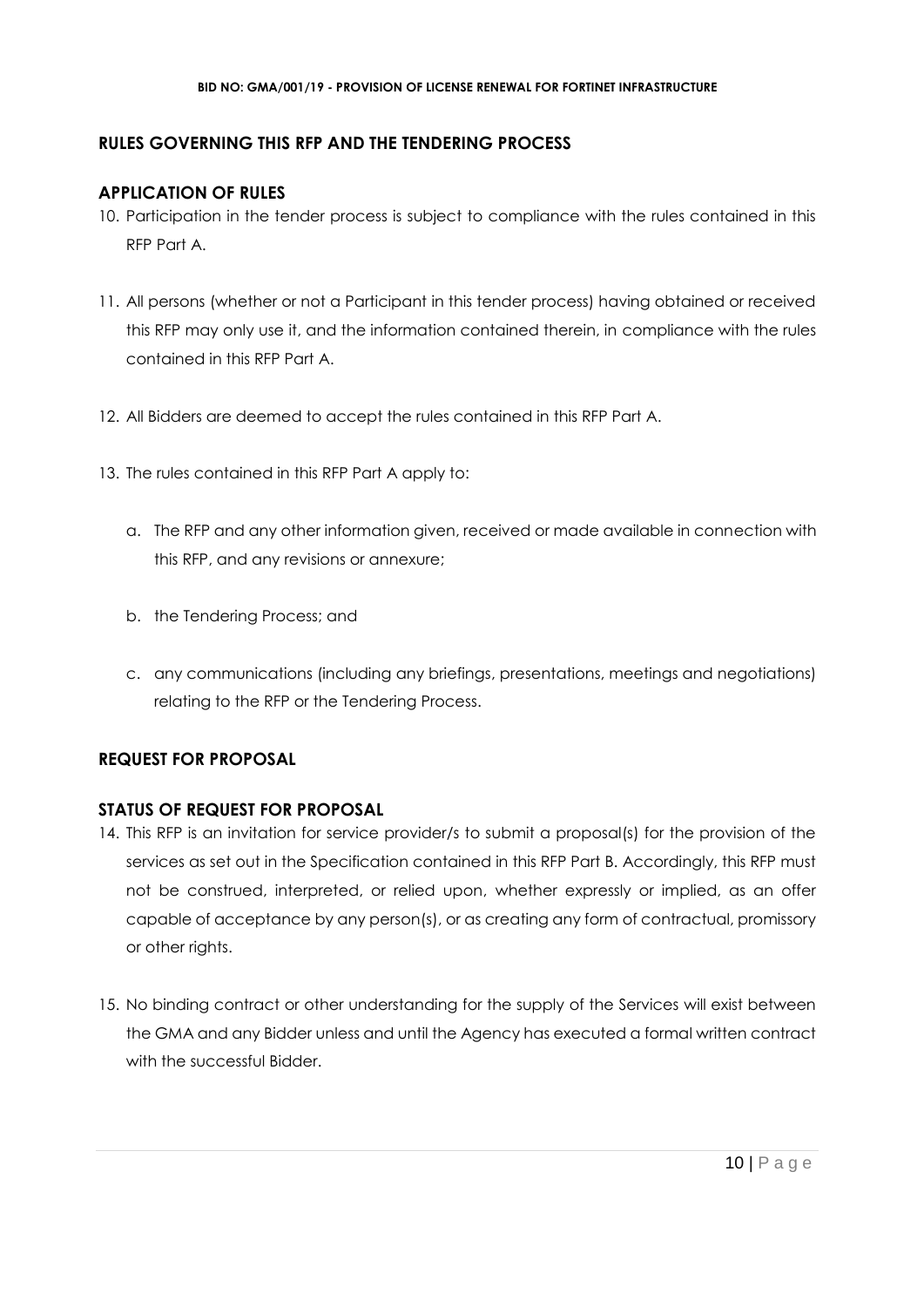## **ACCURACY OF REQUEST FOR PROPOSAL**

- 16. Whilst all due care has been taken in connection with the preparation of this RFP, the GMA makes no representations or warranties that the content in this RFP or any information communicated to or provided to Bidders during the Tendering Process is, or will be, accurate, current or complete. The GMA, and its officers, employees and advisors will not be liable with respect to any information communicated which is not accurate, current or complete.
- 17. If a Bidder finds or reasonably believes it has found any discrepancy, ambiguity, error or inconsistency in this RFP or any other information provided by the GMA (other than minor clerical matters), the Bidder must promptly notify the Agency in writing (by e-mail to the address **[tenderenquiries@Gautrain.co.za](mailto:tenderenquiries@gautrainpo.co.za)**) of such discrepancy, ambiguity, error or inconsistency in order to afford the GMA an opportunity to consider what corrective action is necessary (if any).
- 18. Any actual discrepancy, ambiguity, error or inconsistency in this RFP or any other information provided by the GMA will, if possible, be corrected and provided to all Bidders without attribution to the Bidder who provided the written notice.

#### **ADDITIONS AND AMENDMENTS TO THE RFP**

- 19. The GMA reserves the right to change any information in, or to issue any addendum to this RFP before the Closing Time. The GMA and its officers, employees and advisors will not be liable in connection with either the exercise of, or failure to exercise this right.
- 20. If the GMA exercises its right to change information in terms of clause 22, it may seek amended Tenders from all Bidders.

#### **REPRESENTATIONS**

21. No representations made by or on behalf of the GMA in relation to this RFP will be binding on the GMA unless that representation is expressly incorporated into the contract ultimately entered into between the GMA and the successful Bidder.

## **CONFIDENTIALITY**

22. All persons (including all Bidders) obtaining or receiving this RFP and any other information in connection with this RFP or the Tendering Process must keep the contents of the RFP and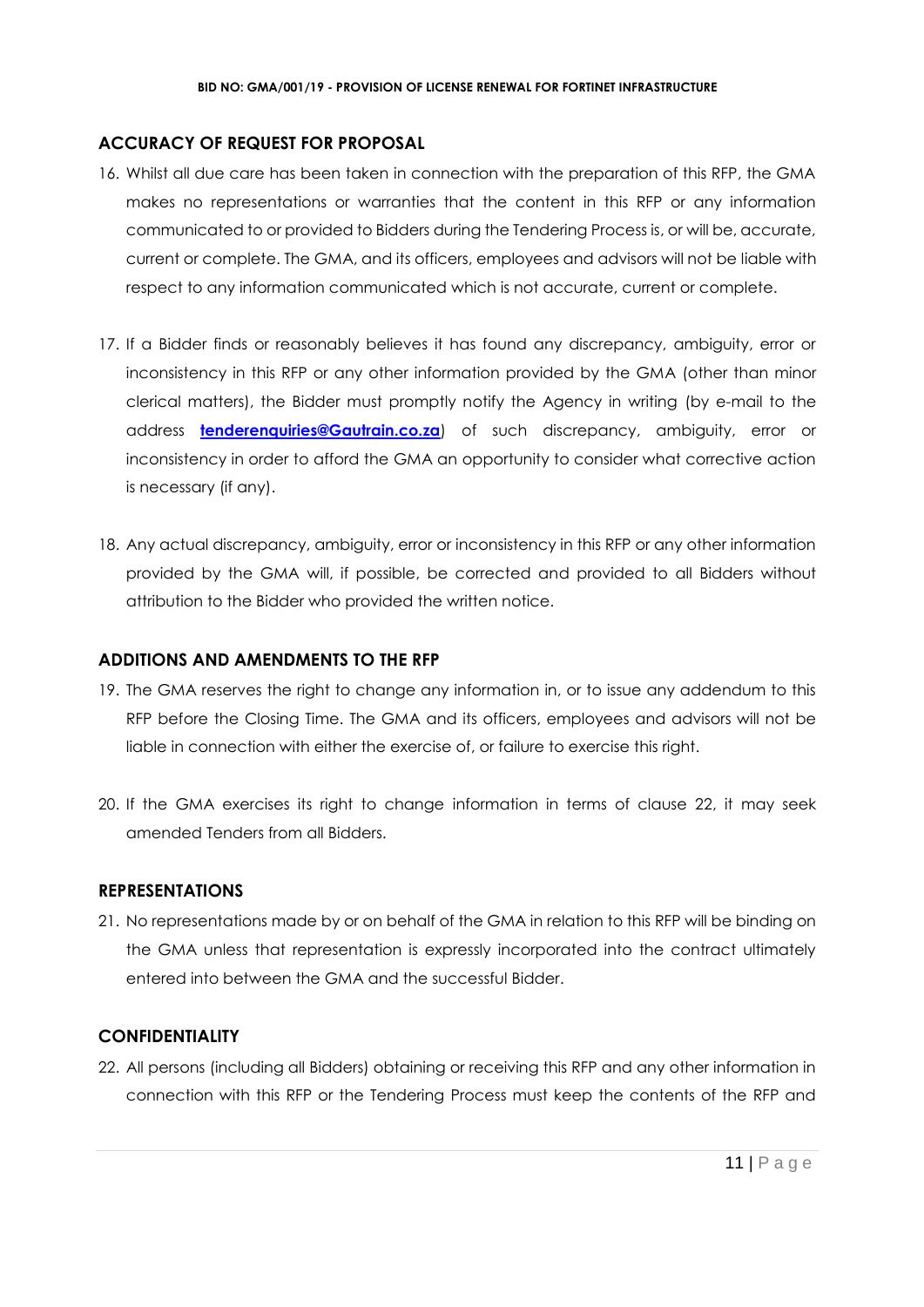other such information confidential, and not disclose or use the information except as required for the purpose of developing a proposal in response to this RFP.

## **COMMUNICATIONS DURING THE TENDERING PROCESS**

## **REQUESTS FOR CLARIFICATION OR FURTHER INFORMATION**

- 23. All communication and attempts to solicit information of any kind relative to this tender should be in writing and channelled to the Supply Chain Management Unit via email to: **[tenderenquiries@Gautrain.co.za](mailto:tenderenquiries@gautrainpo.co.za)**.
- 24. Any communication by a Bidder to the GMA will be effective upon receipt by the SCM Unit (provided such communication is in the required format).
- 25. The GMA has restricted the period during which it will accept questions or requests for further information or clarification and reserves the right not to respond to any enquiry or request, irrespective of when such enquiry or request is received.
- 26. Except where the GMA is of the opinion that issues raised apply only to an individual Bidder, questions submitted and answers provided will be made available to all Bidders by e-mail, as well as on the GMA's website without identifying the person or organisation which submitted the question.
- 27. In all other instances, the GMA may directly provide any written notification or response to a Bidder by email to the address of the Bidder (as notified by the Bidder to the SCM Unit).
- 28. A Bidder may, by notifying the SCM Unit in writing, withdraw a question submitted in accordance with clause 30, in circumstances where the Bidder does not wish the GMA to publish its response to the question to all Bidders.

## **UNAUTHORISED COMMUNICATIONS**

29. Bidders may not contact (including promotional or advertising activities) any GMA staff or Advisors of GMA except through the channel in clause 21 above on any matter pertaining to the bid from the time when the bid is advertised to the time the bid is awarded. Communicating with any GMA staff or Advisors of GMA except through the channel in clause 21 above will be perceived as an effort by a bidder to influence bid evaluation, bid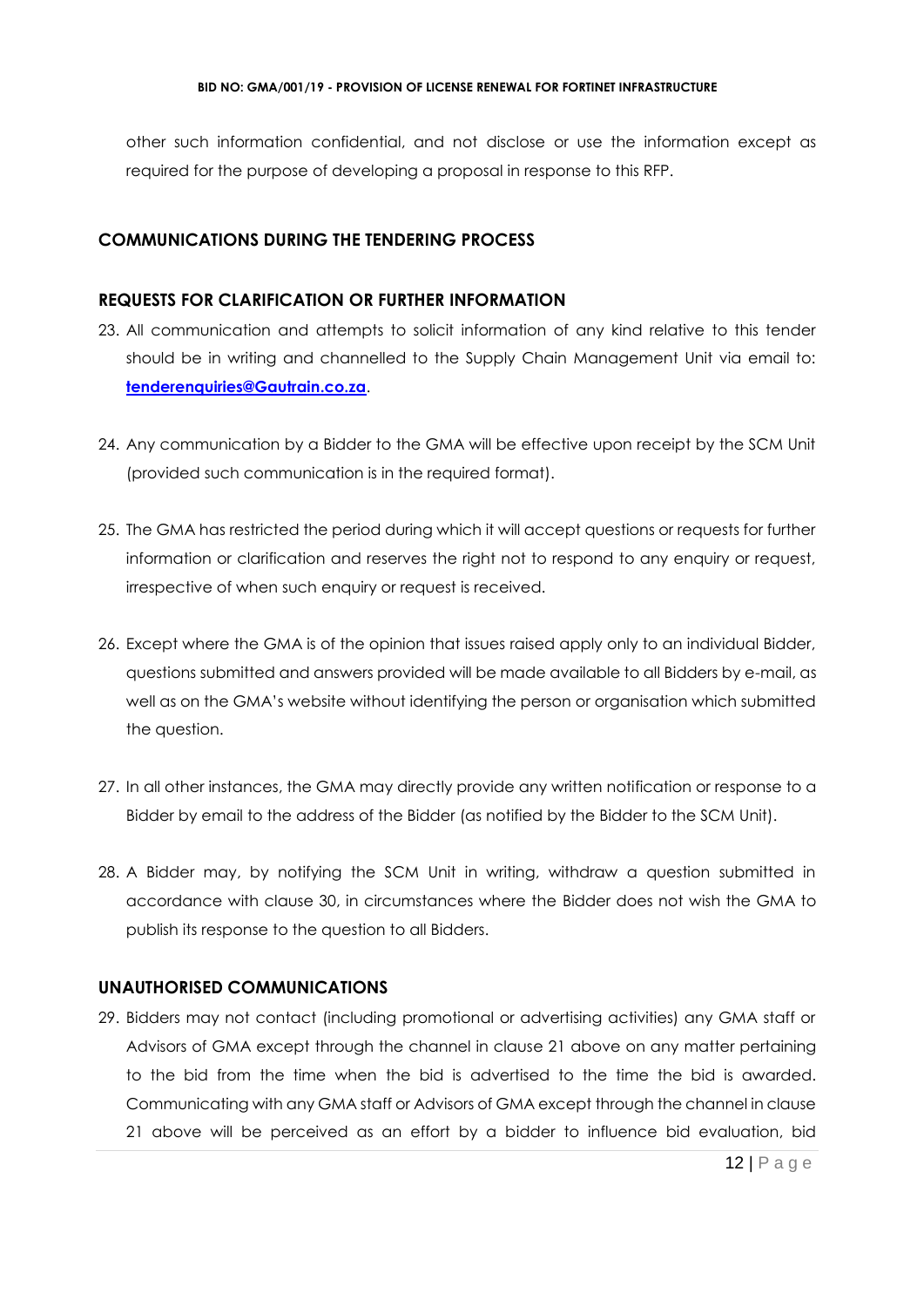#### **BID NO: GMA/001/19 - PROVISION OF LICENSE RENEWAL FOR FORTINET INFRASTRUCTURE**

comparisons or bid award decisions in any manner, and will result in rejection of the bid concerned. Nothing in this clause is intended to prevent communications with staff of, or advisors of the GMA to the extent that such communications do not relate to this RFP or the Tendering Process.

30. Bidders must not otherwise engage in any activities that may be perceived as, or that may have the effect of, influencing the outcomes of the Tendering Process in any way.

## **IMPROPER ASSISTANCE, FRAUD AND CORRUPTION**

- 31. Bidders may not seek or obtain the assistance of employees, contractors or advisors of the GMA in the preparation of their tender responses, except where contractors or advisors are participating in the tender in which case the Bidder must disclose such participation in its tender by declaring their possible interest or conflict in the relevant SBD 4 form.
- 32. The GMA may in its absolute discretion, immediately disqualify a Bidder that it believes has sought or obtained such improper assistance.
- 33. Bidders are to be familiar with the implications of contravening the Prevention and Combating of Corrupt Activities Act, No. 12 of 2005 and any other relevant legislation.
- 34. Bidders are encouraged to stop crime at the GMA in its tracks and report it anonymously to the following number: 0800 6 FRAUD/0800 637 283.

## **ANTI-COMPETITIVE CONDUCT**

- 35. Bidders and their respective officers, employees, agents and advisors must not engage in any collusion, anti-competitive conduct or any other similar conduct in respect of this Tendering Process with any other Bidder or any other person(s) in relation to:
	- a. The preparation or lodgement of their Tender
	- b. the evaluation and clarification of their Tender; and
	- c. the conduct of negotiations with the GMA.
- 36. For the purposes of clause 38, collusion, anti-competitive conduct or any other similar conduct may include disclosure, exchange and clarification of information whether or not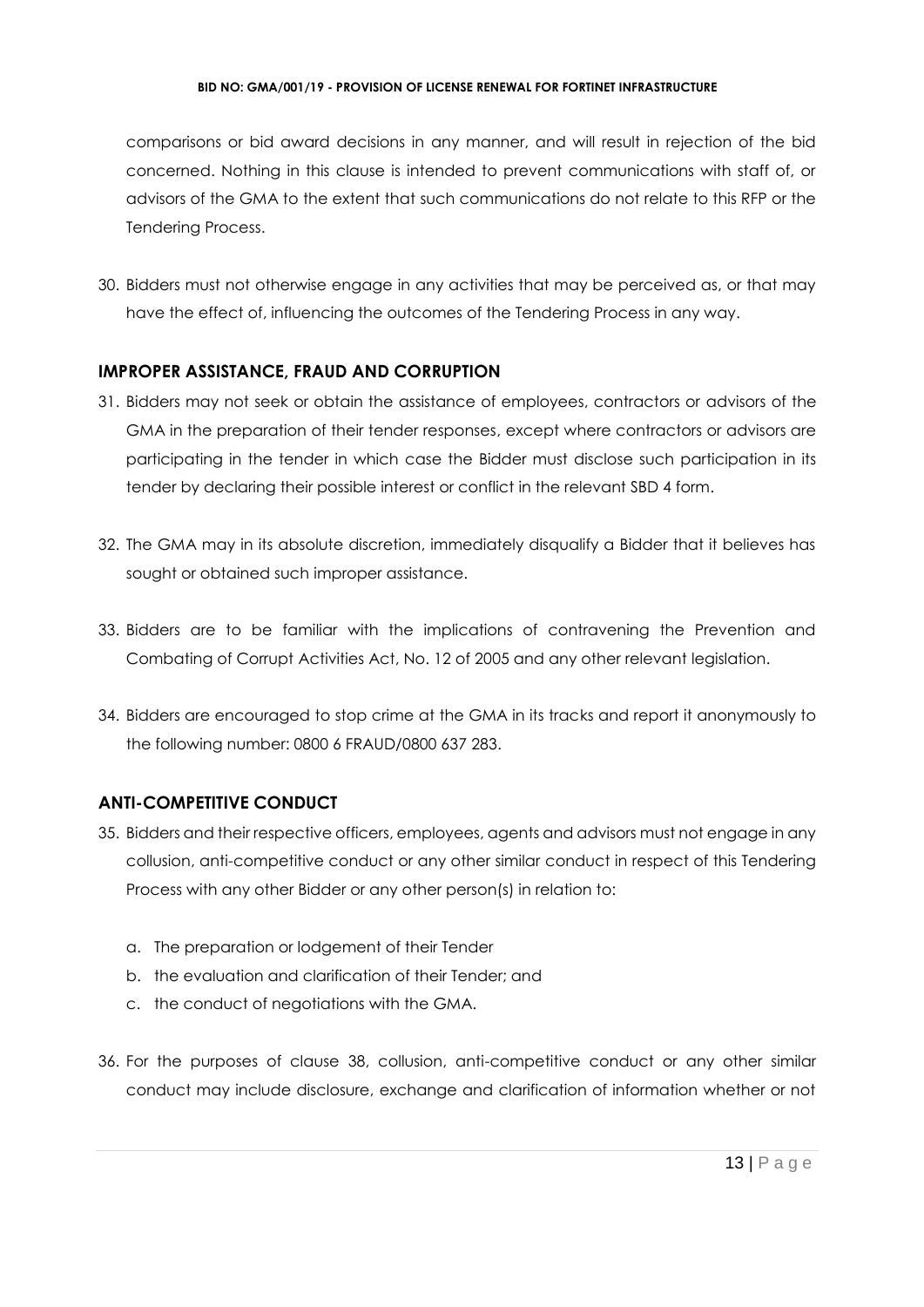such information is confidential to the GMA or any other Bidder or any other person or organisation.

37. In addition to any other remedies available to it under law or contract, the GMA may, in its absolute discretion, immediately disqualify a Bidder that it believes has engaged in any collusive, anti-competitive conduct or any other similar conduct during the entire Tendering Process.

## **COMPLAINTS ABOUT THE TENDERING PROCESS**

- 38. Any complaint about the RFP or the Tendering Process must be submitted to the SCM Unit in writing, (preferably by email), immediately upon the cause of the complaint arising or becoming known to the Bidder.
- 39. The written complaint must set out:
	- a. The basis for the complaint, specifying the issues involved;
	- b. how the subject of the complaint affect the organisation or person making the complaint;
	- c. any relevant background information; and
	- d. the outcome desired by the person or organisation making the complaint.
- 40. If the matter relates to the conduct of an official, employee or advisor of the GMA, the complaint should be addressed in writing marked for the attention of the Chief Executive Officer of the GMA, and delivered to the physical address of the GMA, as notified.

## **CONFLICT OF INTEREST**

- 41. A Bidder must not, and must ensure that its officers, employees, agents and advisors do not place themselves in a position that may give rise to actual, potential or perceived conflict of interest between the interests of the GMA and/or the Gauteng Provincial Government and the Bidders interests during the Tender Process.
- 42. The Bidders Response in this RFP Part C requires the Bidder to provide details of any interests, relationships or clients which may or do give rise to a conflict of interest in relation to the supply of the services under any contract that may result from this RFP.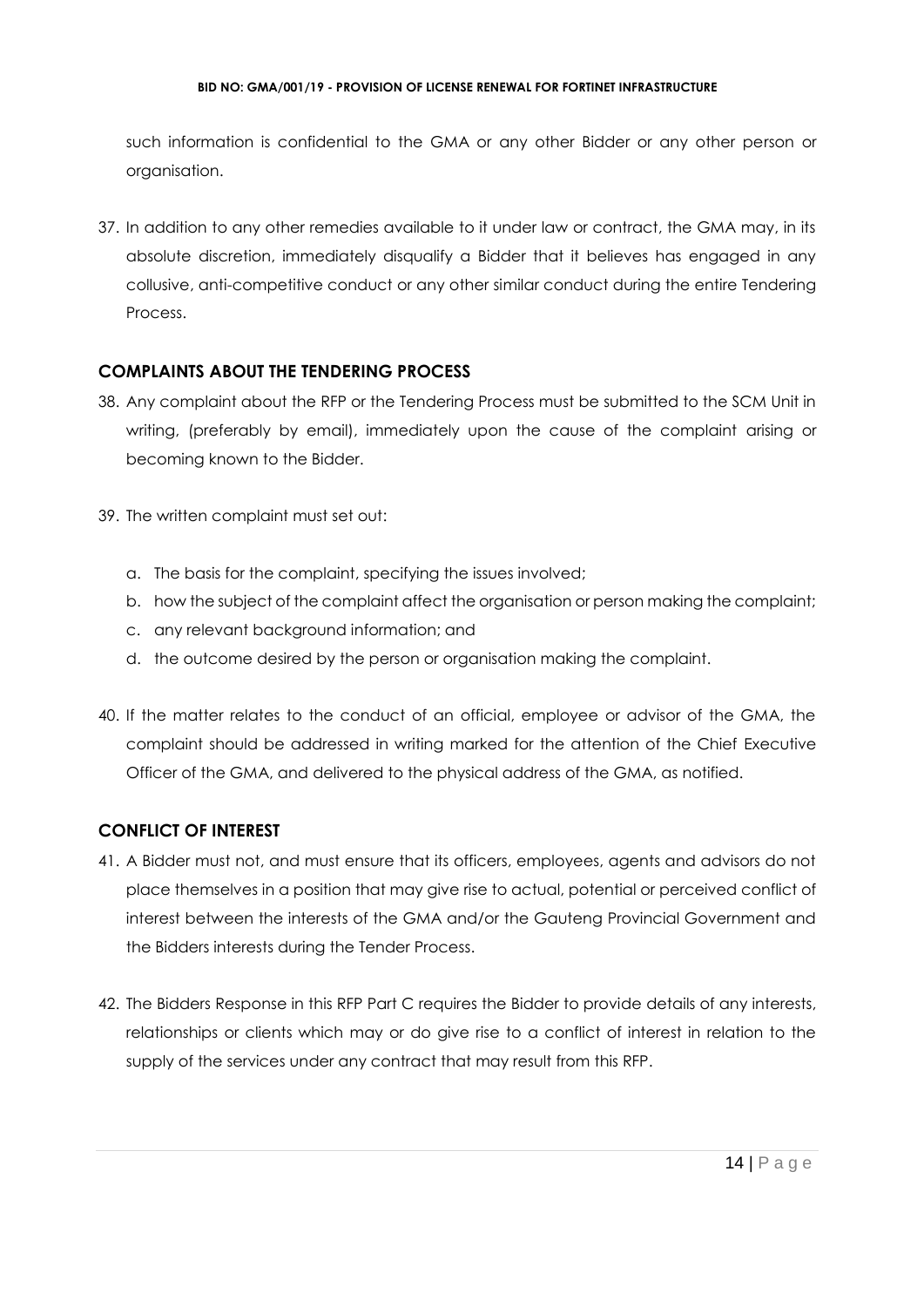- 43. If the Bidder submits its Tender and a subsequent conflict of interest arises, or is likely to arise, which was not disclosed in the Tender, the Bidder must notify the GMA immediately in writing of that conflict.
- 44. The GMA may immediately disqualify a Bidder from the Tendering Process if the Bidder fails to notify the GMA of the conflict as required.

## **LATE TENDERS**

- 45. Tenders must be lodged by the Closing Date and Time. Where a tender document is not in the tender box at the time of the bid closing, such a bid document will be regarded as a late bid. Late bids will not be accepted or considered.
- 46. Tenders lodged after the Closing Time or lodged at a location or in a manner that is contrary to that specified in this RFP will be disqualified from the Tendering Process and will be ineligible for consideration.
- 47. The determination of the GMA as to the actual time that a Tender is lodged is final. Subject to clause 49, all Tenders lodged in the Tender Box after the Closing Time will be recorded by the GMA and will only be opened for the purposes of identifying a business name and address of the Bidder. The GMA will inform a Bidder whose Tender was lodged after the Closing Time of its ineligibility for consideration. The general operating practice is for the late tender to be returned within 5 (Five) working days of receipt or within 5 (Five) working days after determination not to accept a late tender.

## **TENDER DOCUMENTS**

## **BIDDERS RESPONSIBILITIES**

- 51. Bidders are responsible for:
	- a. Examining this RFP and any documents referenced or attached to this RFP and any other information made or to be made available by the GMA to Bidders in connection with this RFP;
	- b. fully informing themselves in relation to all matters arising from this RFP, including all matters regarding the GMA's requirements for the provision of the Services;
	- c. ensuring that their Tenders are accurate and complete;
	- d. making their own enquiries and assessing all risks regarding this RFP, and fully considering and incorporating the impact of any known and unknown risks into their Tender;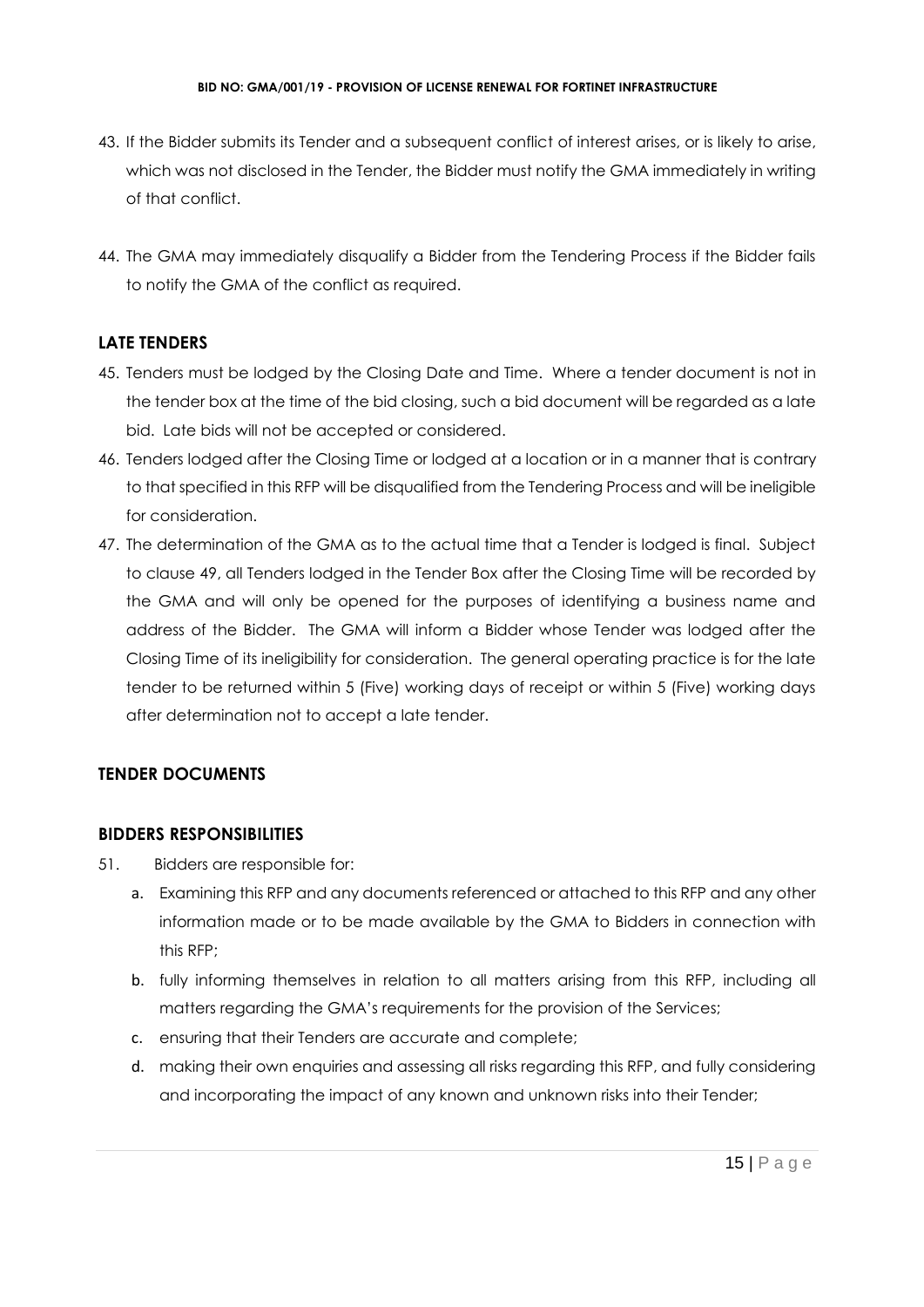- e. ensuring that they comply with all applicable laws in regards to the Tendering Process particularly as specified by National Treasury Regulations, Guidelines, Instruction Notes and Practice Notes and other relevant legislation as published from time to time in the Government Gazette;
- f. submitting an Original Valid Tax Clearance Certificate and all other returnable documents as listed on the Checklist; and
- g. Failure to provide the required information could result in disqualification of the bidder.

## **PREPARATION OF TENDERS**

- 52. Bidders must ensure that:
	- a. Their Tender is submitted in the required format as stipulated in this RFP Part A; and
	- b. all the required information fields in RFP Part C are completed in full and contain the information requested by the GMA.

*Note to Bidders: The GMA may in its absolute discretion reject a Tender that does not include the information requested.*

53. Unnecessarily elaborate responses or other presentations beyond that which is sufficient to present a complete and effective tender proposal are not desired or required. Elaborate and expensive visual and other presentation aids are not necessary.

## **ILLEGIBLE CONTENT, ALTERATION AND ERASURES**

- 54. Incomplete Tenders may be disqualified or evaluated solely on information contained in the Tender.
- 55. The GMA may disregard any content in a Tender that is illegible and will be under no obligation whatsoever to seek clarification from the Bidder.
- 56. The GMA is entitled to amend any bid conditions, validity period, specifications, or extend the closing date of bids before the closing date. All bidders, to whom the bid documents have been issued, will be advised in writing of such amendments in good time.

## **OBLIGATION TO NOTIFY ERRORS**

57. Amended bids may be sent, together with the original bid, in an envelope marked "Amendment to bid" and should be placed in the bid box before the closing date and time. An amendment bids without original bid document will not be considered.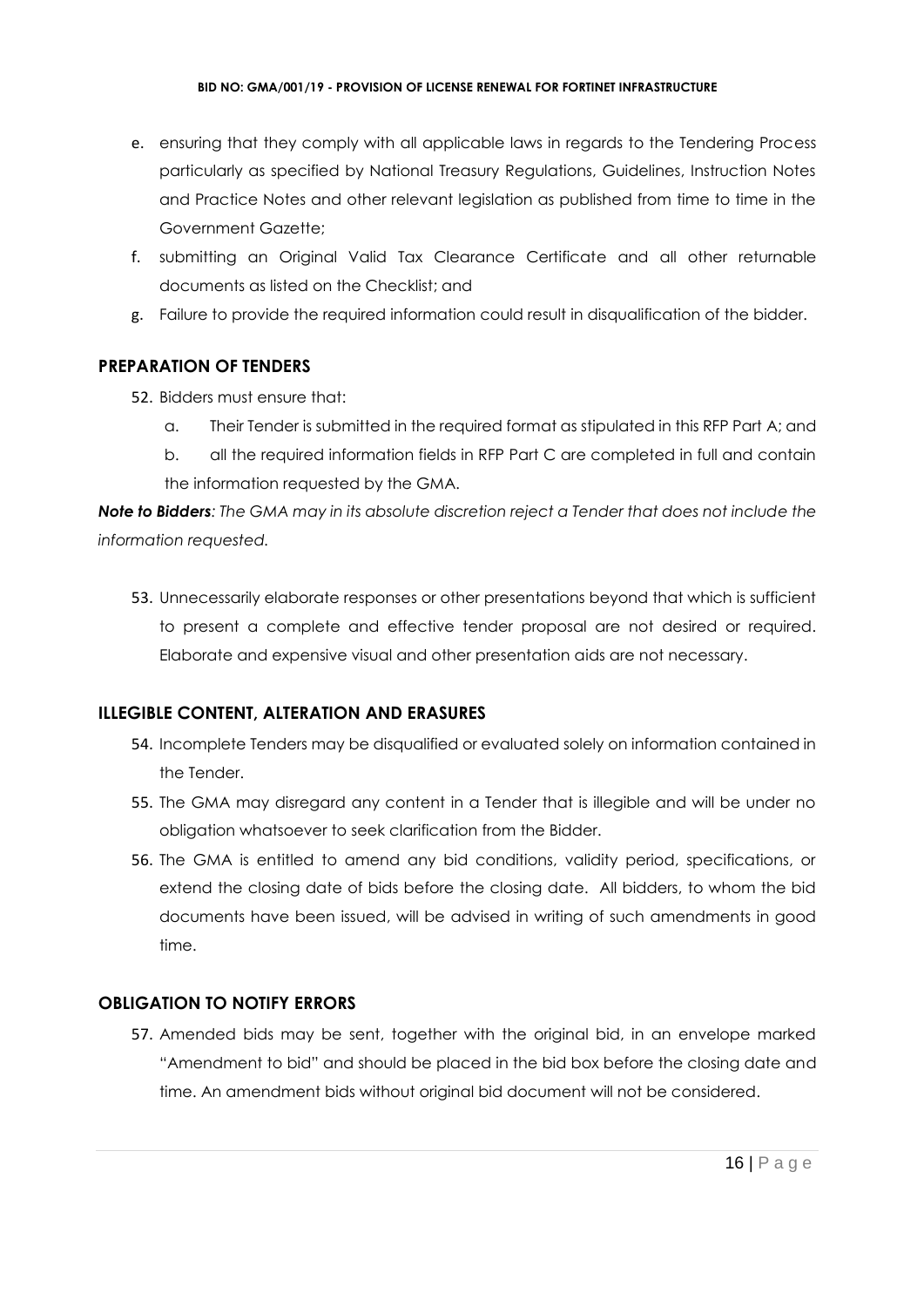## **RESPONSIBILITY FOR TENDERING COSTS**

- 58. The Bidders participation or involvement in any stage of the Tendering Process is at the Bidders sole risk, cost and expense. The GMA will not be held responsible for, or pay for, any expense or loss that may be incurred by Bidders in relation to the preparation or lodgement of their Tender.
- 59. The GMA is not liable to the Bidder for any costs on the basis of any contractual, or promissory or restitutionary grounds whatsoever as a consequence of any matter relating to the Bidders participation in the Tendering Process, including without limitation, instances where:
- a. The Bidder is not engaged to perform under any contract; or
- b. the GMA exercises any right under this RFP or at law.

## **DISCLOSURE OF TENDER CONTENTS AND TENDER INFORMATION**

- 60. All Tenders received by the GMA will be treated as confidential. The GMA will not disclose any Tender contents and Tender information, except:
- a. As required by law;
- b. for the purpose of investigations by other government authorities having relevant jurisdiction;
- c. to external consultants and advisors of the GMA engaged to assist with the Tendering Process; or
- d. for the general information of Bidders required to be disclosed as per National Treasury Regulations, Guidelines, Instruction Notes or Practice Notes.

## **USE OF TENDERS**

- 61. Upon submission in accordance with the requirements of submission of Tenders, all Tenders submitted become the property of the GMA. Bidders will retain all ownership rights in any intellectual property contained in the Tender.
- 62. Each Bidder, by submission of their Tender, is deemed to have licensed the GMA to reproduce the whole, or any portion, of their Tender for the purposes of enabling the GMA to evaluate the Tender.
- 63. Further, in submitting a Tender, the Bidder accepts that the GMA shall, in accordance with the requirements of Treasury Regulation No. 16A.6.3(d) and the National Treasury Instruction Note on *Enhancing Compliance Monitoring and Improving Transparency and Accountability in Supply Chain Management,* publish (on the internet or otherwise):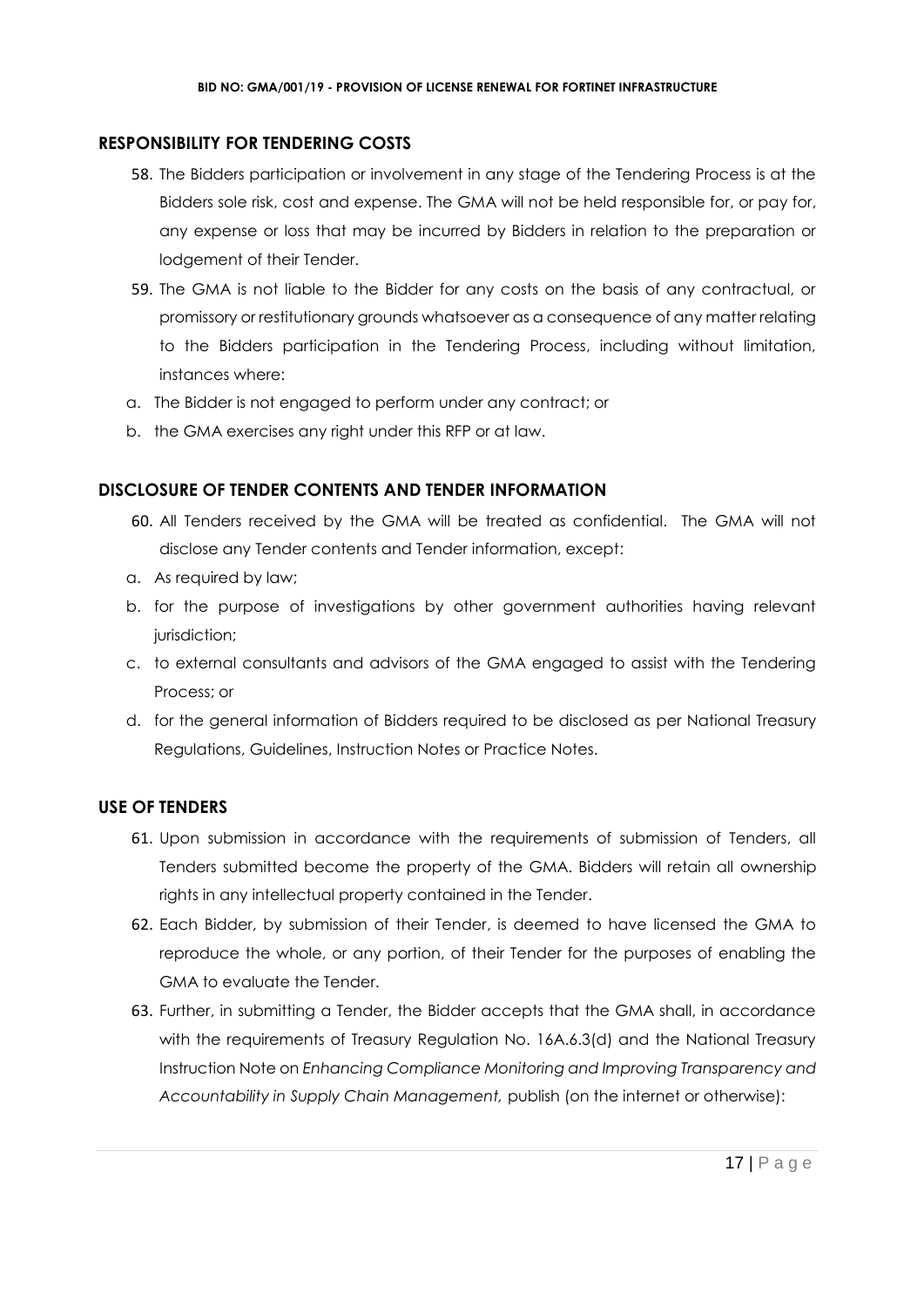a. The names of all Bidders that submitted bids in relation to this RFP within 10 (Ten) working days after the closing date of this RFP, if the bid is above the threshold value of R500 000; and

b. on award of the bid, the name of the successful Bidder, the contract price, B-BBEE level of contribution status, the contract number and description of the contract awarded.

## **PERIOD OF VALIDITY**

64. All Tenders received must remain valid and open for acceptance for a minimum of 90 (Ninety) days from the Closing Time. This period may be extended by written mutual agreement between the GMA and the Bidder.

## **STATUS OF TENDER**

- 65. Each Tender constitutes an irrevocable offer by the Bidder to the GMA to provide the Services required and otherwise to satisfy the requirements of the Specification as set out in this RFP Part B.
- 66. A Tender must not be conditional on:
	- a. The Board approval of the Bidder or any related governing body of the Bidder being obtained;
	- b. the Bidder conducting due diligence or any other form of enquiry or investigation;
	- c. the Bidder (or any other party) obtaining any regulatory approval or consent;
	- d. the Bidder obtaining the consent or approval of any third party; or
	- e. the Bidder stating that it wishes to discuss or negotiate any commercial terms of the contract.
- 67. The GMA may, in its absolute discretion, disregard any tender that is, or is stated to be, subject to any one or more of the conditions detailed above (or any other relevant conditions).
- 68. The GMA reserves the right to accept a Tender in part or in whole or to negotiate with a Bidder in accordance with the clause 88 (Unreasonable disadvantage) of this RFP Part A.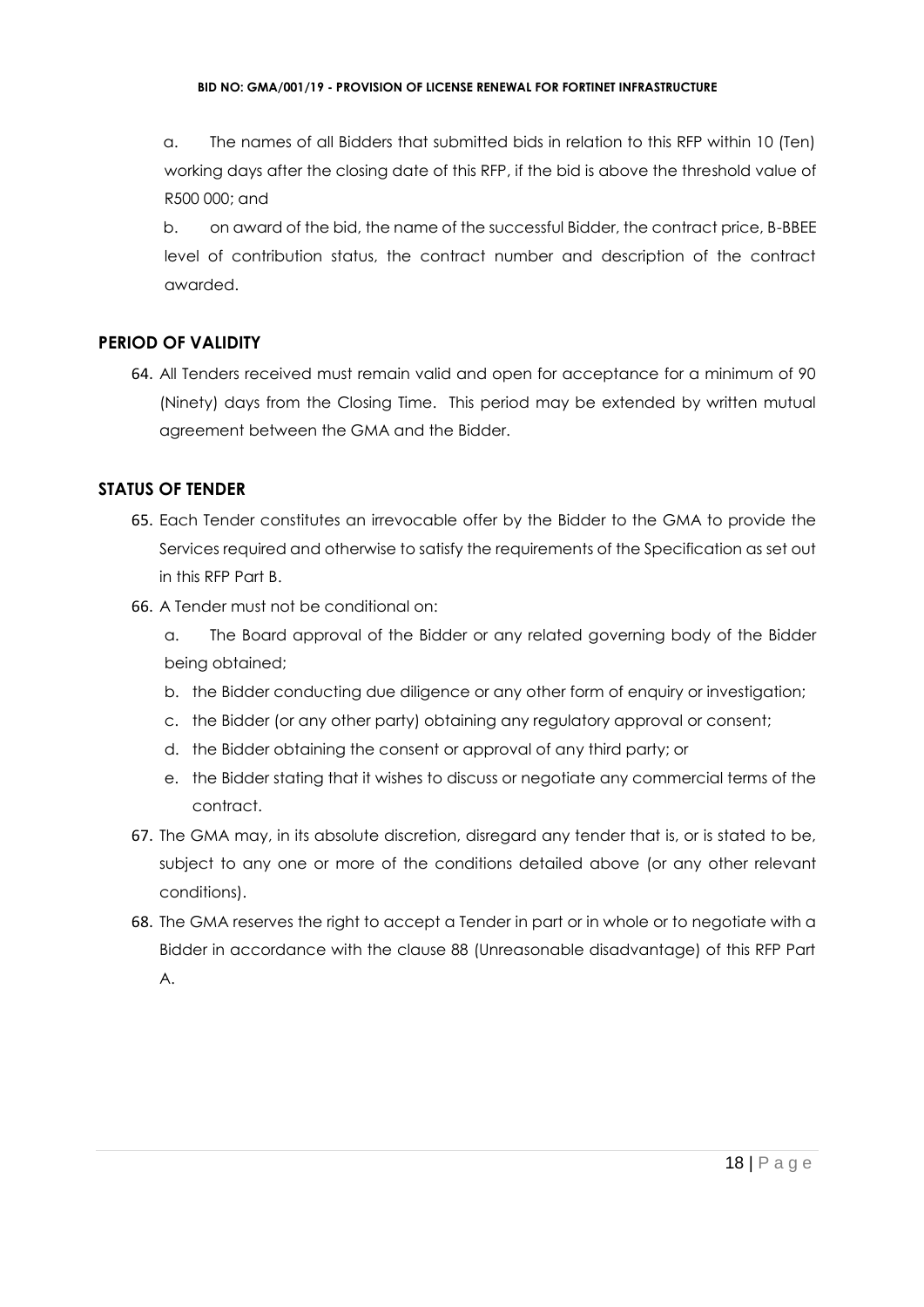#### **TENDER RESPONSE**

#### **COMPLIANCE WITH SPECIFICATION**

- 69. Under Part C of this RFP, a Bidder must submit a tabulated statement showing its level of compliance to the Specification contained in this RFP Part B.
- 70. In particular, Bidders must state if they will not comply with the Specification, or will only comply with the Specification subject to conditions. Full details of the non-compliance (including the nature and extent of the non-compliance and any reasons for such noncompliance) must be stated in the space provided in the tabulated statement.
- 71. No response is required in respect of a particular section of the Specification where Bidders will comply with the Specification. Only sections that Bidders have not complied with, or will only comply with subject to conditions, should be noted in the tabulated statement.
- 72. The GMA is prepared to contemplate minor variations or departures from the Specification proposed by Bidders.
- 73. However, Bidders should note that significant or substantive variations or departures from the Specifications will not be viewed favourably unless the Bidder is able to clearly demonstrate to the satisfaction of the GMA the necessity for such variations or departures.

*Note to Bidders: The GMA will assume that a Bidders Response complies in all relevant respects with the Specification unless the Bidder states otherwise. Failure to notify the GMA of any noncompliance may result in a Bidders Response being disregarded.*

74. For the purposes of clauses 70,71 and 72:

- **Yes/Complies** means that in all respects the Bidders Response meets or otherwise satisfies all specified outputs, characteristics or performance standards.
- **Will comply subject to conditions** means that the specified outputs, characteristics or performance standards can only be met by the Bidder subject to certain conditions.
- **No/Will not comply** means that the specified outputs, characteristics or performance standards is not met by the Bidders Response.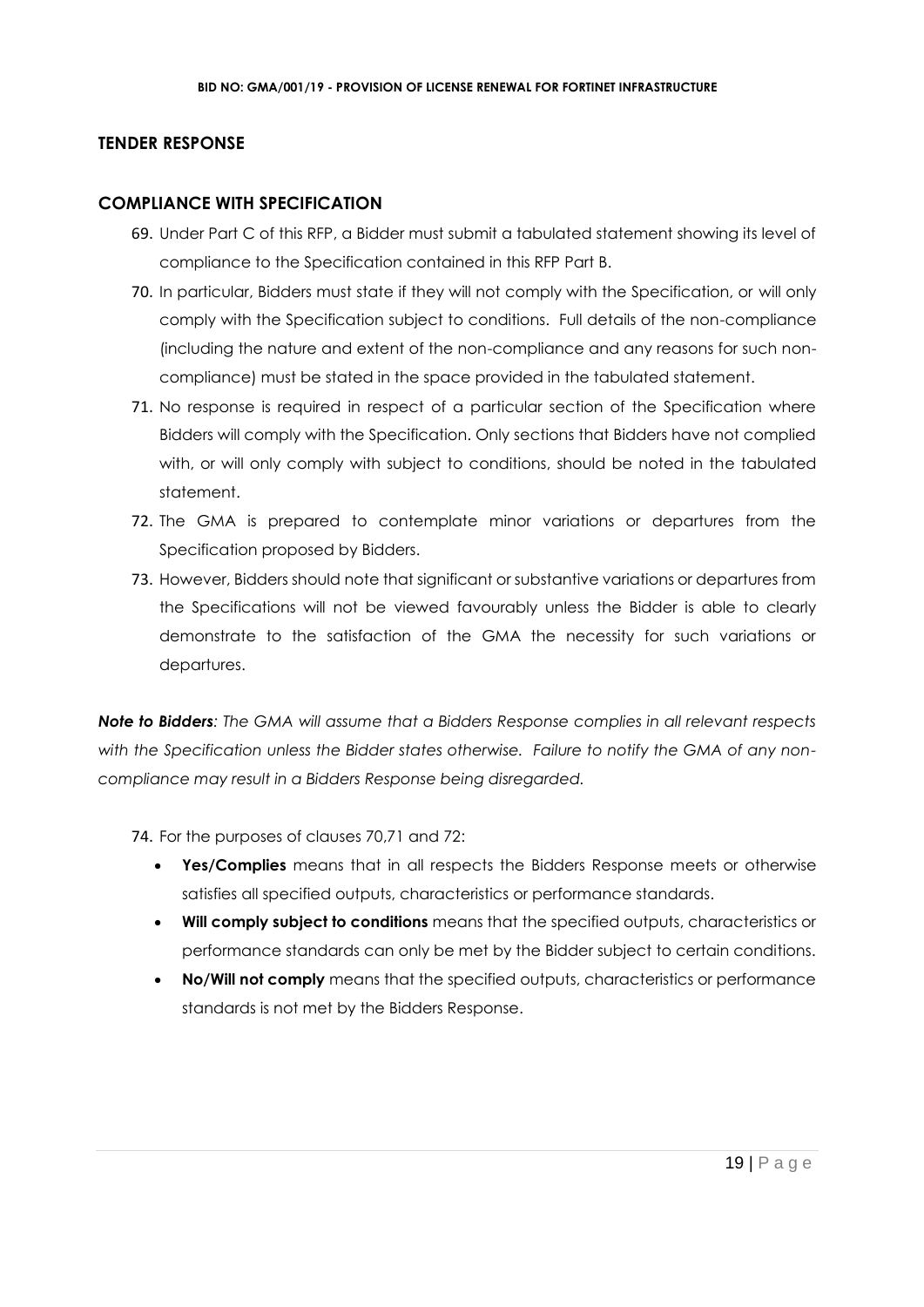#### **GENERAL**

- 75. Indefinite responses such as "noted", "to be discussed" or "to be negotiated" are not acceptable.
- 76. Where the Bidder is unwilling to accept a specified condition, the non-acceptance must be clearly and expressly stated. Prominence must be given to the statement detailing the non-acceptance. It is not sufficient that the statement appears only as part of an attachment to the Tender, or be included in a general statement of the Bidders usual operating conditions.
- 77. An incomplete Tender may be disqualified or assessed solely on the information completed or received with the Tender.

#### **ALTERNATIVE TENDER**

- 78. A Bidder may submit an alternative proposal. An alternative proposal will only be accepted if:
- a. The Bidder also provides a conforming Bidders Response; and
- b. The alternative proposal is clearly identified as an "Alternative Tender".
- 79. An Alternative Tender may:
- a. Not comply with the Specifications for the relevant Services due to inherent design or capability in the operation of the Services; or
- b. Provide the Services in a manner different to that specified in this RFP Part B.

#### **INNOVATIVE SOLUTIONS**

- 80. Bidders are encouraged to offer options or solutions which may, in an innovative way, contribute to the GMA's ability to carry out its operations in a more cost-effective manner.
- 81. These options or solutions may be related to:
- a. The outputs, functional, performance and technical aspects of the requirement; or
- b. Opportunities for more advantageous commercial arrangements.
- 82. Any such options or solutions will be considered by the GMA on a "commercial in confidence" basis if so requested by the Bidder.
- 83. Where a Bidder submits an offer which meets the requirements of this RFP in an alternative and practical manner, the Tender must also include any supplementary material (including such pricing and costing details as may be necessary to enable the GMA to fully assess the financial impact of the alternative proposal), which demonstrates in detail that such an alternative will fully achieve and/or exceed all the specified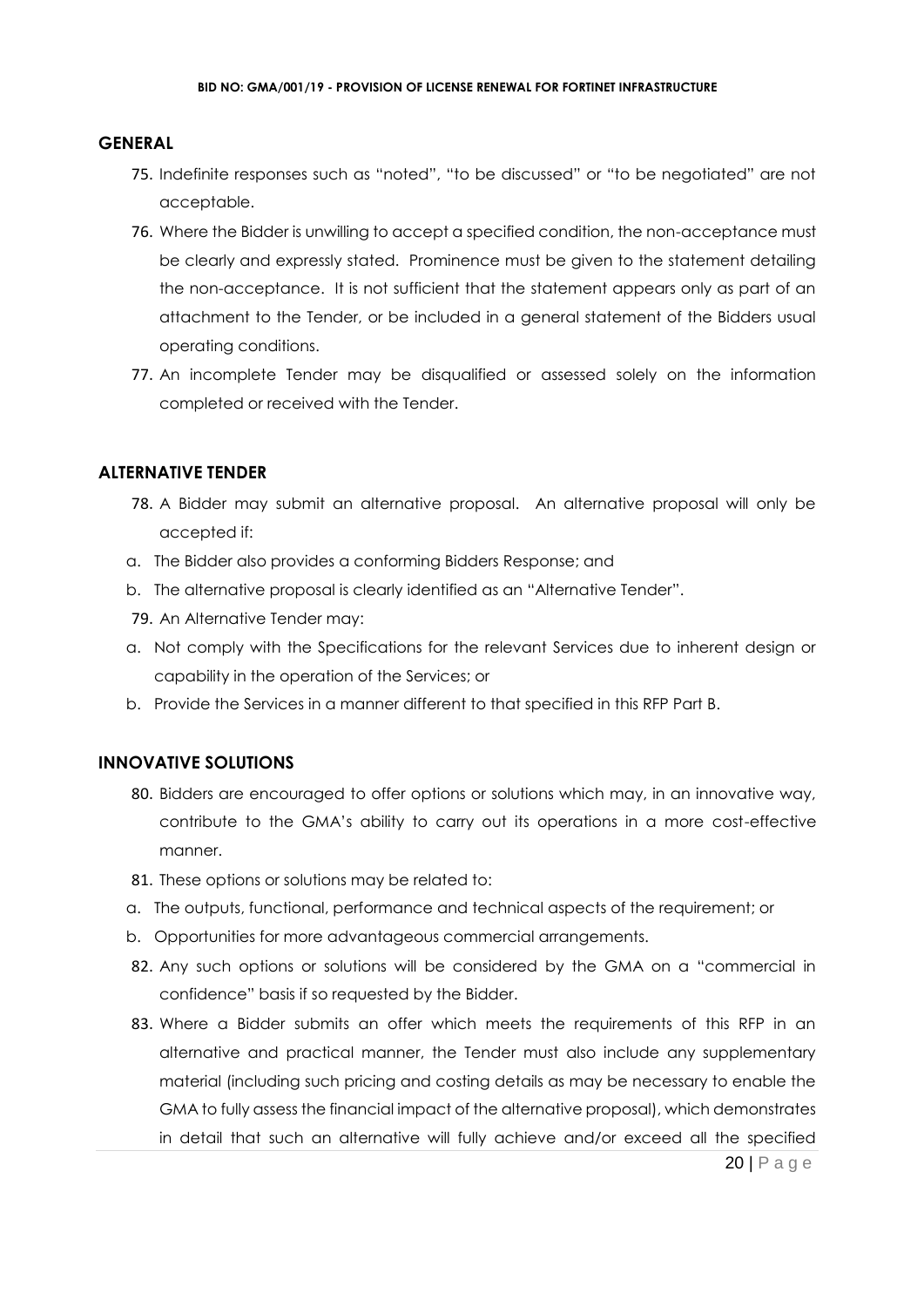#### **BID NO: GMA/001/19 - PROVISION OF LICENSE RENEWAL FOR FORTINET INFRASTRUCTURE**

requirements, together with references as to why the additional features may be advantageous.

84. The GMA reserves the right to consider such offers on their merits or not to consider them at all.

## **CONTRACT DISCLOSURE REQUIREMENTS**

#### **DISCLOSURE OF INFORMATION**

- 85. The Conditions of Tendering include a provision for the disclosure of contract information (refer to this RFP Part A dealing with "Use of Tenders").
- 86. If a Bidder wishes to withhold the disclosure of specific contract information, the Bidder must clearly outline how the release of this information will expose trade secrets, business strategy or unique methodologies that may expose the business unreasonably to disadvantage.

## **TRADE SECRETS**

- 87. In considering whether specific information should be categorised as a trade secret, Bidders' should assess:
- a. The extent to which it is known outside of the Bidders business;
- b. the extent to which it is known by the persons engaged in the Bidders business;
- c. any measures taken to guard its secrecy;
- d. its value to the Bidders business and to any competitors;
- e. the amount of money and effort invested in developing the information; and
- f. the ease or difficulty with which others may acquire or develop this information.

## **UNREASONABLE DISADVANTAGE**

- 88. In determining whether disclosure of specific information will expose a Bidders business unreasonably to disadvantage, the following should be considered:
- a. Whether the information is generally available to competitors; and
- b. Whether it could be disclosed without causing substantial harm to the competitive position of the business.

The GMA will consider these applications in the Tender evaluation and negotiations (if any) with Bidders.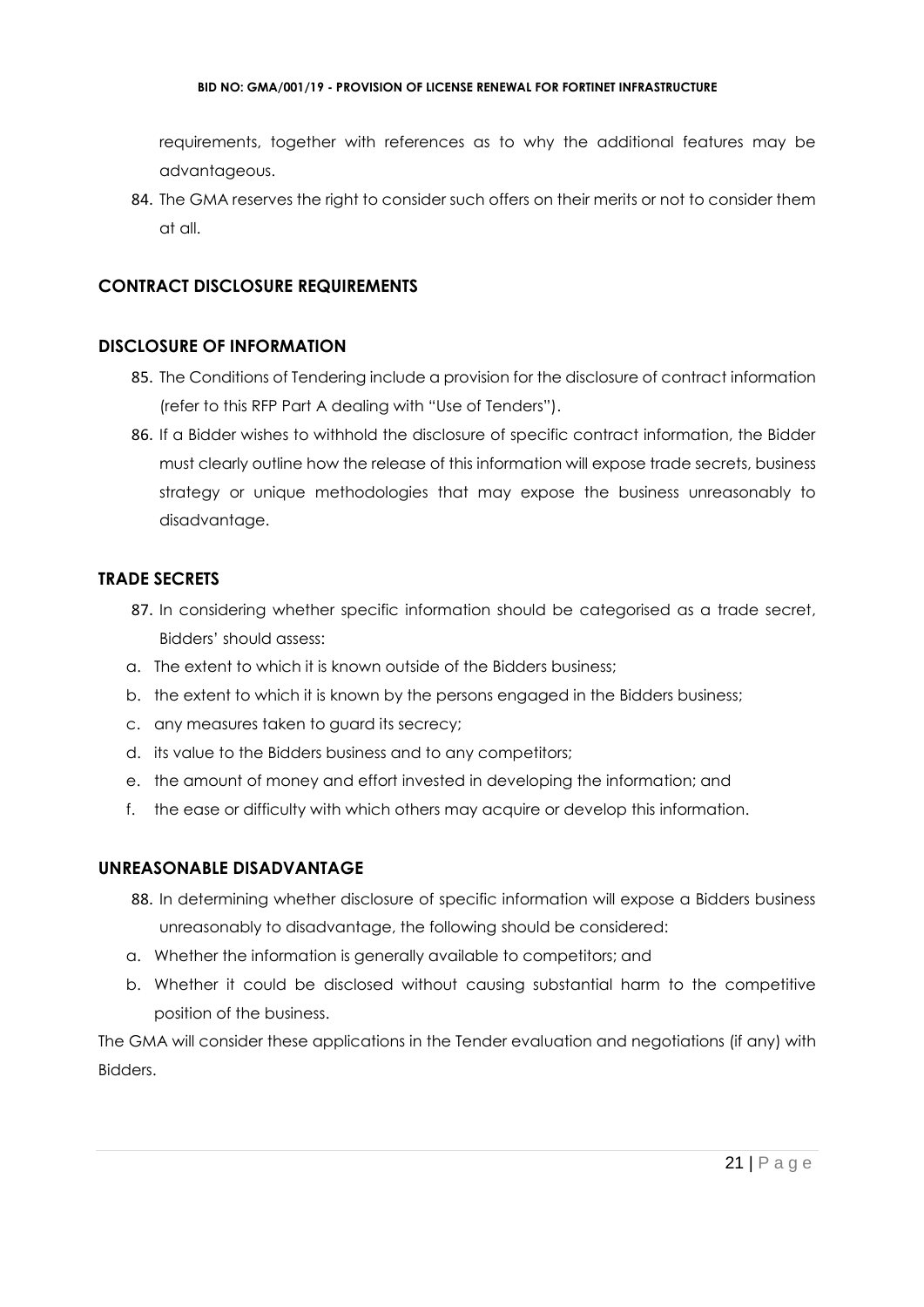#### **EVALUATION OF TENDERS**

#### **EVALUATION PROCESS**

- 89. Following the Closing Time, the GMA intends to evaluate the Tenders received.
- 90. Tenders will be evaluated against the Evaluation Criteria specified under the section "Evaluation Criteria Format".
- 91. Without limiting the GMA's rights in the RFP, the GMA may at any time during the Tendering Process choose to:
- a. Shortlist one or more Bidders; and
- b. accept one or more of the Tenders.
- 92. Unless the Evaluation Criteria explicitly require, the GMA may, but is not in any way bound to, shortlist, to select as successful, or to accept the Tender offering the lowest price.
- 93. Should the GMA choose to include a short listing stage in its evaluation process, the GMA is not, at any time, required to notify Bidders or any other person or organisation interested in submitting a Tender.
- 94. A Bidders Response will not be deemed to be unsuccessful until such time as the Bidder is formally notified of that fact by the GMA. The commencement of negotiations by the GMA with one or more other Bidders is not to be taken as an indication that any particular Bidders Response has not been successful.

#### **EVALUATION CRITERIA FORMAT**

- 95. The evaluation criteria is weighted to reflect the importance of project requirements noted in the Specifications:
- 96. In evaluating Bidders Responses, the GMA will have regard to:
- a. Specific evaluation criteria identified in the list below;
- b. the overall value for money proposition presented in the Bidders Response; and
- c. particular weighting assigned to any or all of the evaluation criteria specified below.
- 97. For the purposes of this RFP clause 98, 'value for money' is a measurement of financial and non-financial factors, including:
- a. Quality levels; and
- b. performance standards.
- 98. Value for money will be assessed on a 'whole of life' basis (including the transitioning-in, the contract term and the transitioning-out phases of the relationship between the GMA and a Bidder), with a view to long-term sustainability of the value for money proposition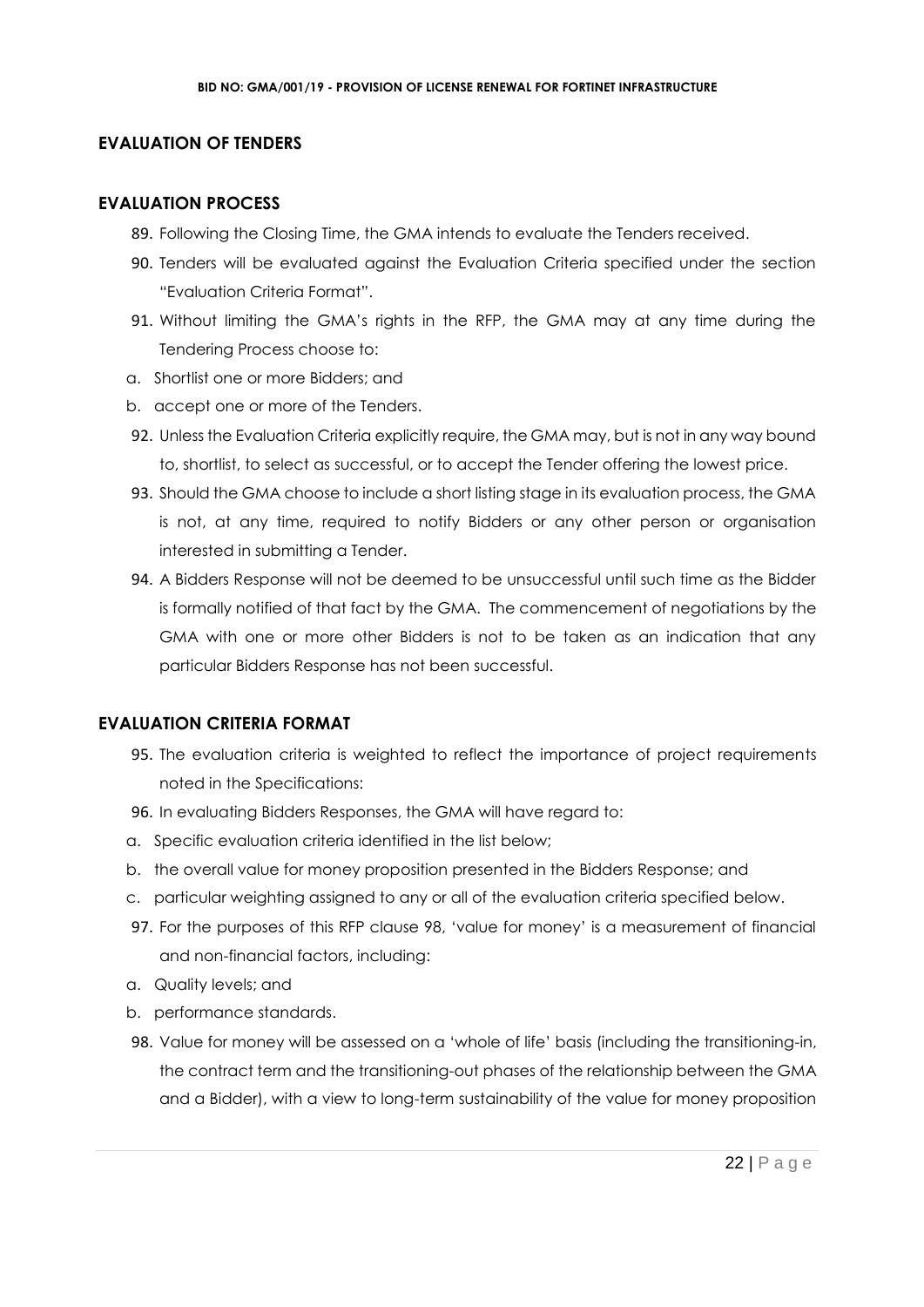#### **BID NO: GMA/001/19 - PROVISION OF LICENSE RENEWAL FOR FORTINET INFRASTRUCTURE**

and with a focus on ensuring that value for money outcomes are promoted and protected following the conclusion of any contract that may result from this RFP.

- 99. Administrative compliance will be determined in accordance with the conditions listed in this RFP.
- 100. The evaluation criteria will be in line with the PPPFA, 2000 (Act No. 5 of 2000) and Preferential Procurement Regulations 2017.
- 101. Evaluation will be based on a point system and three-stage evaluation process. As a pre-requisite, a bid must comply with the requirements of the bid solicitation and meet the pre-qualification requirements before being evaluated further to next stage. The minimum threshold of the functionality evaluation criteria must also be met in order for the bid to be declared responsive and qualify to the next evaluation stage.
- 102. The value of this bid is estimated to be below R 50,000,000 and therefore the 80/20 preference point system shall apply. The following is the weighting awarded for each element, and the threshold score.

| <b>Evaluation element</b> | Weighting | <b>Threshold score</b> |
|---------------------------|-----------|------------------------|
| <b>Technical proposal</b> | 100       | 70 Points              |
| <b>B-BBEE</b> proposal    | 20        | N/A                    |
| Price proposal            | 80        | N/A                    |
| <b>Total</b>              | 100       |                        |

## **FUNCTIONALITY EVALUATION**

- 103. The evaluation criteria for measuring functionality, and the weighting attached to each criterion is detailed in **Part B of the RFP document, Paragraph 6 of Terms of Reference**. Failure to provide adequate information for evaluation of the criteria listed below will at least result in minimal subjective consideration and may result in loss of points.
- 104. A minimum threshold for functionality is based on meeting the suppliers' reseller or partner status. Bids that do not meet this threshold in each section will automatically be disqualified from further evaluation.
- 105. Thereafter, only the qualifying bids will be evaluated in terms of the 80/20 preference point system, where a maximum of 80 points are allocated for price and a maximum of 20 points are allocated in respect of the level of B-BBEE contribution of the bidder.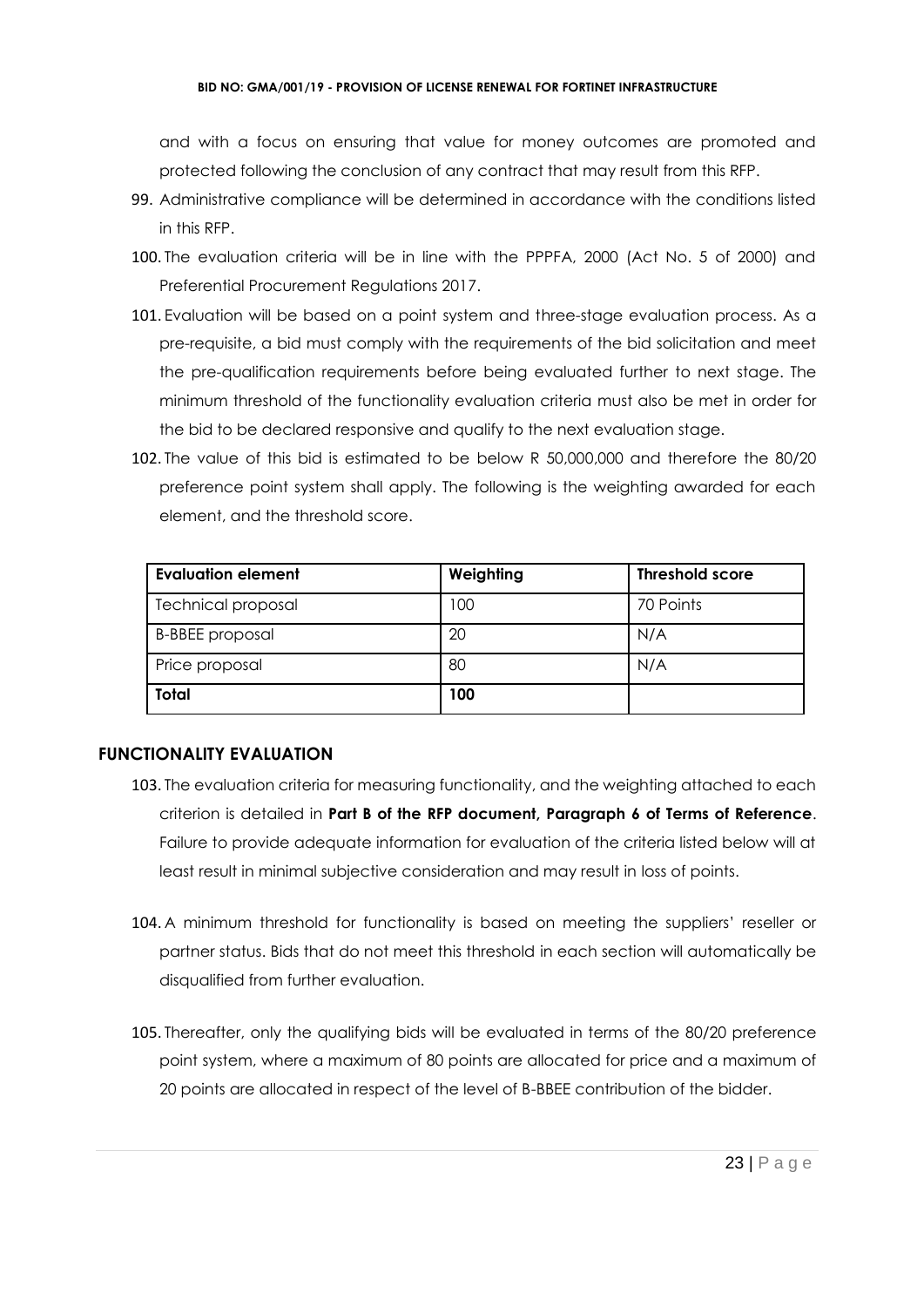## **PRICE EVALUATION**

106. Price points will be calculated on the total price proposed solution as per terms of reference.

#### **B-BBEE EVALUATION**

- 107. Twenty (20) points are allocated. B-BBEE rating certificates and affidavits signed under oath are applicable and points allocated in terms of the BBBEE Codes of Good Practice guideline as indicated in the following table.
- 108. Bidders must submit valid BBBEE Certificates and affidavits signed under oath which will be verified.

| <b>B-BBEE Status Level of Contributor</b> | <b>Number of points</b> |
|-------------------------------------------|-------------------------|
|                                           | 20                      |
| $\overline{2}$                            | 18                      |
| 3                                         | 14                      |
| 4                                         | 12                      |
| 5                                         | 8                       |
| 6                                         | 6                       |
| $\overline{7}$                            | $\overline{4}$          |
| 8                                         | $\overline{2}$          |
| Non-compliant contributor                 | $\Omega$                |

## **POINTS AWARDED FOR B-BBEE STATUS LEVEL OF CONTRIBUTION**

109. The preference points claimed by each bidder for attaining the B-BBEE Status Level of Contributor will be allocated to each qualifying bid when determining the total bid score under the preference points system. The points scored by a bidder in respect of the level of B-BBEE contribution contemplated in the table above will be added to the points scored for price.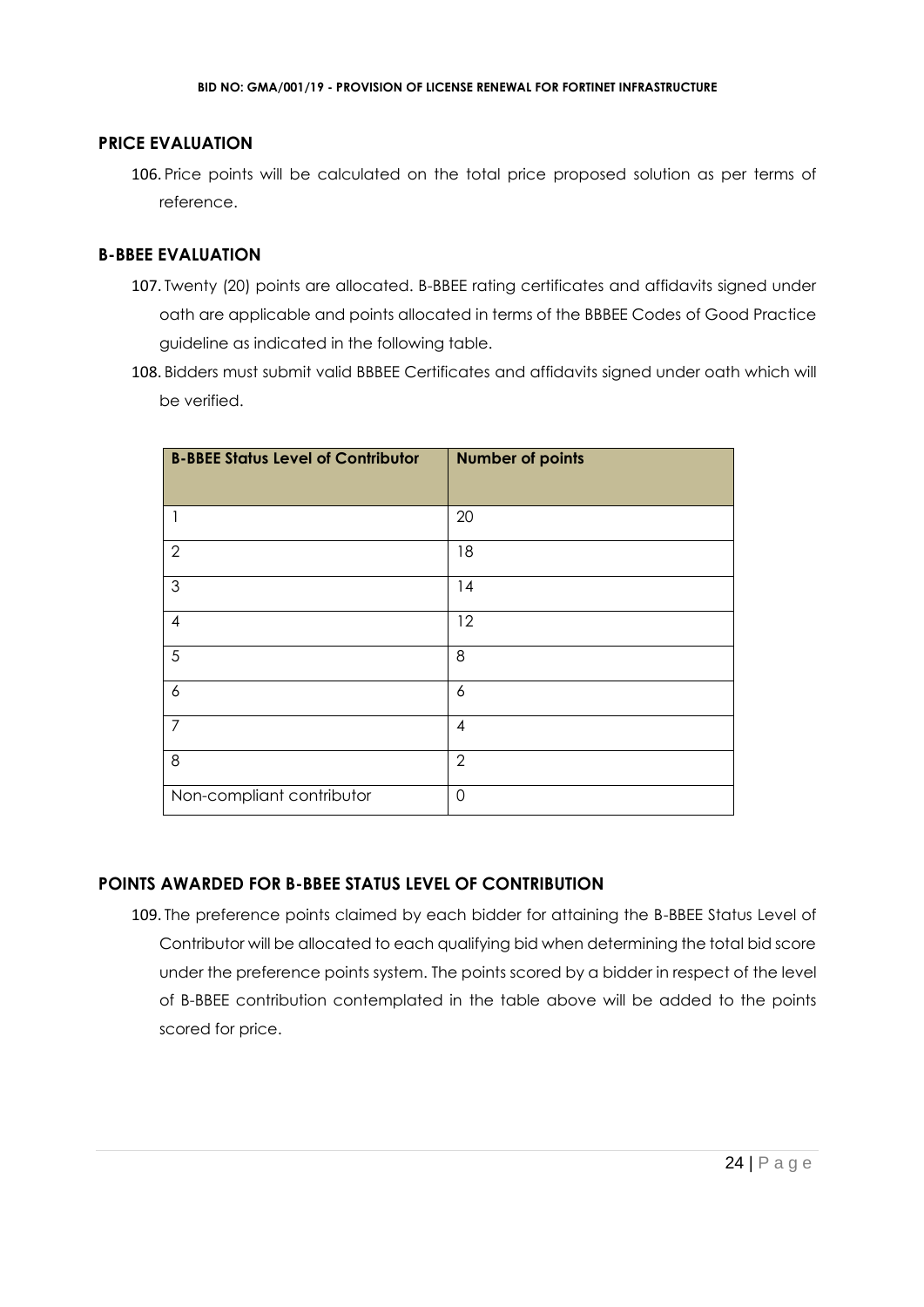#### **CLARIFICATION OF TENDERS**

- 110. The GMA may seek clarification from and enter into discussions with any or all of the Bidders in relation to their Tender. The GMA may use such information in interpreting the Tender and evaluating the cost and risk in accepting the Tender. Failure to supply clarification to the satisfaction of the GMA may render the Tender liable to disqualification.
- 111. The GMA is under no obligation to seek clarification of anything in a Tender and reserves the right to disregard any clarification that the GMA considers to be unsolicited or otherwise impermissible in accordance with the rules set out in this RFP.

#### **DISCUSSION WITH BIDDERS**

- 112. The GMA may elect to engage in detailed discussions with any one or more Bidders, with a view to maximising the benefits of this RFP as measured against the evaluation criteria and in fully understanding a Bidders offer.
- 113. In its absolute discretion, the GMA may invite some or all Bidders to give a presentation to the GMA in relation to their submissions, that may include a demonstration of software, programs or unique methodologies proposed, if applicable.
- 114. The GMA is under no obligation to undertake discussions with, or to invite any presentations from Bidders.
- 115. In addition to presentations and discussions, the GMA may request some or all Bidders to:
- a. Conduct a site visit, if applicable;
- b. provide references or additional information; and/or
- c. make themselves available for panel interviews.

#### **BEST AND FINAL OFFERS**

116. Bidders or where the Tendering Process involves a short listing process, shortlisted Bidders may be invited by the GMA to submit a best and final offer in relation to all or certain aspects of their respective Tenders.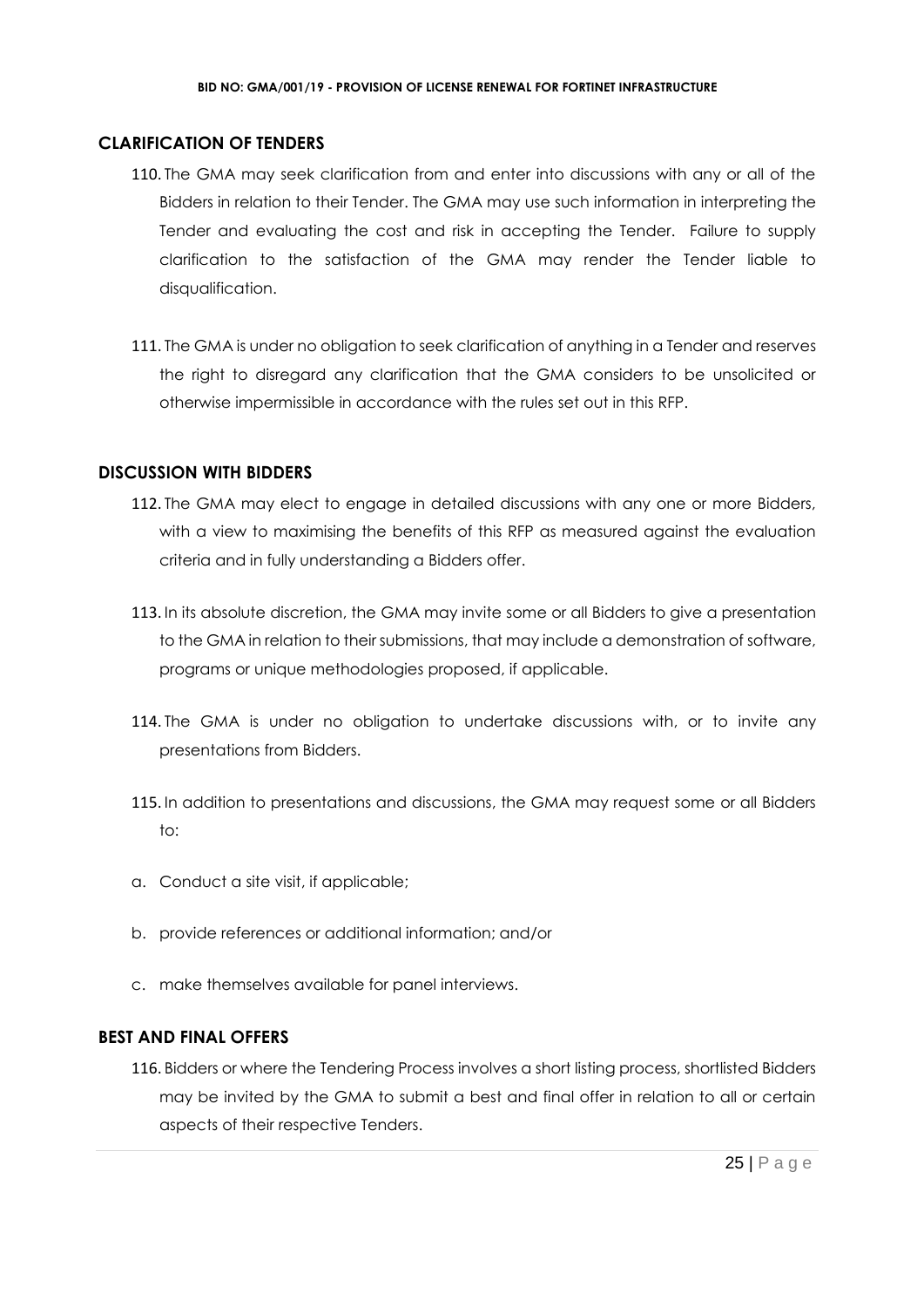- 117. The GMA is under no obligation to give Bidders the opportunity to submit a best and final offer. If the GMA chooses to give Bidders the opportunity to submit a best and final offer, it is under no obligation to give notification before the Closing Time that such opportunity will be given.
- 118. Notwithstanding the possibility that the GMA may give Bidders the opportunity to submit a best and final offer, Bidders should be aware that the GMA will, in conducting its evaluation of Tenders, rely on all information (including all representations) contained in such Tenders. Bidders are therefore encouraged to submit their best and final offers in the first instance.

## **SUCCESSFUL TENDERS**

## **NO LEGALLY BINDING CONTRACT**

119. Selection as a successful Bidder does not give rise to a contract (express or implied) between the successful Bidder and the GMA for the supply of the Services. No legal relationship will exist between the GMA and a successful Bidder for the supply of the Services until such time as a binding contract is executed by them.

#### **PRE-CONTRACTUAL NEGOTIATIONS**

- 120. The GMA may, in its absolute discretion, decide not to enter into pre-contractual negotiations with a successful Bidder.
- 121. A Bidder is bound by its Tender and all other documents forming part of the Bidders Response and, if selected as a successful Bidder, must enter into a contract on the basis of the Tender without negotiation.

## **NO OBLIGATION TO ENTER INTO CONTRACT**

122. The GMA is under no obligation to appoint a successful Bidder or Bidders (as the case may be), or to enter into a contract with a successful Bidder or any other person, if it is unable to identify a Tender that complies in all relevant respects with the requirements of the GMA, or if due to changed circumstances, there is no longer a need for the Services requested, or if funds are no longer available to cover the total envisaged expenditure. For the avoidance of any doubt, in these circumstances the GMA will be free to proceed via any alternative process.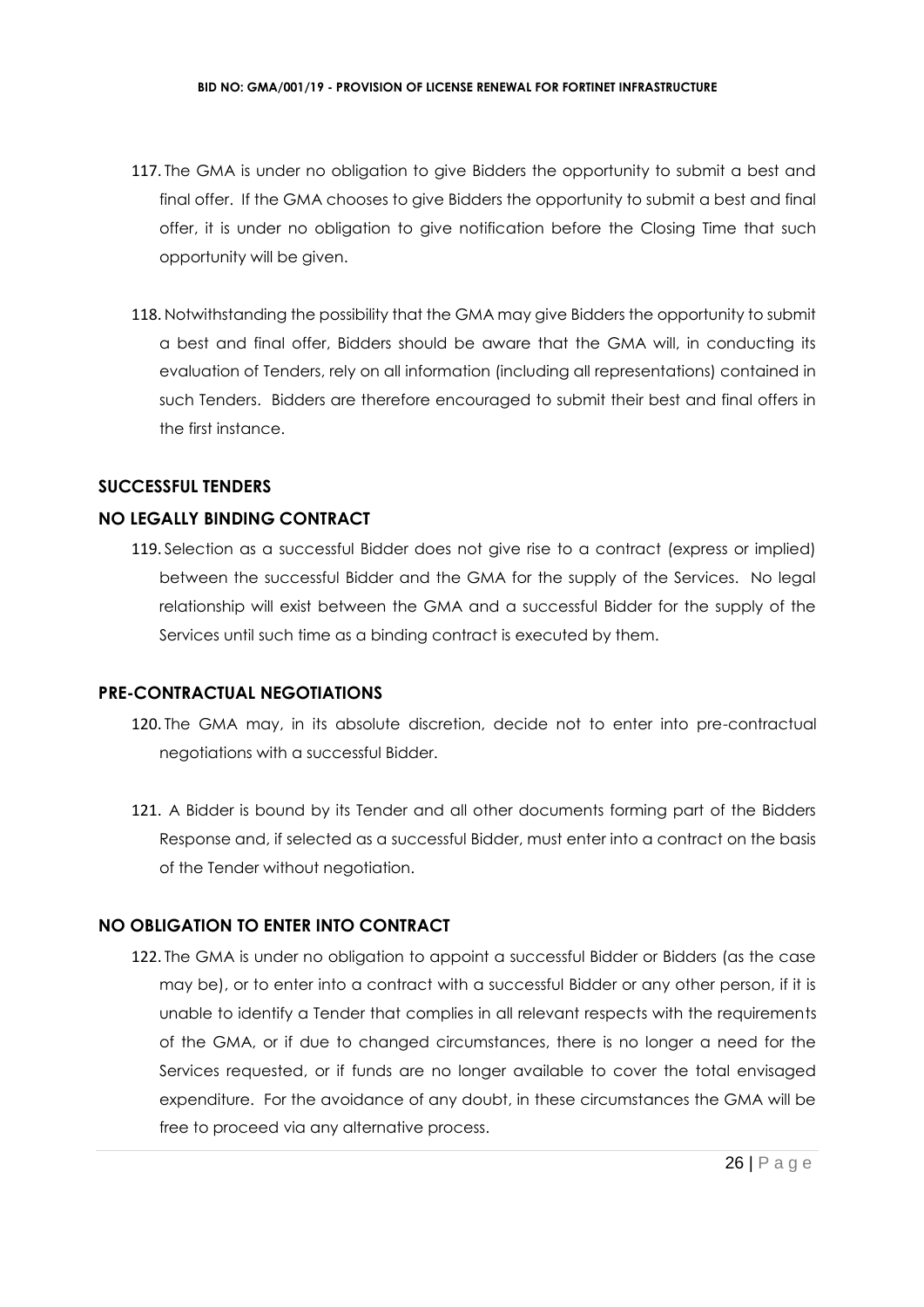123. The GMA may conduct a debriefing session for all Bidders (successful and unsuccessful). Attendance at such debriefing session is optional.

## **ADDITIONAL RULES**

- 124. It is a condition of the tendering process that Bidders will be required to complete all the forms annexed to this RFP Part C.
- 125. A Bidder who does not submit all the information as required by the GMA will be disqualified from the Tendering Process.

#### **BIDDER WARRANTIES**

126. By submitting a Tender, a Bidder warrants that:

- a. In lodging its Tender it did not rely on any express or implied statement, warranty or representation, whether oral, written, or otherwise made by or on behalf of the GMA, its officers, employees, or advisers other than any statement, warranty or representation expressly contained in the RFP;
- b. it did not use the improper assistance of GMA employees or information unlawfully obtained from the GMA in compiling its Tender;
- c. it is responsible for all costs and expenses related to the preparation and lodgement of its Tender, any subsequent negotiation, and any future process connected with or relating to the Tendering Process;
- d. it otherwise accepts and will comply with the rules set out in this RFP; and
- e. it will provide additional information in a timely manner as requested by the GMA to clarify any matters contained in the Tender.

## **GMA'S RIGHTS**

- 127. Notwithstanding anything else in this RFP, and without limiting its rights at law or otherwise, the GMA reserves the right, in its absolute discretion at any time, to:
- a. Cease to proceed with, or suspend the Tendering Process prior to the execution of a formal written contract:
- b. alter the structure and/or the timing of this RFP or the Tendering Process;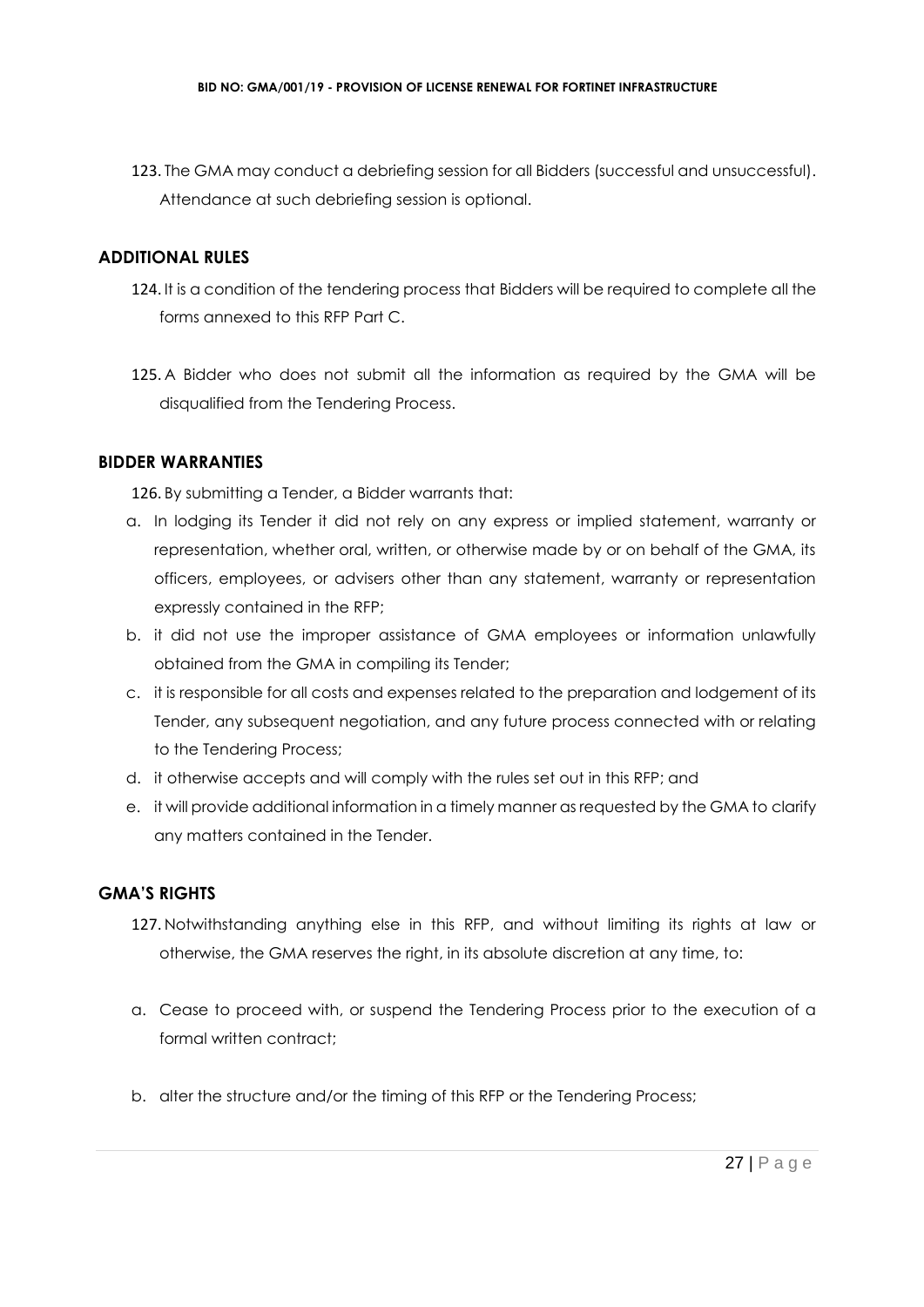- c. vary or extend any time or date specified in this RFP for all or any Bidder or other persons;
- d. terminate the participation of any Bidder or any other person in the Tendering Process;
- e. require additional information or clarification from any Bidder or any other person or provide additional information or clarification;
- f. call for new Tenders;
- g. reject any Tender received after the Closing Time;
- h. reject any Tender that does not comply with the requirements of this RFP; or
- i. consider and accept or reject any alternative tender.

## **GOVERNING LAWS**

- 128. This RFP and the Tendering Process is governed by the laws applying in the Republic of South Africa.
- 129. Each Bidder must comply with all relevant laws in preparing and lodging its Tender and in taking part in the Tendering Process.
- 130. All tenders must be completed using the English language and all costing must be in South African Rands.

## **INCONSISTENCY**

- 131. If there is any inconsistency between any parts of this RFP, a descending order of precedence must be accorded to:
- a. the conditions of tendering in Part A and Part B of this RFP, and any annexure or attachments;
- b. the Bidders response in Part C of this RFP;
- c. any other part of this RFP, so that the provision in the higher ranked document, to the extent of the inconsistency, prevails.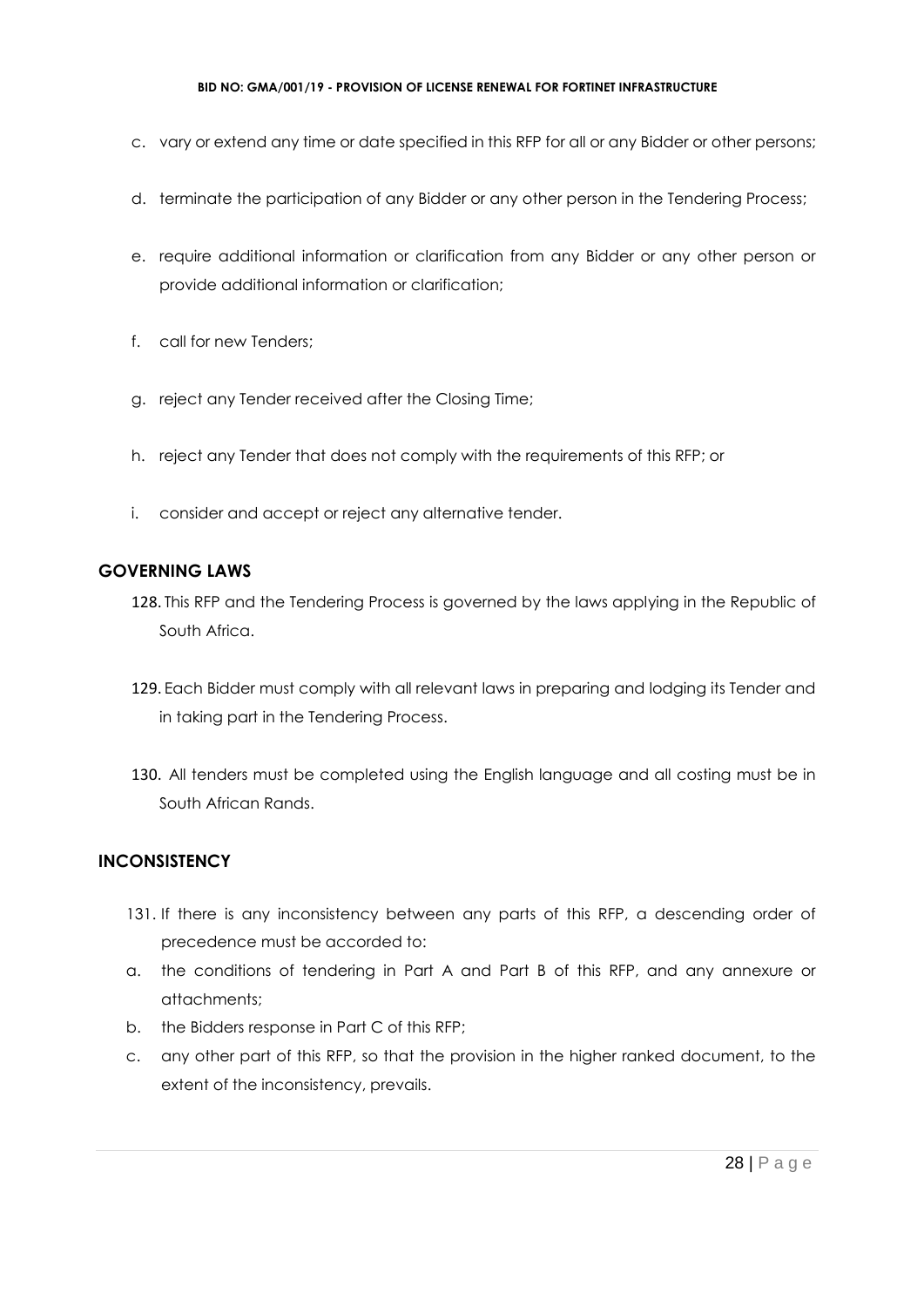## **RFP – PART B**

## **TERMS OF REFERENCE**

#### **1. PURPOSE**

The purpose of this Request for Proposal ("RFP") is to procure the services of a service provider that can be contracted by the Gautrain Management Agency ("GMA") to provide license renewal for Fortinet products for a period of two (2) years (renewable annually).

## **2. BACKGROUND INFORMATION OF THE GAUTRAIN RAPID LINK SYSTEM**

## 2.1. **General Description of the Gautrain Rapid Rail Link System**

- a) The Bombela Concession Company (RF) (Pty) Ltd (BCC or the Concessionaire) entered into a Concession Agreement with the Gauteng Province (Province) that is represented by the Gautrain Management Agency (GMA), for the design, partial finance, construction, operation, and maintenance of the Gautrain Rapid Rail Link until 27 March 2026. Construction of the Gautrain project was completed on 7 June 2012.
- b) The Concessionaire signed an Operating Contract with Bombela Operating Company (Pty) Ltd (BOC) for the operation and maintenance of the System (Train, Station, and Bus operations).

In turn, BOC entered into two subcontracts, namely a maintainer contract in terms of which the Bombela Maintenance Company (BMC) is responsible for the maintenance of the System including the 4-car train sets and Mega Express which is responsible for the operation of the dedicated Gautrain bus service. BOC further provides overall management of the Midibus Feeder and Distribution Services ("MFDS") which are operated and maintained by their respective operators.

c) The rail network comprises 82 route kms, 25kV AC electrified, and signalled standard gauge track infrastructure of which 15.3 route kms is situated underground, 10 stations, one maintenance depot and 24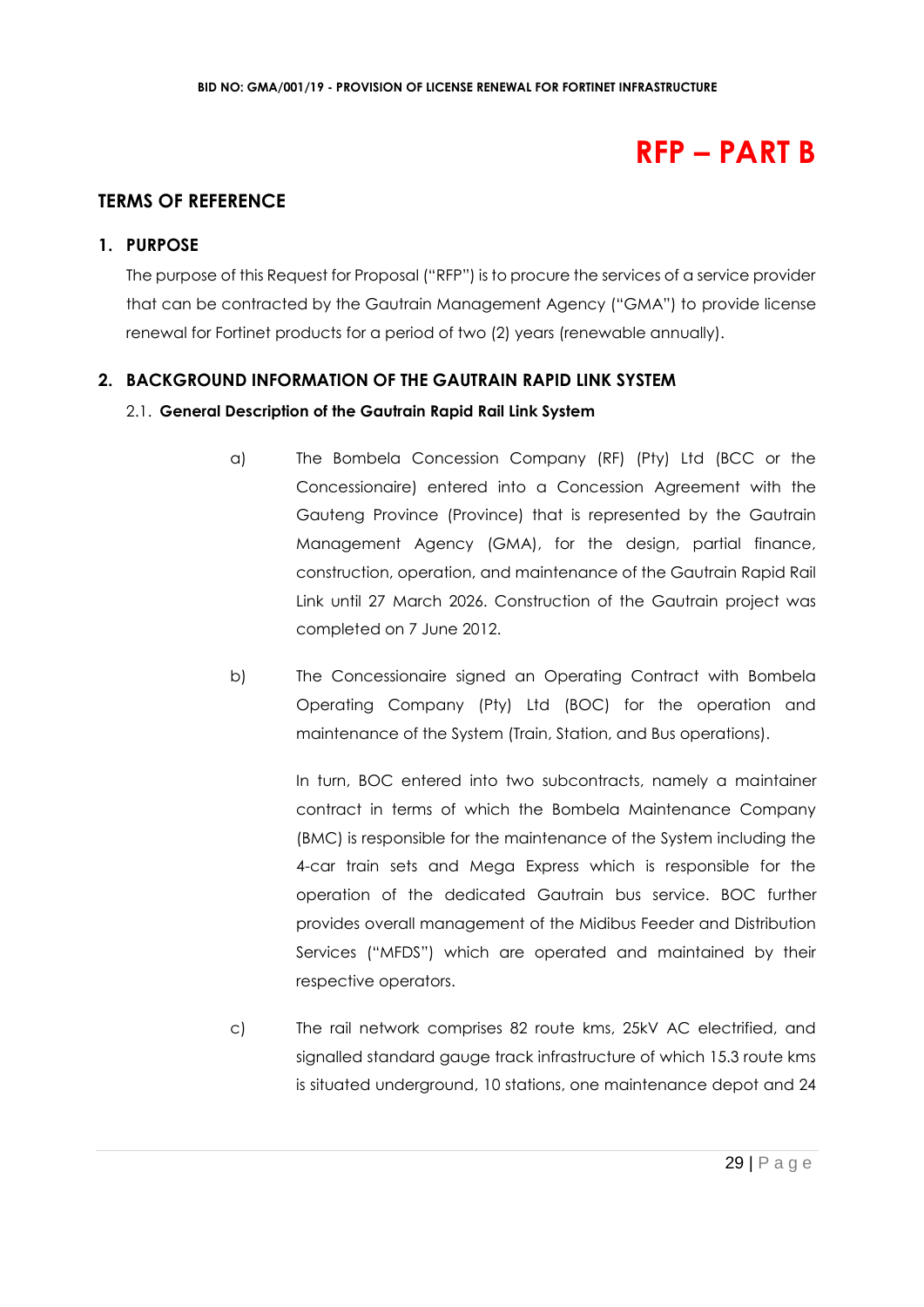4-car Electrical Multiple Units ("EMUs") constructed to the UK loading gauge. The rail network layout is illustrated in Figure 1 below.



## **Figure 1: Diagrammatic layout of the Gautrain Rapid Rail System**

d) The Gautrain Depot is situated between Marlboro and Midrand stations on the North-South section of the System. This is where the EMUs are inspected, maintained, cleaned, and dispatched. The depot controls all train movements as well as providing a communications and control hub with the rail network, stations and tunnel equipment. BOC and BMC are both accommodated at the Gautrain Depot.

## 2.2. **General Description of the GMA**

The main objective of the GMA is to manage, coordinate and oversee the Gautrain. To do so, the GMA must:

- a) assist the Gauteng Provincial Government ("GPG") in implementing Gautrain and achieving its objectives;
- b) act on behalf of GPG in managing the relationship between GPG and the Concessionaire in terms of the Concession Agreement ("the CA") and ensure that the interests of GPG are protected;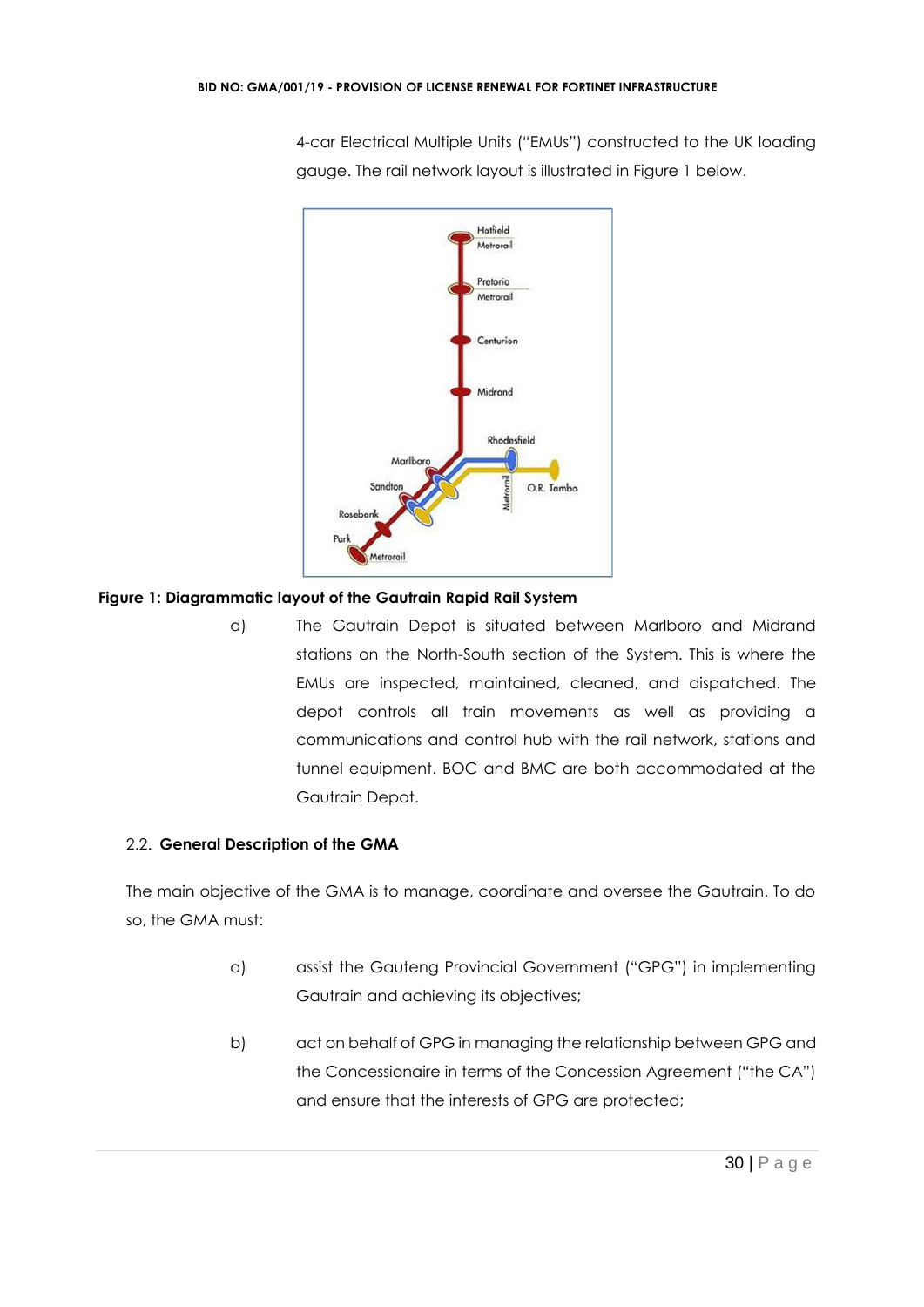- c) enhance the integration of Gautrain with other transport services and Public Transport Plans;
- d) promote and maximize the Socio-Economic Development and BBBEE objectives of the GPG in relation to Gautrain;
- e) liaise with and promote co-operation between government structures in all three spheres of Government in relation to Gautrain;
- f) liaise with persons having an interest in Gautrain;
- g) manage assets relating to Gautrain and promote their preservation and maintenance;
- h) manage the finances of the Gautrain and the financial securities provided by the Concessionaire; and
- i) monitor the policy and legislative environment of the Gautrain.

## **3. INFORMATION SECURITY LANDSCAPE**

The information security landscape is ever changing. Cyber threat is one of the most serious economic and information security challenges that are faced in this day and age. ICT systems face an array of emerging threats that could severely compromise and limit the ability for an organisation to perform business critical functions. Attackers employ ever more sophisticated tools and techniques and often possess substantial resources in the form of syndicates and hacking communities.

The GMA realises that to survive in the information age, it must strategically embrace, meet and counter the vast array of challenges associated with information and cyber-security risks. With cyber-attacks becoming the norm, it is critical that internal ICT systems are adequately protected from external threat actors.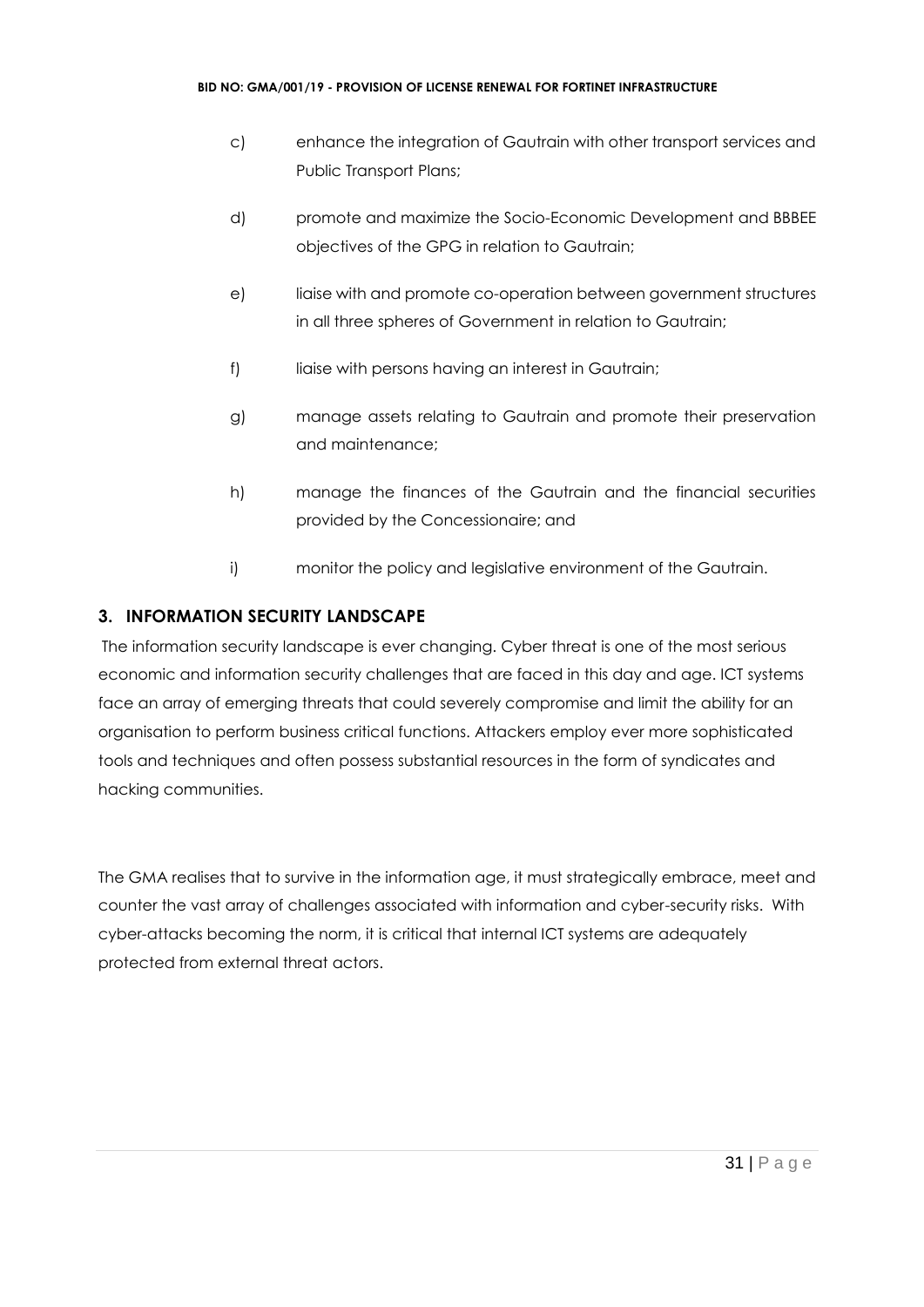## **4. SPECIFICATIONS (SERVICE REQUIRED)**

The GMA requires license renewals for the following Fortinet Products:

- 1. Fortinet Fortigates;
- 2. Fortinet FortiAnalyzer;
- 3. Fortinet FortiAuthenticators; and
- 4. Fortinet FortiAP's.

## **4.1 LICENSE TO BE RENEWED**

- 4.1.1 Licenses in the table below must be renewed annually over a two-year period; i.e. the successful bidder will be appointed to renew the licenses for two one-year cycles.
- 4.1.2 The following license are required:

| #             | Applicable Appliance<br><b>Required License</b> |                                                              | Number of  |
|---------------|-------------------------------------------------|--------------------------------------------------------------|------------|
|               |                                                 |                                                              | Appliances |
| 1             | FortiGate 1500D<br>(Active)                     | FortiCare & FortiGuard UTM Bdl with H/Ware Premium 24x7      |            |
|               |                                                 | comprehensive support - Active                               | 1          |
|               |                                                 | <b>FortiGuard Security Rating Service</b>                    |            |
| $\mathcal{P}$ |                                                 | FortiCare & FortiGuard UTM Bdl with H/Ware Premium 24x7      |            |
|               | FortiGate 1500D                                 | comprehensive support - Passive                              |            |
|               | (passive)                                       | <b>FortiGuard Security Rating Service</b>                    |            |
| 3             | FortiAuthenticator                              | FortiAuthenticator-200D IM & SSO Appliance license with 24x7 | 3          |
|               | 200D                                            | FortiCare                                                    |            |
| 4             | FortiAnalyzer 1000D                             | FortiAnalyzer-1000D 24x7 Comp FC Appliance license           | 1          |
| 5.            | FortiAP 221C                                    | FortiAP-221C 24x7 Comprehensive FortiCare                    | 13         |
|               | FortiGate 200D (Active)                         | FortiCare & FortiGuard UTM Bdl with H/Ware Premium 24x7      |            |
| 6             |                                                 | comprehensive support - Active                               | 1          |
|               |                                                 | <b>FortiGuard Security Rating Service</b>                    |            |
|               | FortiGate 200D<br>(passive)                     | FortiCare & FortiGuard UTM Bdl with H/Ware Premium 24x7      |            |
|               |                                                 | comprehensive support - Passive                              |            |
|               |                                                 | <b>FortiGuard Security Rating Service</b>                    |            |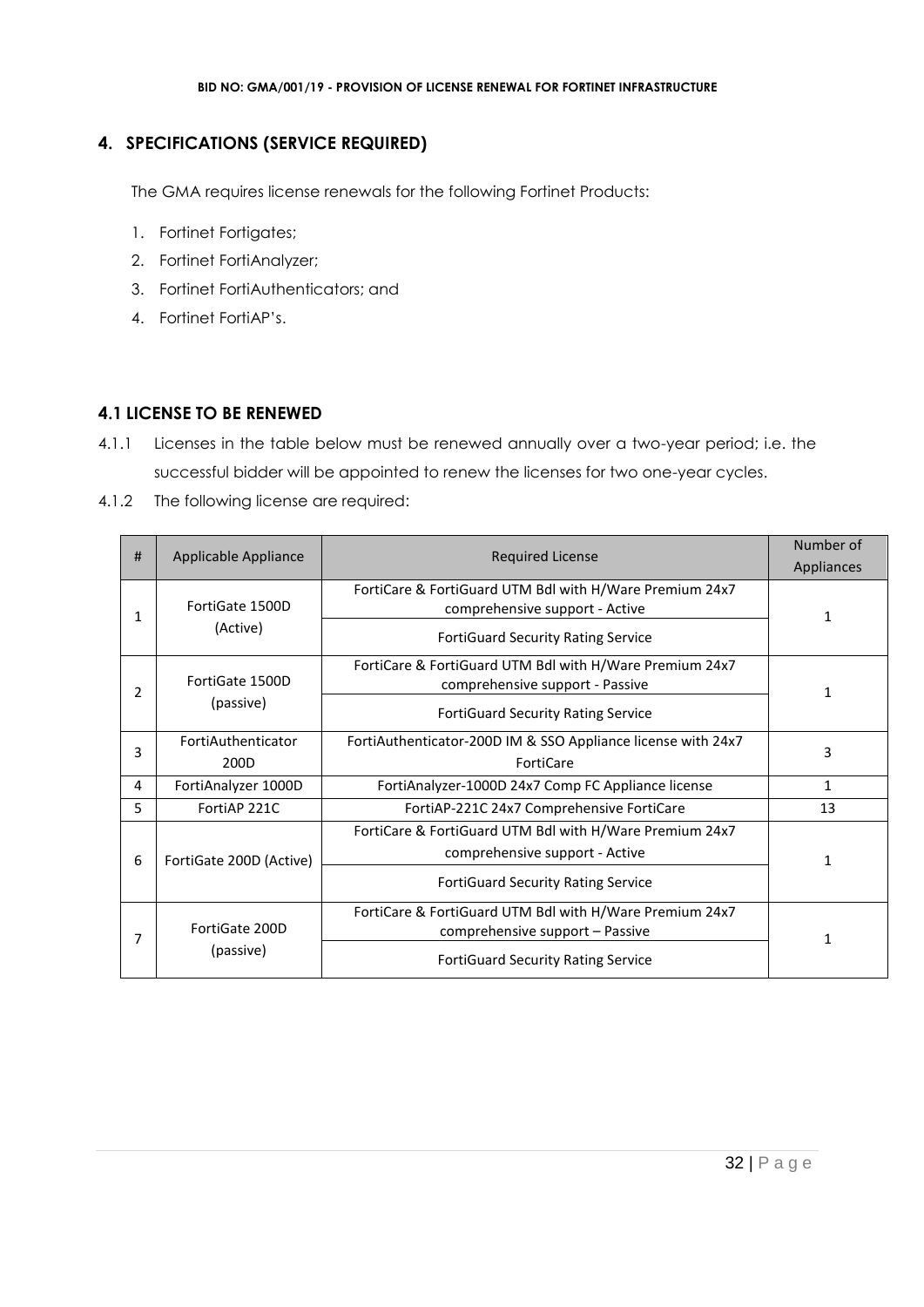## **5. REQUIREMENT AND CONDITIONS**

- 5.1. The bidder must be an authorised South African reseller of Fortinet product, or be a Fortinet Partner and proof thereof must be submitted together with the bid.
- 5.2. The distributor through which the licenses are procured must be an authorised South African Fortinet distributor and proof thereof must be submitted together with the bid.
- 5.3. GMA reserves the right to verify the reseller and/or partner and / or distributor status with Fortinet South Africa.
- 5.4. GMA reserves the right to disqualify a bidder, if the bidder is not an authorised South African Fortinet reseller and / or partner, or if the distributor through which the licenses are procured is not an authorised South African Fortinet distributor.
- 5.5. GMA reserves the right to alter the license counts and/or product licenses to be renewed.
- 5.6. No installation services are required.

## **6. EVALUATION CRITERIA**

Bids will be evaluated based on the supplier's reseller or partner status with Fortinet.

## **Failure to comply with any one of the following criteria will result in the disqualification of the bid**

| <b>Evaluation Criteria</b>                                                                                                                           |          |
|------------------------------------------------------------------------------------------------------------------------------------------------------|----------|
| The bidder is an authorised South African reseller or partner of Fortinet<br>products (Verified with Fortinet).                                      | Yes / No |
| The distributor through which the licenses are procured is an authorised<br>South African distributor of Fortinet products (Verified with Fortinet). | Yes / No |

## **7. COSTING INSTRUCTION**

Bidders are required to return their proposal with detailed licensing cost per line item as per the product table of licenses to be renewed in section 4 of this RFP.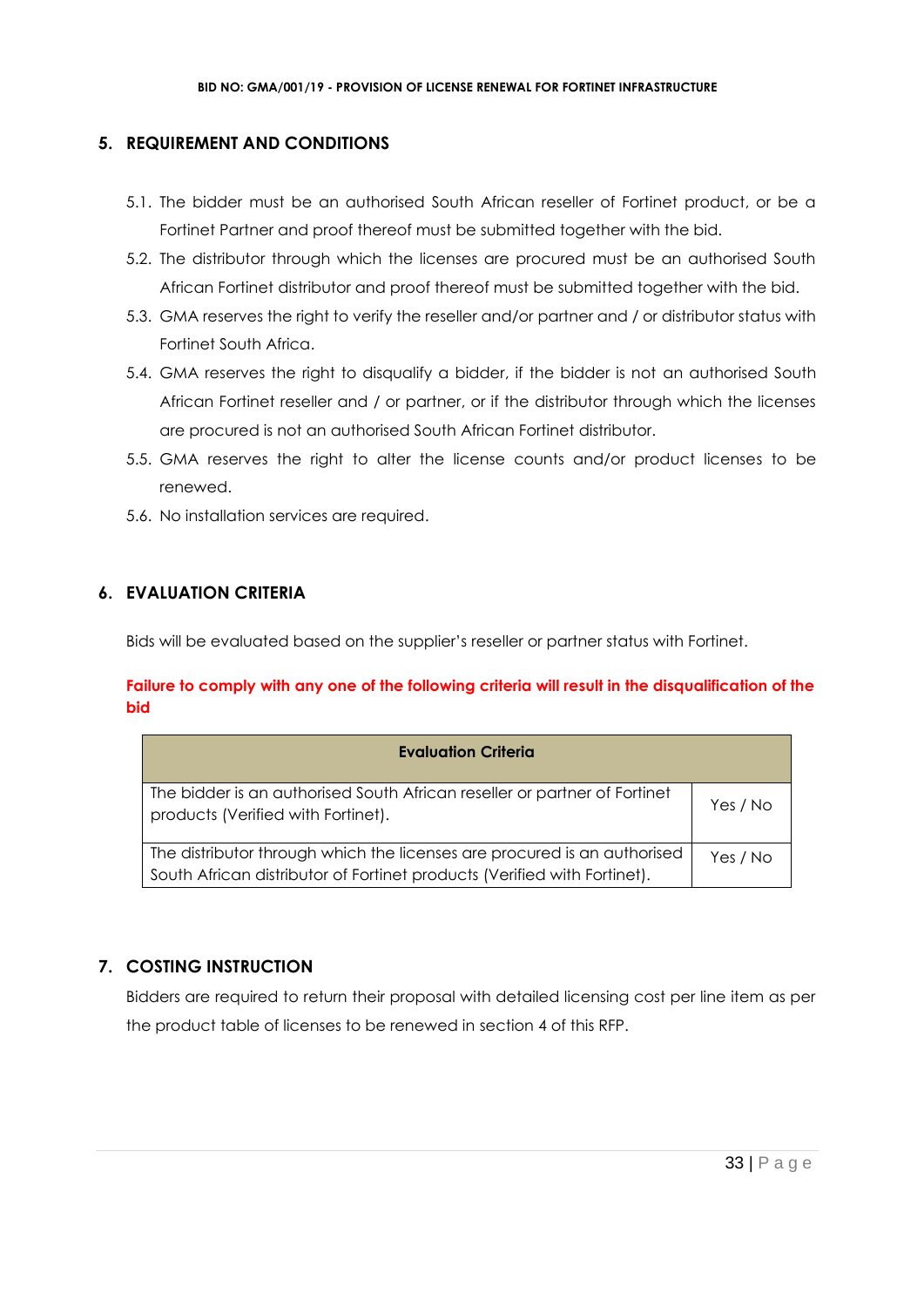## **8. CONTRACT PERIOD**

The license renewal as set out in Sections 4 of this RFP will be rendered over a period of two years (and will be renewed annually) after contract award**.**

## **9. CONFIDENTIALITY AND ASSURANCE INFORMATION**

The appointed Service Provider acknowledges and/or undertakes the following:

- 9.1. Through participation in this RFP, the Service Provider shall have access to confidential information that includes information with regards to GMA ICT infrastructure and systems.
- 9.2. The Service Provider undertakes to maintain the strictest confidentiality for:
	- i. all information that may be disclosed during the RFP process, whether such information is oral or written, recorded or stored by electronic, magnetic, electromagnetic or other form or process, or otherwise in a machine readable form, translated from the original form, recompiled, made into a compilation, wholly or partially copied, modified, updated or otherwise altered, originated or obtained by, or coming into the possession, custody or knowledge of either party.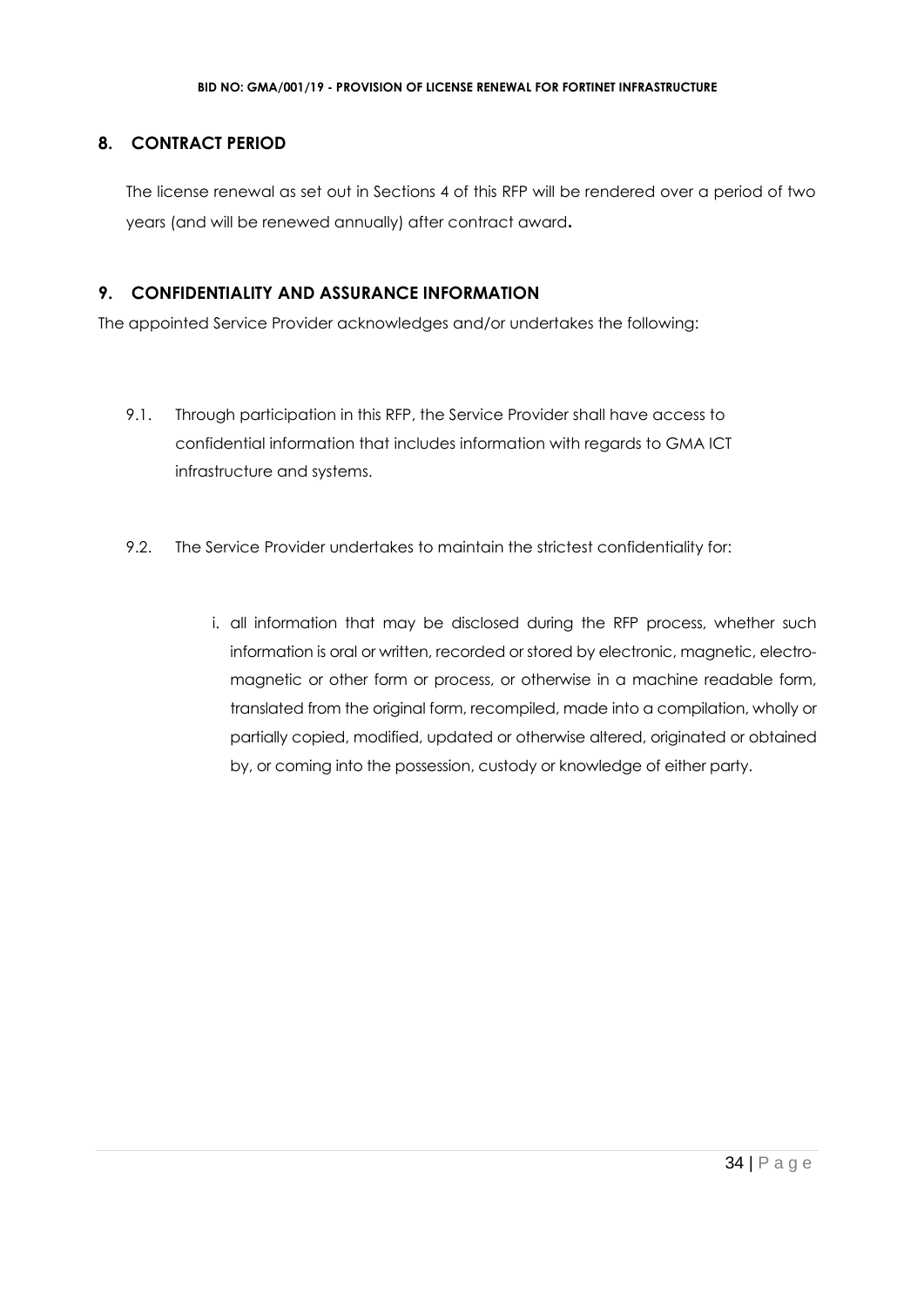## **RFP - PART C:**

## **BIDDERS DECLARATION**

All responses must be provided within the specified boxes, must comply with the word and page limits imposed and must respond to this RFP Part B in accordance with the Conditions of Tendering in this RFP Part A. All Annexures form part of the Bidders Response and must be completed in full and signed.

| <b>BIDDERS DECLARATION</b>                                                                                                           |                            |  |  |
|--------------------------------------------------------------------------------------------------------------------------------------|----------------------------|--|--|
| that:                                                                                                                                | (full name) hereby certify |  |  |
| I have read, understood and accept the conditions contained in this RFP.<br>$\Box$                                                   |                            |  |  |
| I have supplied all the required information, and all the information submitted as part of<br>$\Box$<br>the RFP is true and correct. |                            |  |  |
| <b>NAME OF THE BIDDER</b>                                                                                                            |                            |  |  |
| <b>IDENTITY NUMBER</b>                                                                                                               |                            |  |  |
| <b>POSITION</b>                                                                                                                      |                            |  |  |
| <b>AUTHORISED SIGNATORY</b>                                                                                                          |                            |  |  |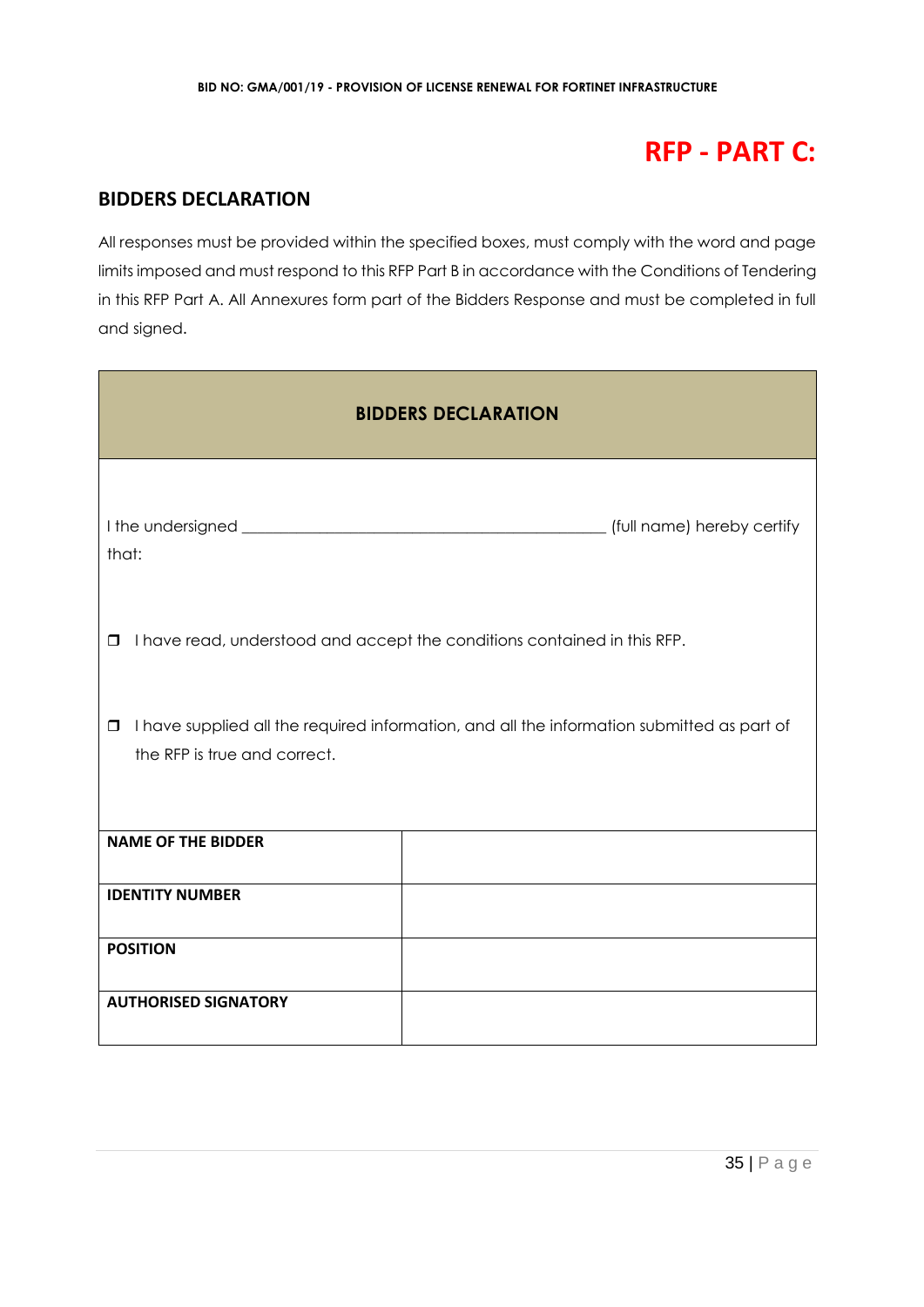| <b>BIDDERS RESPONSE</b>                                                        |             |               |  |
|--------------------------------------------------------------------------------|-------------|---------------|--|
| <b>FULL NAME</b>                                                               |             |               |  |
| <b>POSTAL ADDRESS</b>                                                          |             |               |  |
| <b>PHYSICAL ADDRESS</b>                                                        |             |               |  |
| <b>ENTITY REGISTRATION NUMBER</b>                                              |             |               |  |
| <b>VAT REGISTRATION NUMBER</b>                                                 |             |               |  |
| <b>CONTACT PERSON'S FULL NAME</b>                                              |             |               |  |
| <b>TELEPHONE NUMBER 1</b>                                                      | <b>CODE</b> | <b>NUMBER</b> |  |
| <b>TELEPHONE NUMBER 2</b>                                                      | <b>CODE</b> | <b>NUMBER</b> |  |
| <b>FACSIMILE NUMBER</b>                                                        | <b>CODE</b> | <b>NUMBER</b> |  |
| <b>CELLULAR PHONE NUMBER</b>                                                   |             |               |  |
| <b>E-MAIL ADDRESS</b>                                                          |             |               |  |
| <b>TAX CLEARANCE CERTIFICATE</b>                                               | <b>YES</b>  | <b>NO</b>     |  |
| <b>REGISTERED ON NATIONAL TREASURY</b><br><b>CENTRALISED SUPPLIER DATABASE</b> | <b>YES</b>  | <b>NO</b>     |  |
| FULL NAME OF AUTHORISED SIGNATORY                                              |             |               |  |
| TITLE OF AUTHORISED SIGNATORY                                                  |             |               |  |
| SIGNATURE OF AUTHORISED SIGNATORY                                              |             |               |  |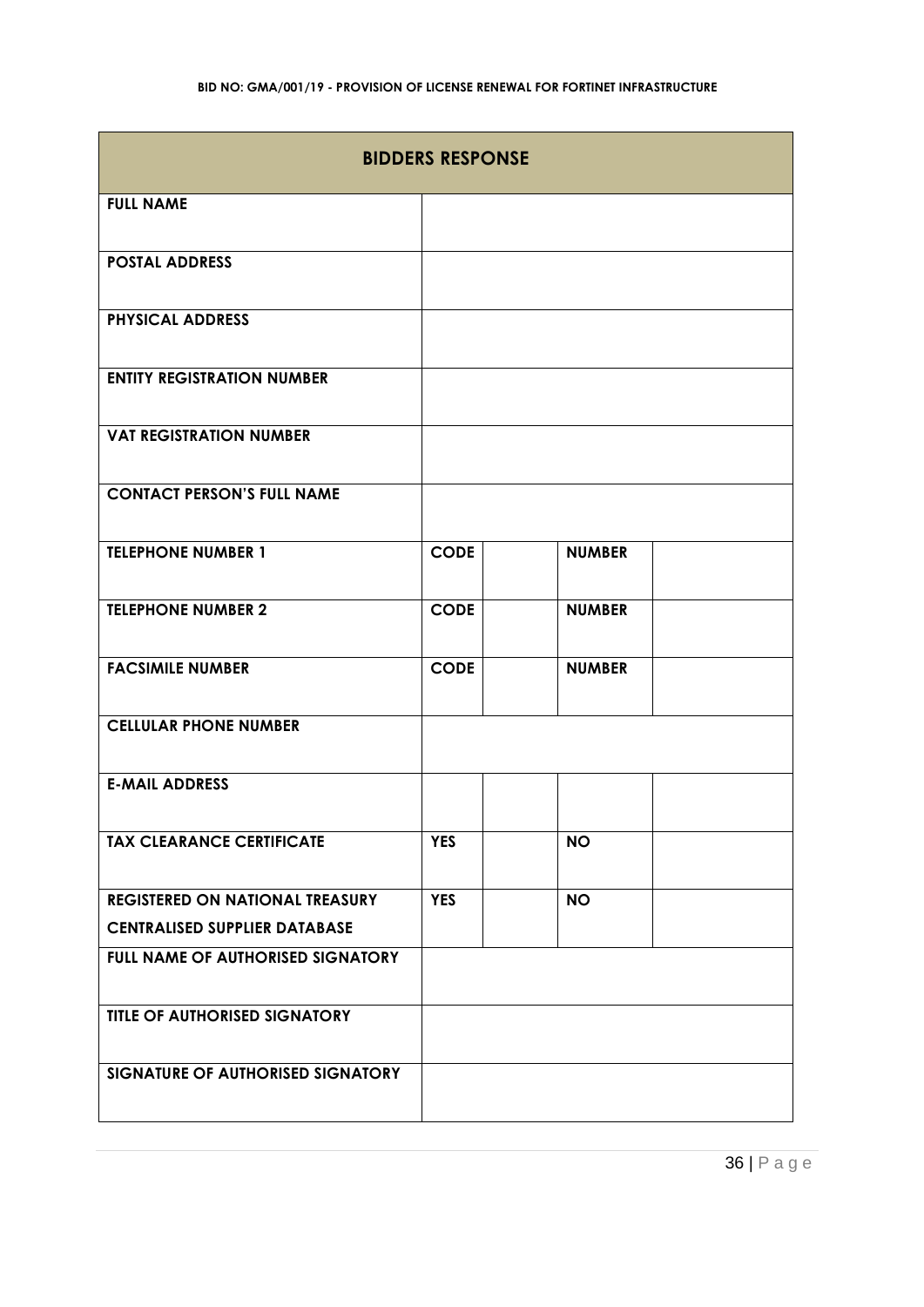| <b>DATE OF SIGNATURE</b>                                    |                               |
|-------------------------------------------------------------|-------------------------------|
|                                                             |                               |
| <b>ALTERNATIVE TENDER</b>                                   | Word limit - [500] words      |
|                                                             |                               |
| <b>Bidder</b><br>submits<br>Where<br>also<br>$\alpha$<br>an |                               |
| Alternative Tender, it must include any                     |                               |
| supplementary material, together with                       |                               |
| associated prices, which demonstrates in                    |                               |
| detail that such an alternative will fully                  |                               |
| achieve<br>and/ or exceed<br>$\alpha$ ll<br>the             |                               |
| specifications or requirements together                     |                               |
| with references as to why the alternative                   |                               |
| proposal/s may be advantageous. This                        |                               |
| should be cross-referenced to<br>the                        |                               |
| Specification.                                              |                               |
| <b>CONFLICT OF INTEREST</b>                                 |                               |
|                                                             |                               |
| Provide<br>details<br>of<br>interests,<br>any               | Complete as attached in SBD 4 |
| relationships or clients which may give                     |                               |
| rise to a conflict of interest and the area                 |                               |
| of expertise in which that conflict of                      |                               |
| interest may arise.                                         |                               |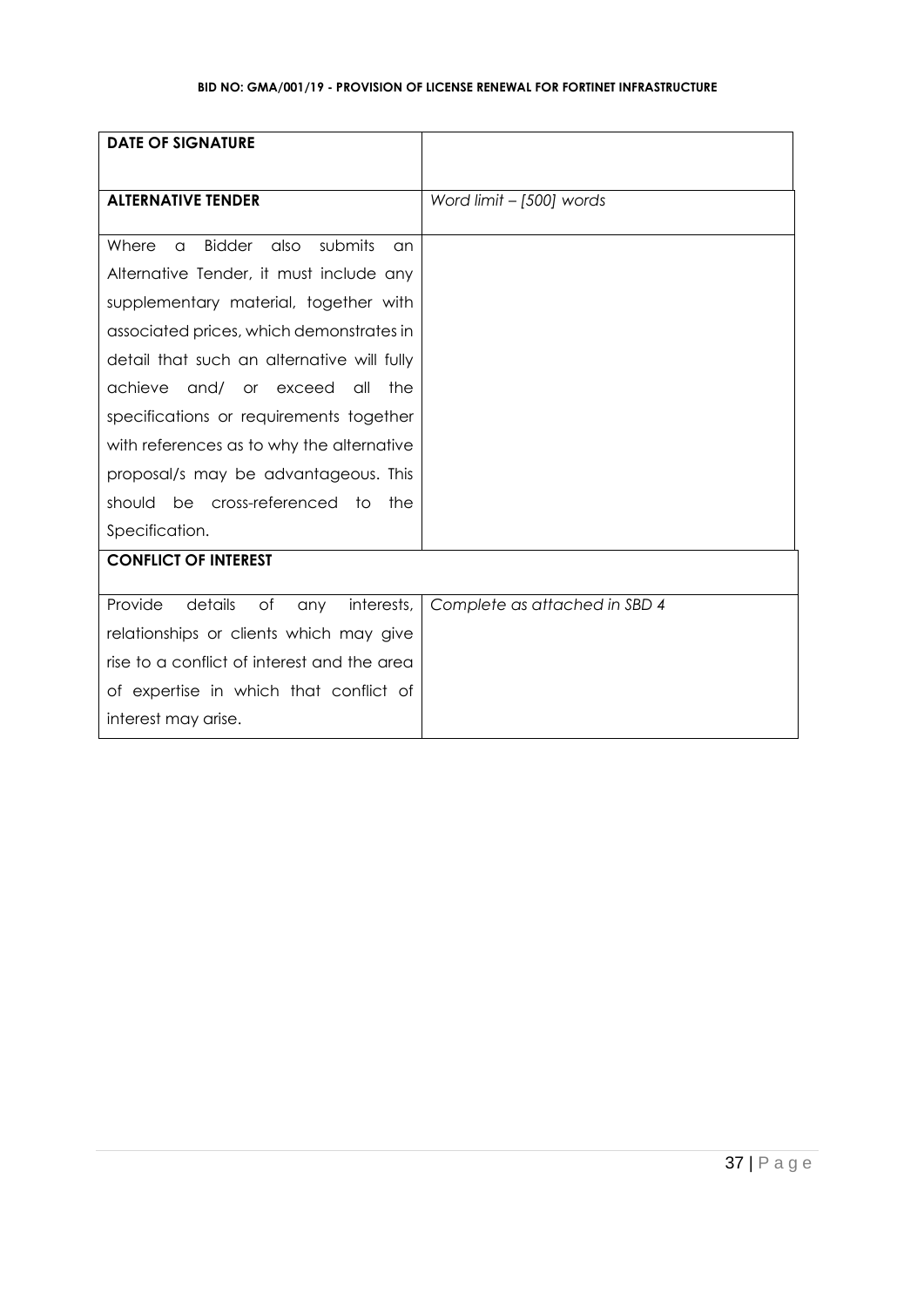# **Register on the Central Supplier Database for Government managed by National Treasury**

with effect from 1 April 2016 the Central Supplier Database (CSD) will serve as the single source of key supplier information for all spheres of government providing consolidated, accurate, upto-date, complete and verified supplier information to procuring organs of state.

The establishment of a CSD will result in one single database to serve as the source of all supplier information for all spheres of government. The purpose of centralising government's supplier database is to reduce duplication of effort and cost for both supplier and government while enabling electronic procurement processes.

Prospective suppliers interested in pursuing opportunities within the South African Government and those that are already registered on the GMA supplier database are encouraged to **selfregister** on the CSD. This self-registration application represents an expression of interest from the supplier to conduct business with the South African Government. Once submitted, your details will be assessed for inclusion on the CSD.

# **Access the CSD site on [www.csd.gov.za](http://www.csd.gov.za/)**

Contact National Treasury for further clarity on the process:

Email: [csd@treasury.gov.za](mailto:csd@treasury.gov.za)

Telephone: 012 315 5509

Bidders must submit with their proposals proof of registration on CSD. The proof of registration must indicate the following:

- CSD Supplier Number
- CSD Unique RRN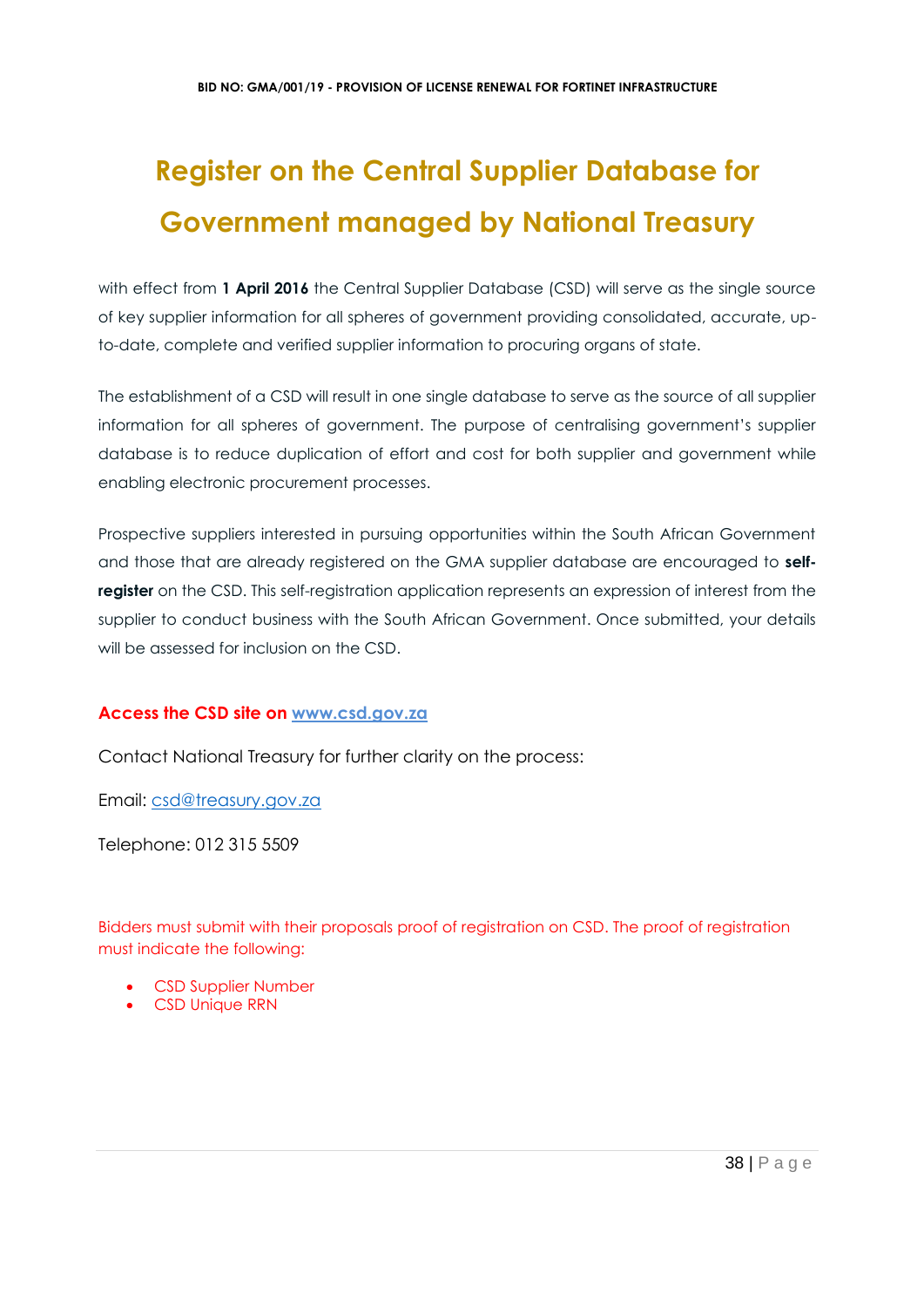# **SBD 1 (A)**

| <b>INVITATION TO BID</b> |
|--------------------------|
|--------------------------|

| YOU ARE HEREBY INVITED TO BID FOR REQUIREMENTS OF THE (NAME OF DEPARTMENT/ PUBLIC ENTITY)                                                                            |                                                                                                                                                                                                                        |                                |                         |                                                    |      |                        |                       |                                   |
|----------------------------------------------------------------------------------------------------------------------------------------------------------------------|------------------------------------------------------------------------------------------------------------------------------------------------------------------------------------------------------------------------|--------------------------------|-------------------------|----------------------------------------------------|------|------------------------|-----------------------|-----------------------------------|
| <b>BID NUMBER:</b>                                                                                                                                                   |                                                                                                                                                                                                                        | <b>CLOSING DATE:</b>           |                         |                                                    |      | <b>CLOSING TIME:</b>   | 11:00AM               |                                   |
| <b>DESCRIPTION</b>                                                                                                                                                   |                                                                                                                                                                                                                        |                                |                         |                                                    |      |                        |                       |                                   |
| BID RESPONSE DOCUMENTS MAY BE DEPOSITED IN THE BID BOX SITUATED AT (STREET ADDRESS)                                                                                  |                                                                                                                                                                                                                        |                                |                         |                                                    |      |                        |                       |                                   |
| Gautrain Management Agency, 44 Grand Central Boulevard, Grand Central Extension 1, Midrand                                                                           |                                                                                                                                                                                                                        |                                |                         |                                                    |      |                        |                       |                                   |
| <b>BIDDING PROCEDURE ENQUIRIES MAY BE DIRECTED TO</b>                                                                                                                |                                                                                                                                                                                                                        |                                |                         | <b>TECHNICAL ENQUIRIES MAY BE DIRECTED TO:</b>     |      |                        |                       |                                   |
| <b>CONTACT PERSON</b>                                                                                                                                                | <b>NKOSINATHI ZULU</b>                                                                                                                                                                                                 |                                | <b>CONTACT PERSON</b>   |                                                    |      | <b>NKOSINATHI ZULU</b> |                       |                                   |
| <b>TELEPHONE NUMBER</b>                                                                                                                                              | 011 086 3500                                                                                                                                                                                                           |                                |                         | <b>TELEPHONE NUMBER</b>                            |      | 011 086 3500           |                       |                                   |
| <b>FACSIMILE NUMBER</b>                                                                                                                                              |                                                                                                                                                                                                                        |                                | <b>FACSIMILE NUMBER</b> |                                                    |      |                        |                       |                                   |
| <b>E-MAIL ADDRESS</b>                                                                                                                                                |                                                                                                                                                                                                                        | tenderenquiries@gautrain.co.za | <b>E-MAIL ADDRESS</b>   |                                                    |      |                        |                       | tenderenquiries@gautrain.co.za    |
| <b>SUPPLIER INFORMATION</b>                                                                                                                                          |                                                                                                                                                                                                                        |                                |                         |                                                    |      |                        |                       |                                   |
| <b>NAME OF BIDDER</b>                                                                                                                                                |                                                                                                                                                                                                                        |                                |                         |                                                    |      |                        |                       |                                   |
| POSTAL ADDRESS                                                                                                                                                       |                                                                                                                                                                                                                        |                                |                         |                                                    |      |                        |                       |                                   |
| STREET ADDRESS                                                                                                                                                       |                                                                                                                                                                                                                        |                                |                         |                                                    |      |                        |                       |                                   |
| <b>TELEPHONE NUMBER</b>                                                                                                                                              | <b>CODE</b>                                                                                                                                                                                                            |                                |                         | <b>NUMBER</b>                                      |      |                        |                       |                                   |
| <b>CELLPHONE NUMBER</b>                                                                                                                                              |                                                                                                                                                                                                                        |                                |                         |                                                    |      |                        |                       |                                   |
| <b>FACSIMILE NUMBER</b>                                                                                                                                              | <b>CODE</b>                                                                                                                                                                                                            |                                |                         | <b>NUMBER</b>                                      |      |                        |                       |                                   |
| E-MAIL ADDRESS                                                                                                                                                       |                                                                                                                                                                                                                        |                                |                         |                                                    |      |                        |                       |                                   |
| VAT<br><b>REGISTRATION</b><br><b>NUMBER</b>                                                                                                                          |                                                                                                                                                                                                                        |                                |                         |                                                    |      |                        |                       |                                   |
| <b>SUPPLIER</b>                                                                                                                                                      | <b>TAX</b>                                                                                                                                                                                                             |                                |                         | <b>CENTRAL</b>                                     |      |                        |                       |                                   |
| <b>COMPLIANCE</b><br><b>STATUS</b>                                                                                                                                   | <b>COMPLIANCE</b><br><b>SYSTEM PIN:</b>                                                                                                                                                                                |                                | <b>OR</b>               | <b>SUPPLIER</b><br><b>DATABASE</b>                 |      |                        |                       |                                   |
|                                                                                                                                                                      |                                                                                                                                                                                                                        |                                |                         | No:                                                | MAAA |                        |                       |                                   |
| <b>B-BBEE STATUS LEVEL</b><br><b>VERIFICATION</b>                                                                                                                    |                                                                                                                                                                                                                        | <b>TICK APPLICABLE BOX]</b>    | <b>AFFIDAVIT</b>        | <b>B-BBEE STATUS LEVEL SWORN</b>                   |      |                        | [TICK APPLICABLE BOX] |                                   |
| <b>CERTIFICATE</b>                                                                                                                                                   | $\Box$ Yes                                                                                                                                                                                                             | $\Box$ No                      |                         |                                                    |      | $\Box$ Yes             |                       | $\Box$ No                         |
|                                                                                                                                                                      |                                                                                                                                                                                                                        |                                |                         |                                                    |      |                        |                       |                                   |
| [A B-BBEE STATUS LEVEL VERIFICATION CERTIFICATE/ SWORN AFFIDAVIT (FOR EMES & QSEs) MUST BE SUBMITTED IN ORDER TO QUALIFY<br><b>FOR PREFERENCE POINTS FOR B-BBEET</b> |                                                                                                                                                                                                                        |                                |                         |                                                    |      |                        |                       |                                   |
| ARE YOU THE                                                                                                                                                          |                                                                                                                                                                                                                        |                                |                         |                                                    |      |                        |                       |                                   |
| <b>ACCREDITED</b><br>REPRESENTATIVE IN                                                                                                                               |                                                                                                                                                                                                                        |                                |                         | ARE YOU A FOREIGN BASED                            |      | $\Box$ Yes             |                       | $\square$ No                      |
| SOUTH AFRICA FOR                                                                                                                                                     | $\Box$ Yes                                                                                                                                                                                                             | $\square$ No                   |                         | SUPPLIER FOR THE GOODS<br>/SERVICES/WORKS OFFERED? |      |                        |                       |                                   |
| THE GOODS<br>/SERVICES / WORKS                                                                                                                                       | <b>IF YES ENCLOSE PROOFI</b>                                                                                                                                                                                           |                                |                         |                                                    |      | <b>BELOWI</b>          |                       | [IF YES, ANSWER THE QUESTIONNAIRE |
| <b>OFFERED?</b>                                                                                                                                                      |                                                                                                                                                                                                                        |                                |                         |                                                    |      |                        |                       |                                   |
| <b>QUESTIONNAIRE TO BIDDING FOREIGN SUPPLIERS</b>                                                                                                                    |                                                                                                                                                                                                                        |                                |                         |                                                    |      |                        |                       |                                   |
| IS THE ENTITY A RESIDENT OF THE REPUBLIC OF SOUTH AFRICA (RSA)?                                                                                                      |                                                                                                                                                                                                                        |                                |                         |                                                    |      | $\Box$ YES $\Box$ NO   |                       |                                   |
| $\Box$ YES $\Box$ NO<br>DOES THE ENTITY HAVE A BRANCH IN THE RSA?                                                                                                    |                                                                                                                                                                                                                        |                                |                         |                                                    |      |                        |                       |                                   |
| DOES THE ENTITY HAVE A PERMANENT ESTABLISHMENT IN THE RSA?                                                                                                           |                                                                                                                                                                                                                        |                                |                         |                                                    |      | $\Box$ YES $\Box$ NO   |                       |                                   |
| DOES THE ENTITY HAVE ANY SOURCE OF INCOME IN THE RSA?                                                                                                                |                                                                                                                                                                                                                        |                                |                         |                                                    |      | $\Box$ YES $\Box$ NO   |                       |                                   |
| IS THE ENTITY LIABLE IN THE RSA FOR ANY FORM OF TAXATION?                                                                                                            |                                                                                                                                                                                                                        |                                |                         |                                                    |      | $\Box$ YES $\Box$ NO   |                       |                                   |
|                                                                                                                                                                      | IF THE ANSWER IS "NO" TO ALL OF THE ABOVE, THEN IT IS NOT A REQUIREMENT TO REGISTER FOR A TAX COMPLIANCE STATUS SYSTEM PIN<br>CODE FROM THE SOUTH AFRICAN REVENUE SERVICE (SARS) AND IF NOT REGISTER AS PER 2.3 BELOW. |                                |                         |                                                    |      |                        |                       |                                   |
|                                                                                                                                                                      |                                                                                                                                                                                                                        |                                |                         |                                                    |      |                        |                       |                                   |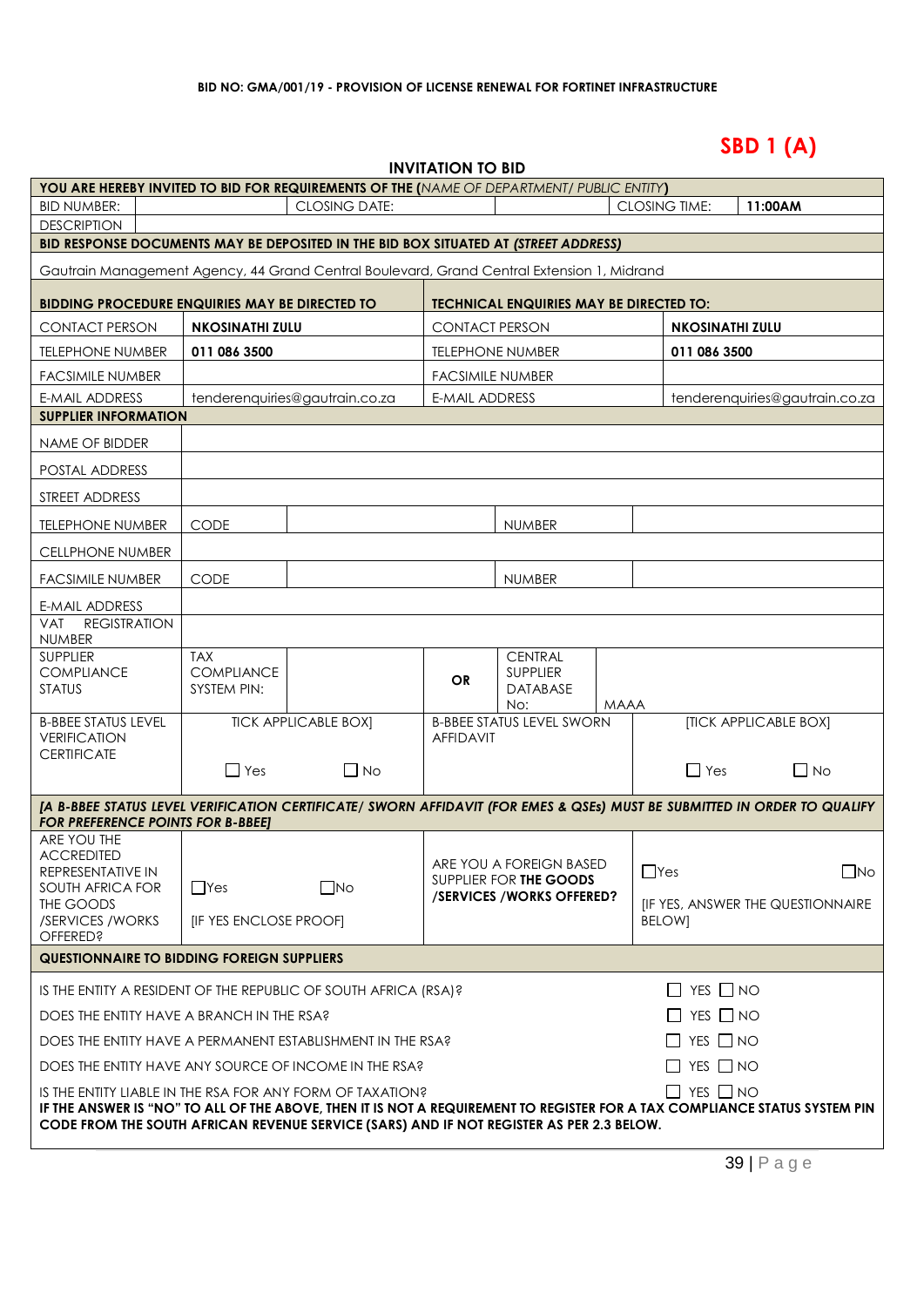# **SBD 1 (B)**

### **TERMS AND CONDITIONS FOR BIDDING**

| 1.  | <b>BID SUBMISSION:</b>                                                                                                                                                                                                                               |
|-----|------------------------------------------------------------------------------------------------------------------------------------------------------------------------------------------------------------------------------------------------------|
|     | 1.1. BIDS MUST BE DELIVERED BY THE STIPULATED TIME TO THE CORRECT ADDRESS. LATE BIDS WILL<br>NOT BE ACCEPTED FOR CONSIDERATION.                                                                                                                      |
|     | 1.2. ALL BIDS MUST BE SUBMITTED ON THE OFFICIAL FORMS PROVIDED-(NOT TO BE RE-TYPED) OR<br>IN THE MANNER PRESCRIBED IN THE BID DOCUMENT.                                                                                                              |
|     | 1.3. THIS BID IS SUBJECT TO THE PREFERENTIAL PROCUREMENT POLICY FRAMEWORK ACT, 2000<br>AND THE PREFERENTIAL PROCUREMENT REGULATIONS, 2017, THE GENERAL CONDITIONS OF<br>CONTRACT (GCC) AND, IF APPLICABLE, ANY OTHER SPECIAL CONDITIONS OF CONTRACT. |
|     | 1.4. THE SUCCESSFUL BIDDER WILL BE REQUIRED TO FILL IN AND SIGN A WRITTEN CONTRACT.                                                                                                                                                                  |
|     |                                                                                                                                                                                                                                                      |
|     | 2. TAX COMPLIANCE REQUIREMENTS                                                                                                                                                                                                                       |
| 2.1 | BIDDERS MUST ENSURE COMPLIANCE WITH THEIR TAX OBLIGATIONS.                                                                                                                                                                                           |
|     | 2.2 BIDDERS ARE REQUIRED TO SUBMIT THEIR UNIQUE PERSONAL IDENTIFICATION NUMBER (PIN)<br>ISSUED BY SARS TO ENABLE THE ORGAN OF STATE TO VERIFY THE TAXPAYER'S PROFILE AND<br><b>TAX STATUS.</b>                                                       |
|     | 2.3 APPLICATION FOR TAX COMPLIANCE STATUS (TCS) PIN MAY BE MADE VIA E-FILING<br>THROUGH THE SARS WEBSITE WWW.SARS.GOV.ZA.                                                                                                                            |
|     | 2.4 BIDDERS MAY ALSO SUBMIT A PRINTED TCS CERTIFICATE TOGETHER WITH THE BID.                                                                                                                                                                         |
|     | 2.5 IN BIDS WHERE CONSORTIA / JOINT VENTURES / SUB-CONTRACTORS ARE INVOLVED; EACH<br><b>PARTY MUST SUBMIT A SEPARATE TCS CERTIFICATE / PIN / CSD NUMBER.</b>                                                                                         |
|     | 2.6 WHERE NO TCS PIN IS AVAILABLE BUT THE BIDDER IS REGISTERED ON THE CENTRAL SUPPLIER<br>DATABASE (CSD), A CSD NUMBER MUST BE PROVIDED.                                                                                                             |
| 2.7 | NO BIDS WILL BE CONSIDERED FROM PERSONS IN THE SERVICE OF THE STATE, COMPANIES<br>WITH DIRECTORS WHO ARE PERSONS IN THE SERVICE OF THE STATE, OR CLOSE<br>CORPORATIONS WITH MEMBERS PERSONS IN THE SERVICE OF THE STATE."                            |

**NB: FAILURE TO PROVIDE / OR COMPLY WITH ANY OF THE ABOVE PARTICULARS MAY RENDER THE BID INVALID**.

| SIGNATURE OF BIDDER:                                                                                       |  |
|------------------------------------------------------------------------------------------------------------|--|
| CAPACITY UNDER WHICH THIS BID IS SIGNED:<br>(Proof of authority must be submitted e.g. company resolution) |  |
| DATF:                                                                                                      |  |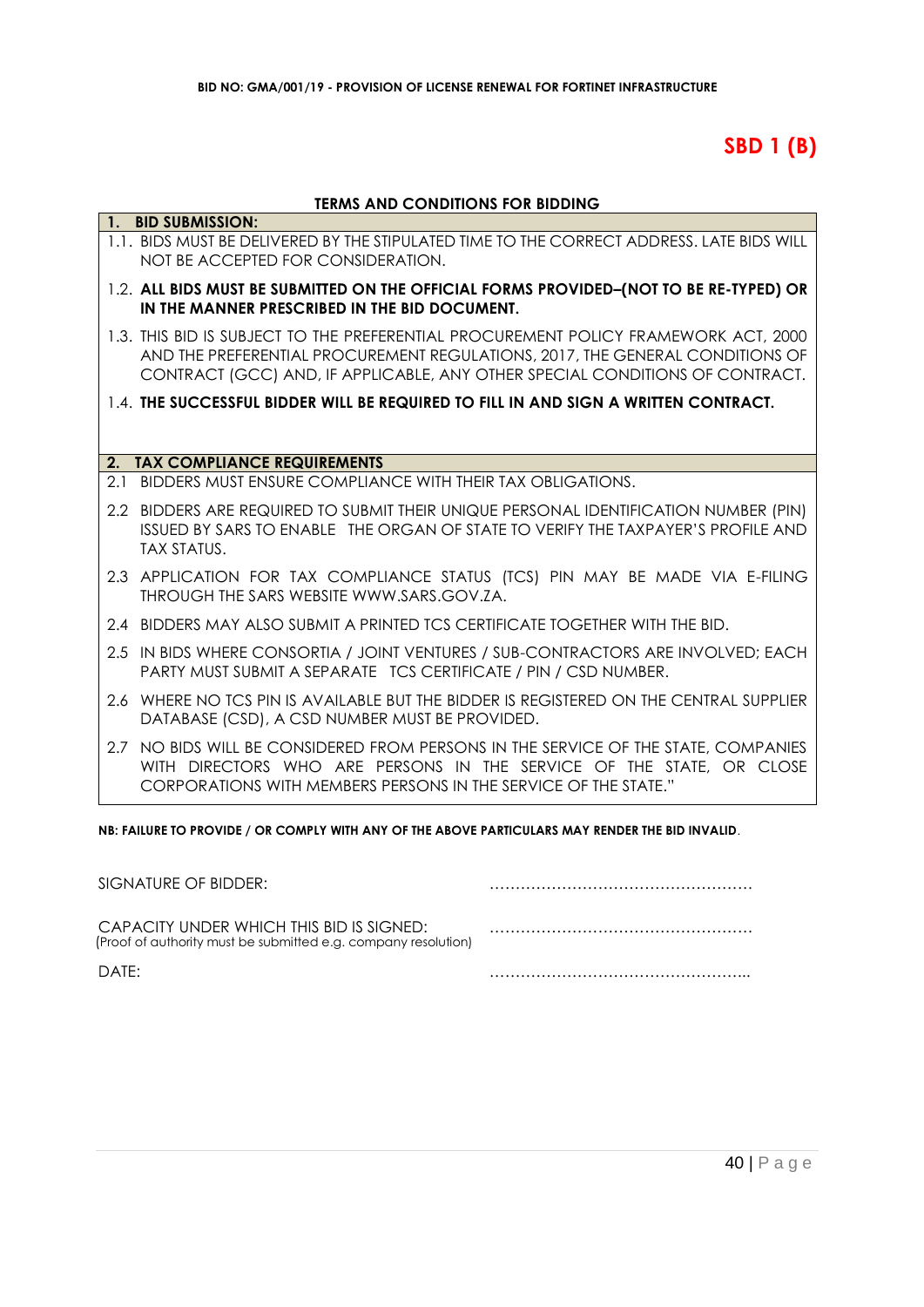# **SBD 3.1**

# **PRICING SCHEDULE**

| Ref Number: GMA/001/19 |  |
|------------------------|--|
|                        |  |

Closing Time: 11H00 AM Closing Date 03 May 2019

**OFFER TO BE VALID FOR 90 DAYS FROM THE CLOSING DATE OF BID.**

Bidders are required to submit a separate detailed price proposal.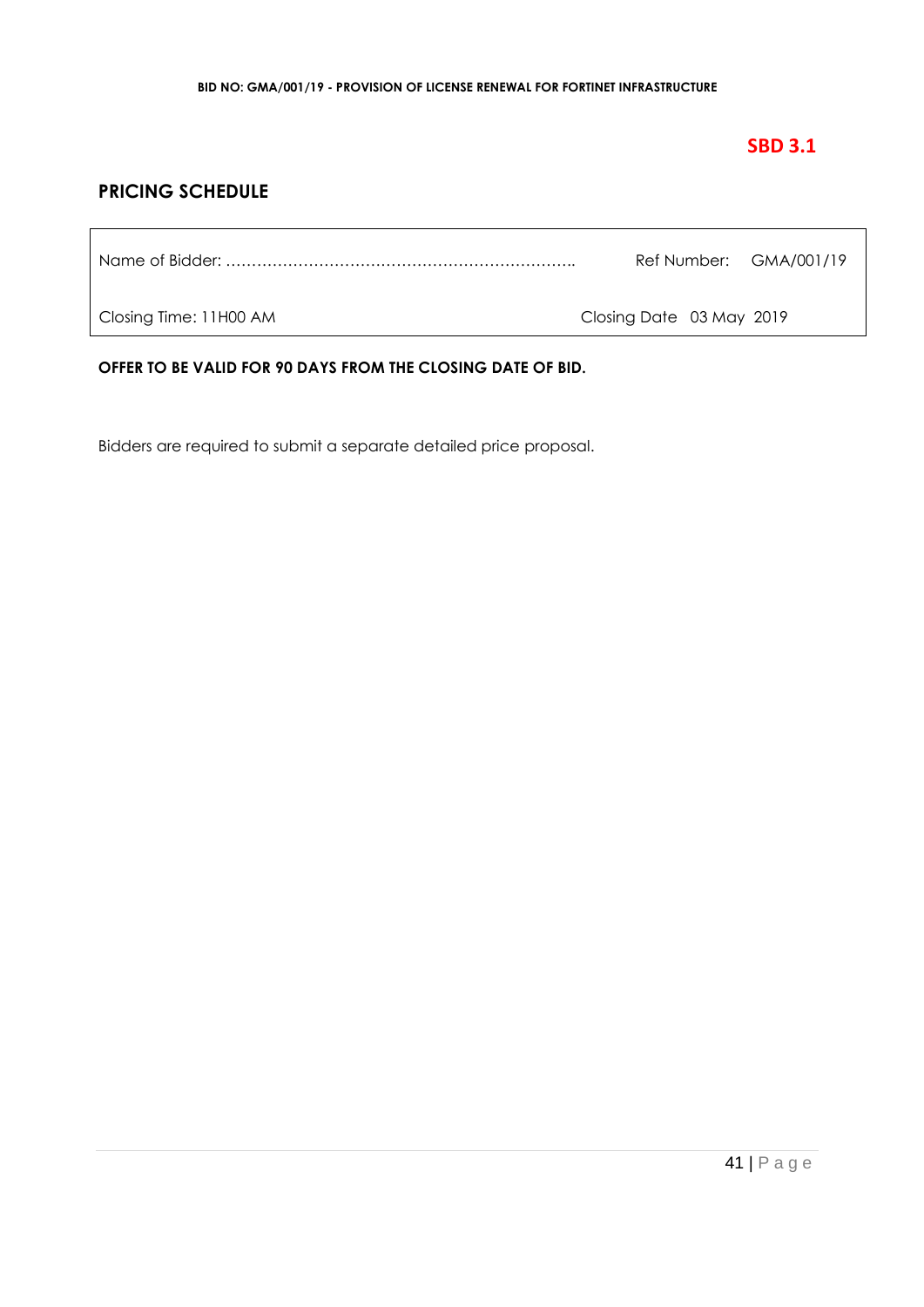# **PRICING DECLARATION**

Dear Sir/Madam

After having carefully read through and examined this RFP Reference Number GMA/001/19 in its entirety together with all the provisions contained in each section of the RFP document,

We hereby offer to provide license renewal for Fortinet products as detailed in the Terms of Reference (TOR) section of the REQUEST FOR PROPOSAL document:

| IN AMOUNT: R | . (including VAT) |
|--------------|-------------------|
|              |                   |
| IN WORDS: R  | (including VAT)   |

We confirm that this price covers all costs associated with providing license renewal for Fortinet products as per the requirements in the TOR.

We confirm that GMA will incur no additional costs whatsoever over and above this amount.

We undertake to hold this offer open for acceptance for a period of 90 (ninety) days from the date of submission of offers. We further undertake that upon final acceptance of our offer, we will commence with the provision of service when required to do so by the Client.

Moreover, we agree that until formal Contract Documents have been prepared and executed, this Form of Tender, together with a written acceptance from the Client shall constitute a binding agreement between us, governed by the terms and conditions set out in this REQUEST FOR PROPOSAL.

We understand that you are not bound to accept the lowest or any offer and that we must bear all costs which we have incurred in connection with preparing and submitting this tender.

We hereby undertake for the period during which this tender remains open for acceptance not to divulge to any persons, other than the persons to which the tender is submitted, any information relating to the submission of this tender or the details therein except where such is necessary for the submission of this tender.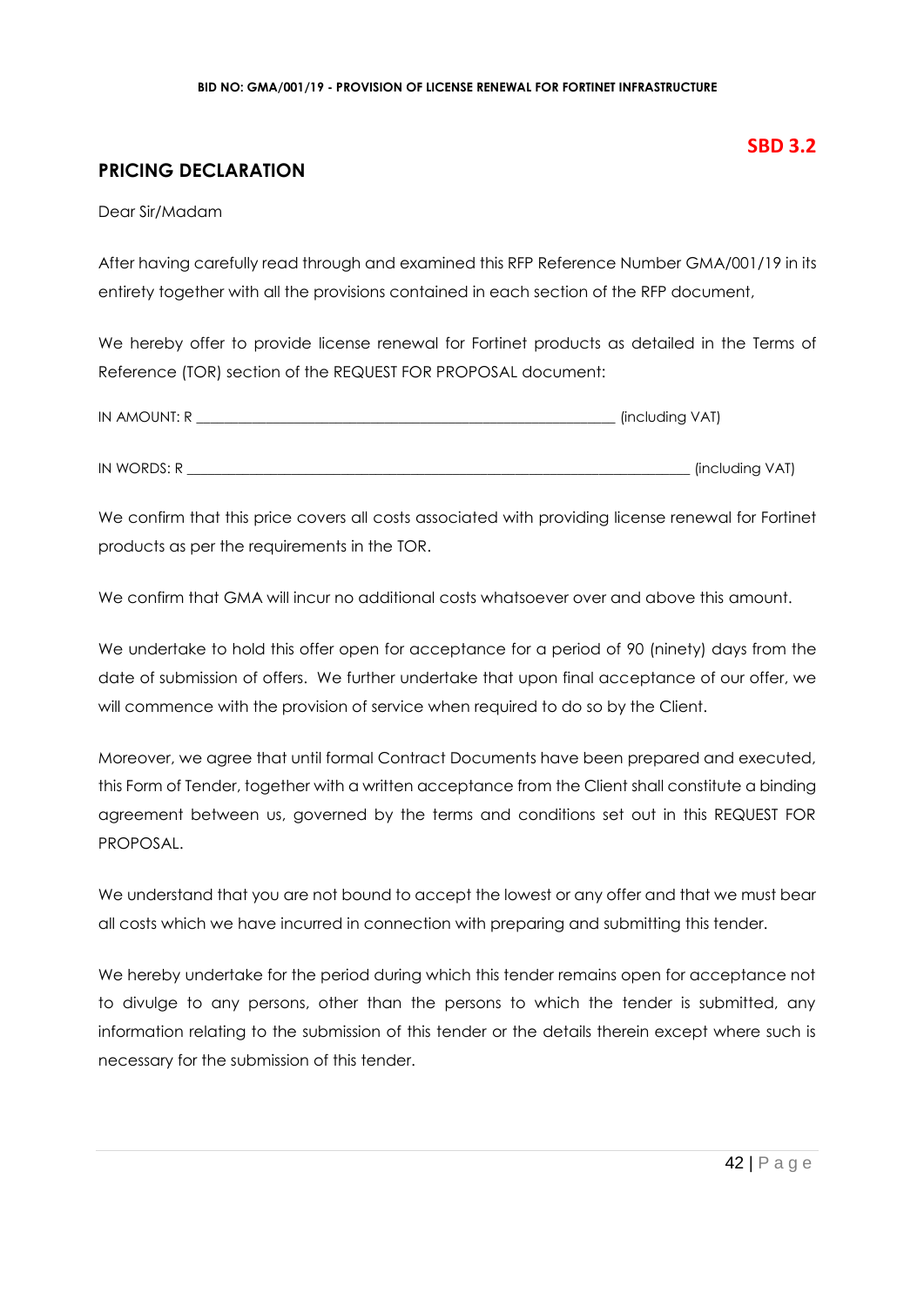| <b>PRICE DECLARATION</b><br>(MANDATORY INFORMATION)                                                                                                          |                                                                                     |  |  |
|--------------------------------------------------------------------------------------------------------------------------------------------------------------|-------------------------------------------------------------------------------------|--|--|
| certify that:                                                                                                                                                |                                                                                     |  |  |
| $\Box$<br>above Section of this RFP.                                                                                                                         | I have read, understood and unconditionally accept that the conditions contained in |  |  |
| I have supplied all the required information, and all the information submitted as part<br>$\Box$<br>of the Pricing Section of this RFP is true and correct. |                                                                                     |  |  |
| <b>NAME OF BIDDER</b>                                                                                                                                        |                                                                                     |  |  |
| <b>IDENTITY NUMBER</b>                                                                                                                                       |                                                                                     |  |  |
| <b>POSITION</b>                                                                                                                                              |                                                                                     |  |  |
| <b>SIGNATURE OF AUTHORISED</b><br><b>SIGNATORY</b>                                                                                                           |                                                                                     |  |  |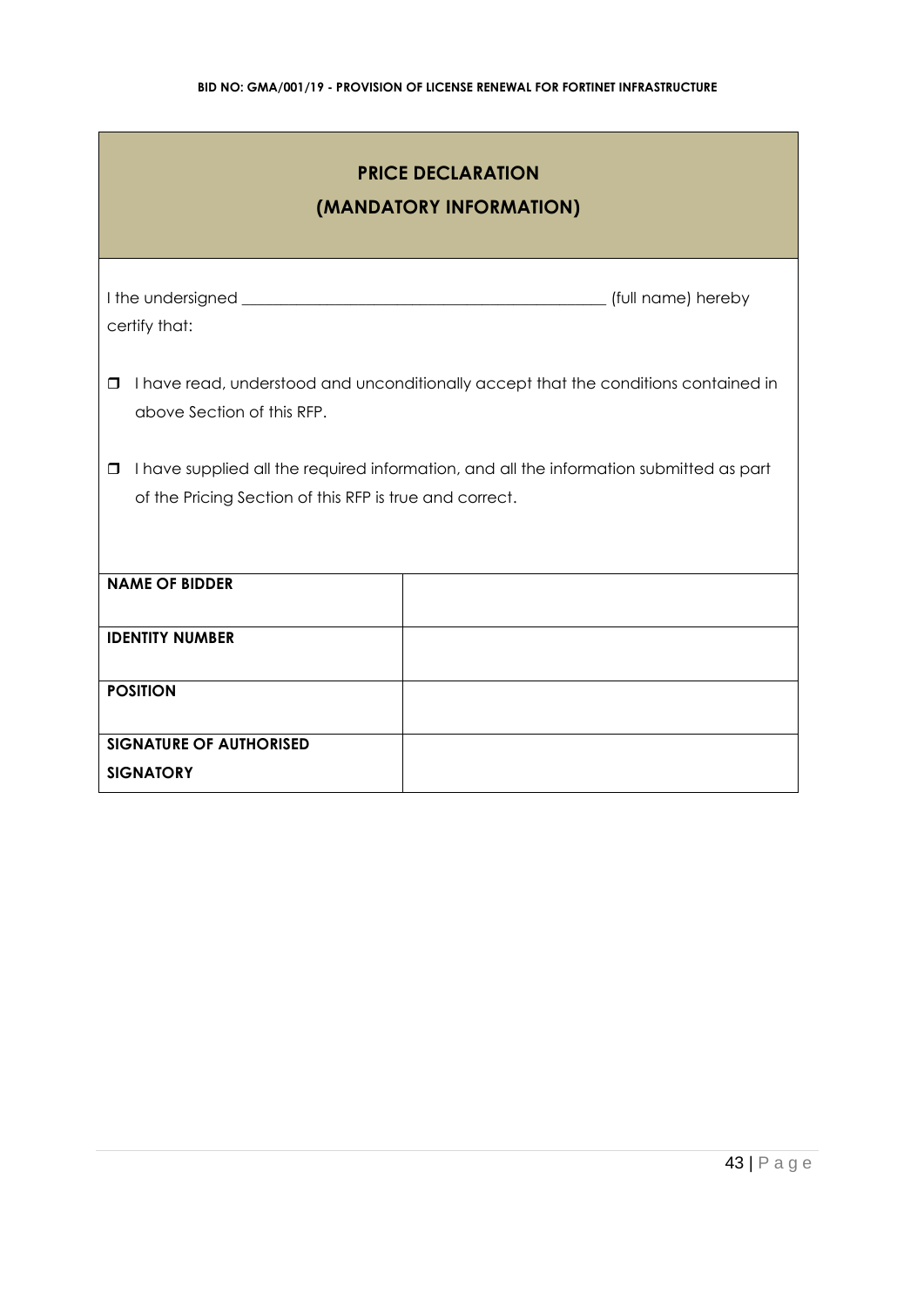# **DECLARATION OF INTEREST**

1. Any legal person, including persons employed by the state<sup>1</sup>, or persons having a kinship with persons employed by the state, including a blood relationship, may make an offer or offers in terms of this invitation to bid (includes an advertised competitive bid, a limited bid, a proposal or written price quotation). In view of possible allegations of favoritism, should the resulting bid, or part thereof, be awarded to persons employed by the state, or to persons connected with or related to them, it is required that the bidder or his/her authorised representative declare his/her position in relation to the evaluating/adjudicating authority where-

the bidder is employed by the state; and/or

- the legal person on whose behalf the bidding document is signed, has a relationship with persons/a person who are/is involved in the evaluation and or adjudication of the bid(s), or where it is known that such a relationship exists between the person or persons for or on whose behalf, the declarant acts and persons who are involved with the evaluation and or adjudication of the bid.

# 2. **In order to give effect to the above, the following questionnaire must be completed and submitted with the bid.**

| 2.1<br>Full Name of bidder or his or her representative: |                                                                                      |
|----------------------------------------------------------|--------------------------------------------------------------------------------------|
|                                                          |                                                                                      |
| 2.2                                                      |                                                                                      |
| 2.3                                                      | Position occupied in the Company (director, trustee, shareholder, member):           |
|                                                          |                                                                                      |
| 2.4                                                      | Registration number of company, enterprise, close corporation, partnership agreement |
|                                                          |                                                                                      |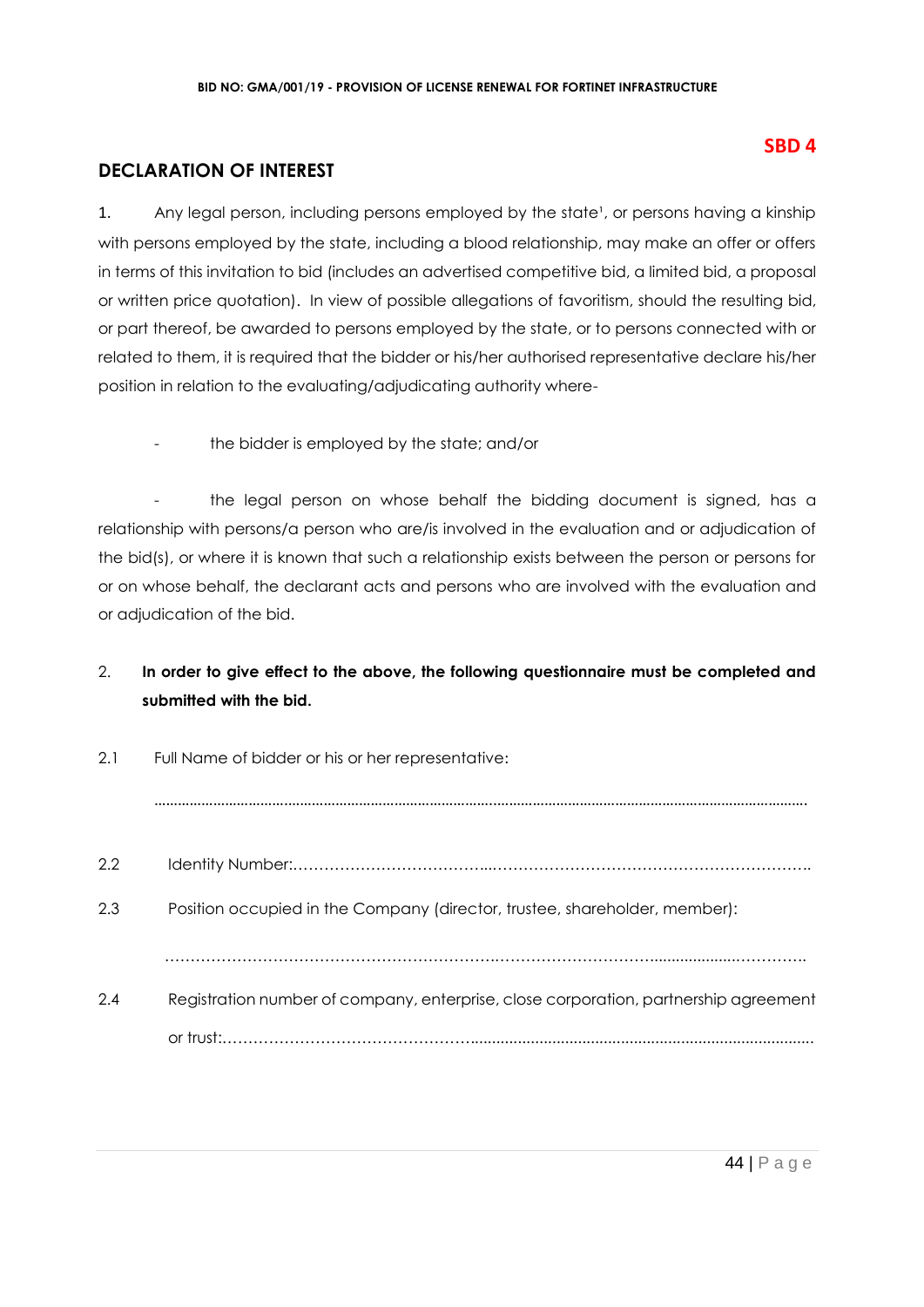2.5 Tax Reference Number: ……………………………………..……………………………………… 2.6 VAT Registration Number: ………………………………………………………...…….................. 2.6.1 The names of all directors / trustees / shareholders / members, their individual identity numbers, tax reference numbers and, if applicable, employee / PERSAL numbers must be indicated in paragraph 3 below. 2.7 Are you or any person connected with the bidder **YES/NO** Are you or any person connected with the bidder presently employed by the state? **YES/NO** 2.7.1 If so, furnish the following particulars: Name of person / director / trustee / shareholder/ member ....…………………………………………. Name of state institution at which you or the person connected to the bidder is employed: ……………….…………………………………………………………………………………………………….….. Position occupied in the state institution:…………………………………….……………………………….. Any other particulars: ……………………………………………………………………………….………………………………………… ………………………………………………………………………………………..……………………………….. ……………………………………………………………………………………………...…………………...…….. 2.7.2 If you are presently employed by the state, did you obtain the appropriate authority to undertake remunerative work outside employment in the public sector? **YES/NO** 2.7.1.1 If yes, did you attach proof of such authority to the bid document? **YES/NO** (Note: Failure to submit proof of such authority, where applicable, may result in the disqualification of the bid.

2.7.1.2 If no, furnish reasons for non-submission of such proof: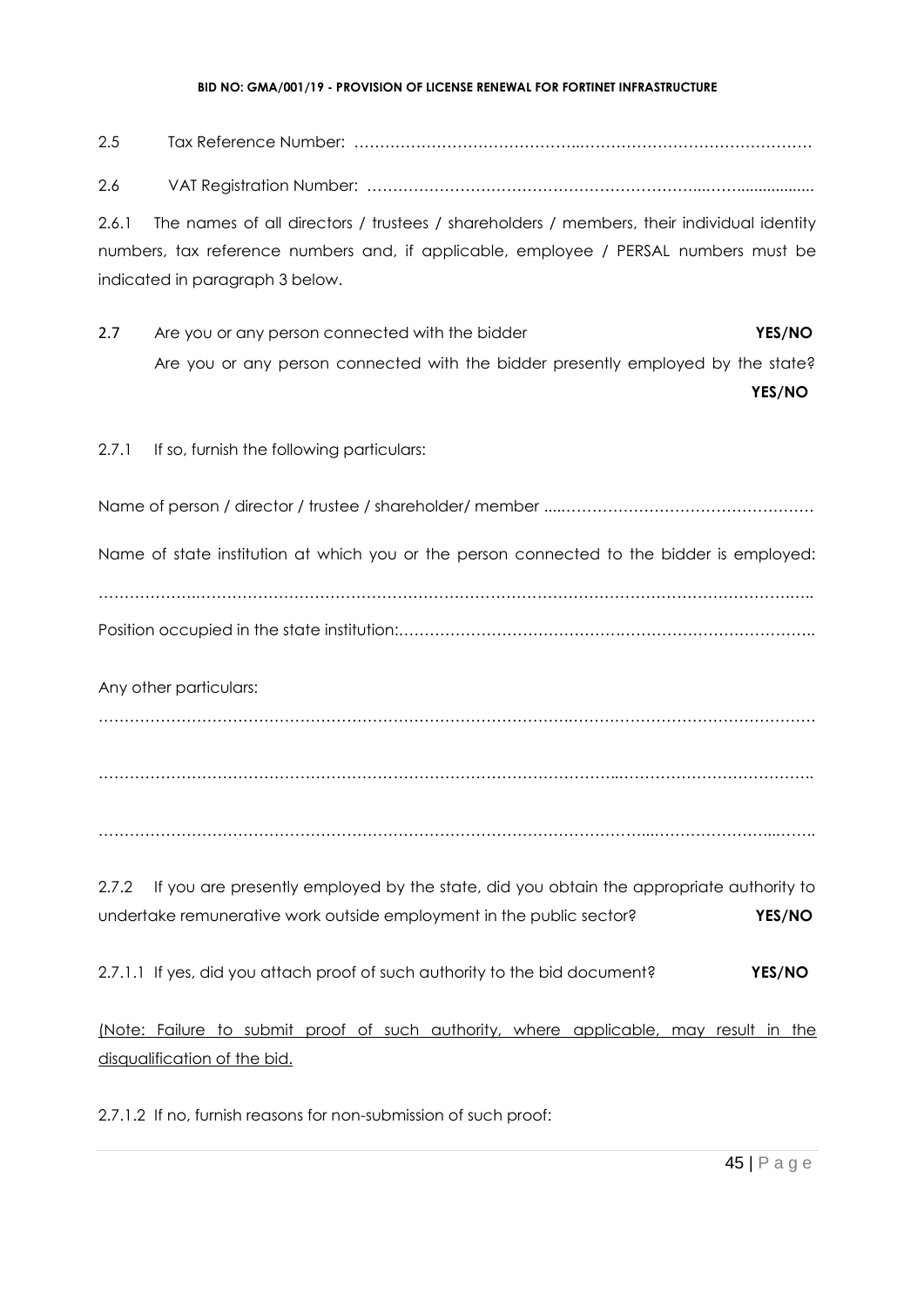……………………………………………………………………………………………….………………………… ……………………………………………………………………………………………….………………………… ……………………………………………………………………………………………….…………………………

2.8 Did you or your spouse, or any of the company's directors / trustees / shareholders / members or their spouses conduct business with the state in the previous 12 months **YES/NO**

2.8.1 If so, furnish particulars: ……………………………………………………………………………………………….………………………… ……………………………………………………………………………………………….………………………… ……………………………………………………………………………………………….…………………………

2.9 Do you, or any person connected with the bidder, have **YES/NO** any relationship (family, friend, other) with a person employed by the state and who may be involved with the evaluation and or adjudication of this bid?

2.9.1 If so, furnish particulars. ……………………………………………………………………………………………….………………………… ……………………………………………………………………………………………….………………………… ……………………………………………………………………………………………….…………………………

2.10 Are you, or any person connected with the bidder, aware of any relationship (family, friend, other) between any other bidder and any person employed by the state who may be involved with the evaluation and or adjudication of this bid? **YES/NO**

2.10.1 If so, furnish particulars**.** ……………………………………………………………………………………………….………………………… ……………………………………………………………………………………………….………………………… ……………………………………………………………………………………………….…………………………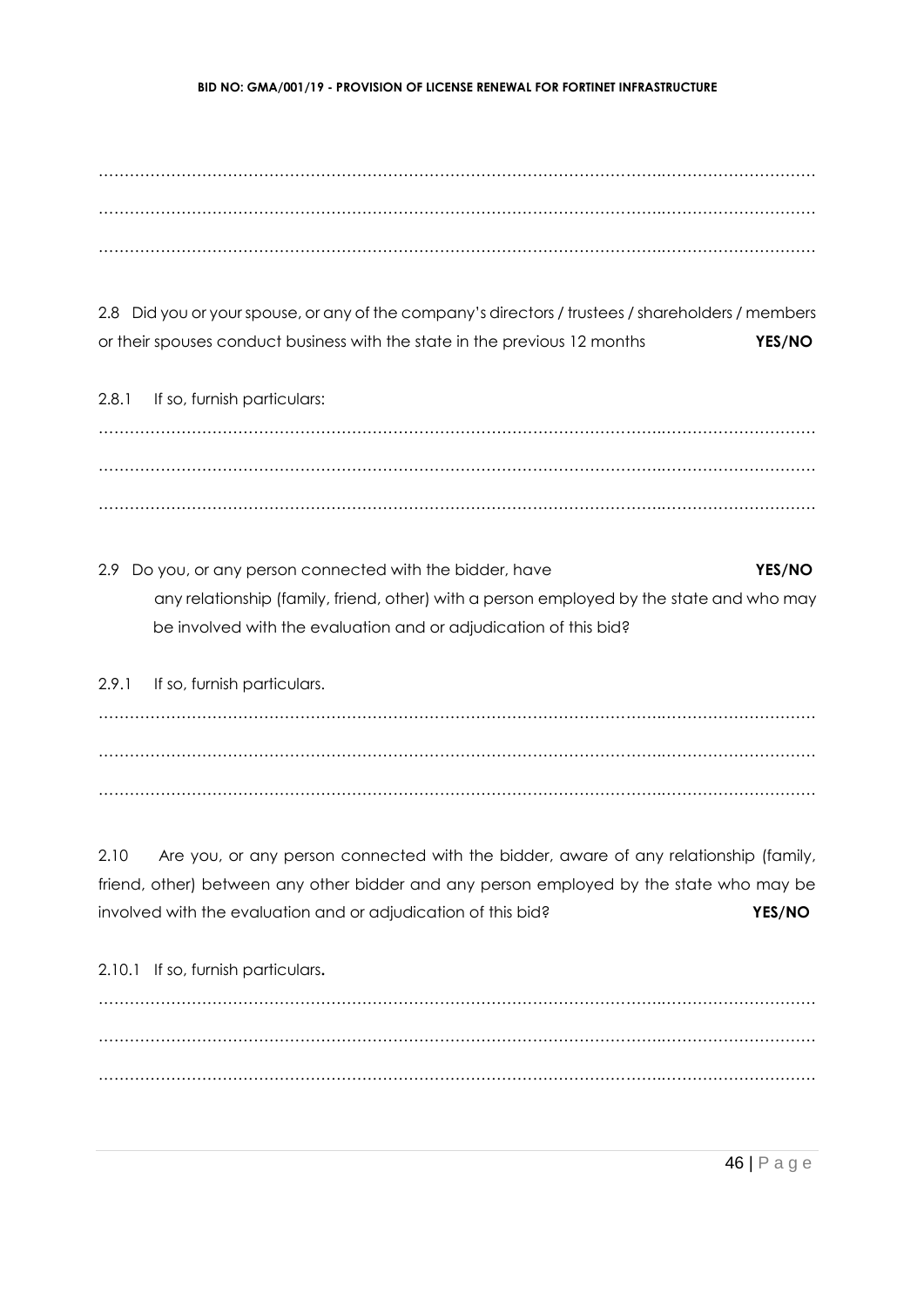2.11 Do you or any of the directors / trustees / shareholders / members **YES/NO** of the company have any interest in any other related companies whether or not they are bidding for this contract?

2.11.1 If so, furnish particulars: ……………………………………………………………………………………………….………………………… ……………………………………………………………………………………………….………………………… ……………………………………………………………………………………………….…………………………

### **3 Full details of director /trustees/members/shareholders.**

| <b>Full Name</b> | <b>Identity</b><br><b>Number</b> | <b>Personal Income Tax</b><br><b>Reference Number</b> | <b>State Employee</b><br>Number / PERSAL<br><b>Number</b> |
|------------------|----------------------------------|-------------------------------------------------------|-----------------------------------------------------------|
|                  |                                  |                                                       |                                                           |
|                  |                                  |                                                       |                                                           |
|                  |                                  |                                                       |                                                           |
|                  |                                  |                                                       |                                                           |
|                  |                                  |                                                       |                                                           |
|                  |                                  |                                                       |                                                           |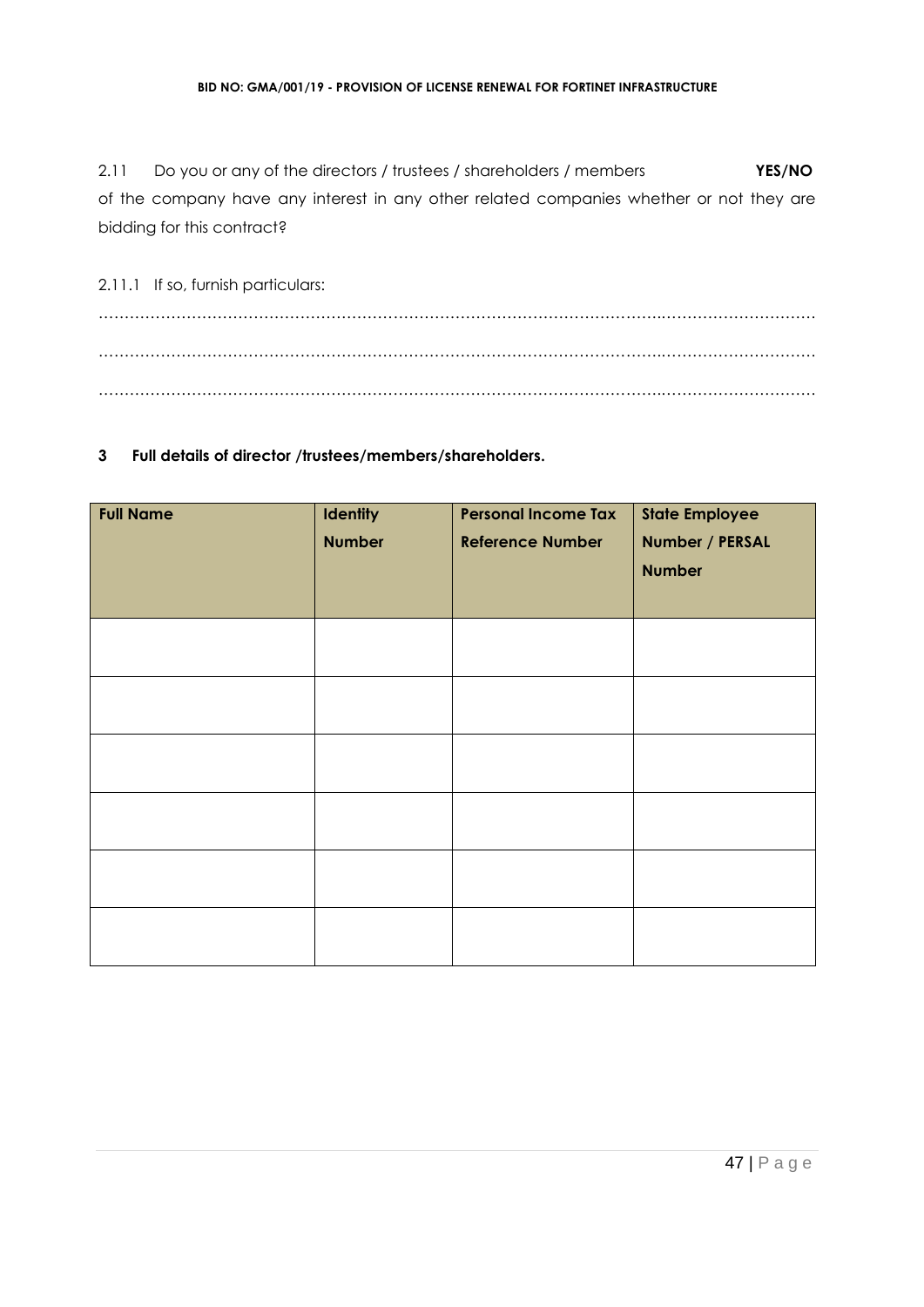| <b>DECLARATION</b>                                                                          |                                                                          |  |  |  |  |
|---------------------------------------------------------------------------------------------|--------------------------------------------------------------------------|--|--|--|--|
|                                                                                             |                                                                          |  |  |  |  |
| CERTIFY THAT THE INFORMATION FURNISHED IN PARAGRAPHS 2 AND 3 ABOVE IS<br>$\Box$<br>CORRECT. |                                                                          |  |  |  |  |
| $\Box$                                                                                      | I ACCEPT THAT THE STATE MAY REJECT THE BID OR ACT AGAINST ME SHOULD THIS |  |  |  |  |
| <b>DECLARATION PROVE TO BE FALSE.</b>                                                       |                                                                          |  |  |  |  |
| <b>NAME OF BIDDER</b>                                                                       |                                                                          |  |  |  |  |
| <b>IDENTITY NUMBER</b>                                                                      |                                                                          |  |  |  |  |
| <b>POSITION</b>                                                                             |                                                                          |  |  |  |  |
| <b>SIGNATURE OF AUTHORISED</b>                                                              |                                                                          |  |  |  |  |
| <b>SIGNATORY</b>                                                                            |                                                                          |  |  |  |  |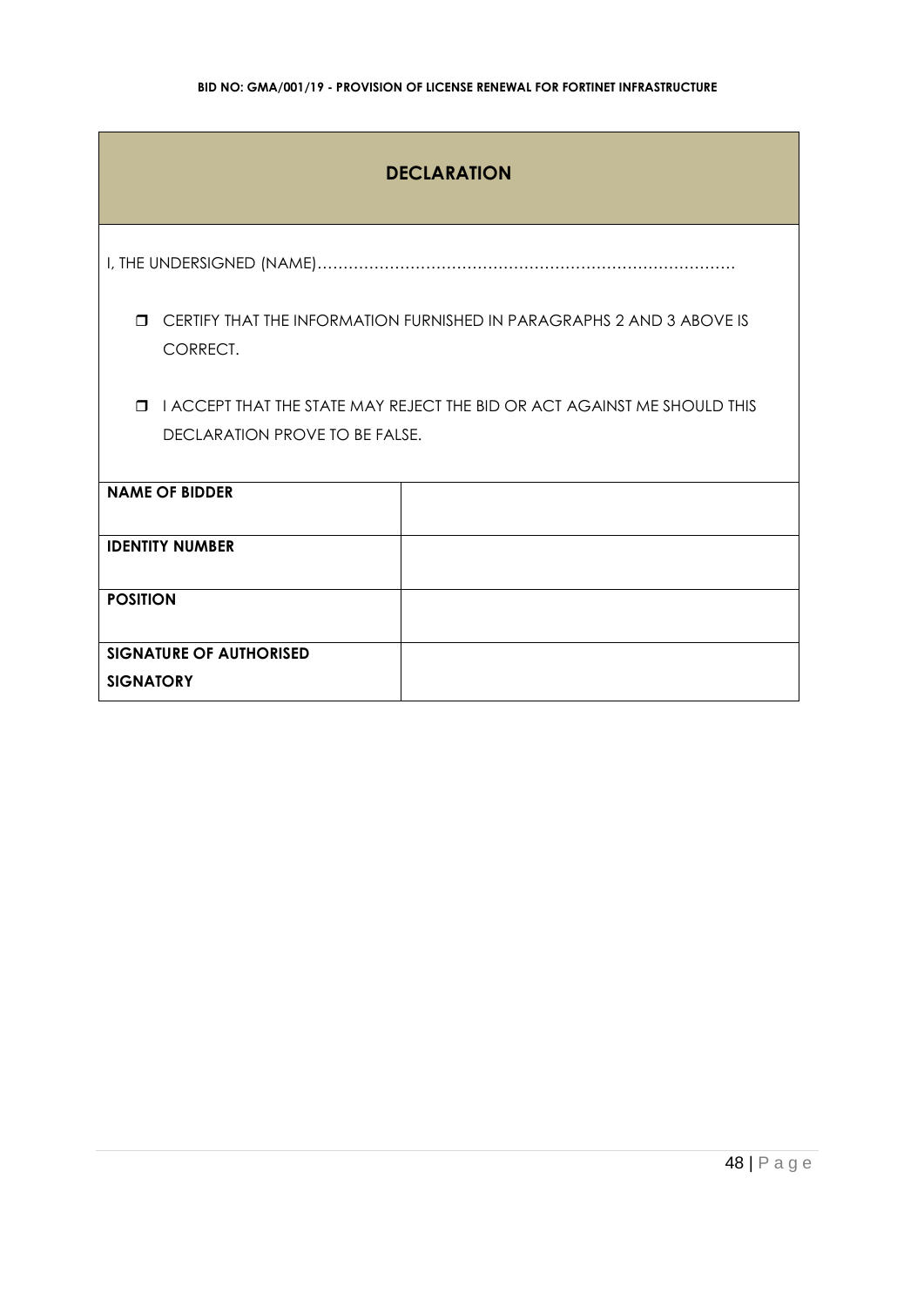# **SBD 6.1**

# **PREFERENCE POINTS CLAIM FORM IN TERMS OF THE PREFERENTIAL PROCUREMENT REGULATIONS 2017**

This preference form must form part of all bids invited. It contains general information and serves as a claim form for preference points for Broad-Based Black Economic Empowerment (B-BBEE) Status Level of Contribution

# **NB: BEFORE COMPLETING THIS FORM, BIDDERS MUST STUDY THE GENERAL CONDITIONS, DEFINITIONS AND DIRECTIVES APPLICABLE IN RESPECT OF B-BBEE, AS PRESCRIBED IN THE PREFERENTIAL PROCUREMENT REGULATIONS, 2017.**

### **1. GENERAL CONDITIONS**

- 1.1 The following preference point systems are applicable to all bids:
	- the 80/20 system for requirements with a Rand value of up to R50 000 000 (all applicable taxes included); and
	- the 90/10 system for requirements with a Rand value above R50 000 000 (all applicable taxes included).

1.2

- a) The value of this bid is estimated to not exceed R50 000 000 (all applicable taxes included) and therefore the 80/20 preference point system shall be applicable; or
- 1.3 Points for this bid shall be awarded for:
	- (a) Price; and
	- (b) B-BBEE Status Level of Contributor.
- 1.4 The maximum points for this bid are allocated as follows:

|                                                   | <b>POINTS</b> |
|---------------------------------------------------|---------------|
| <b>PRICE</b>                                      |               |
| <b>B-BBEE STATUS LEVEL OF CONTRIBUTOR</b>         | 20            |
| Total points for Price and B-BBEE must not exceed | 100           |

1.5 Failure on the part of a bidder to submit proof of B-BBEE Status level of contributor together with the bid, will be interpreted to mean that preference points for B-BBEE status level of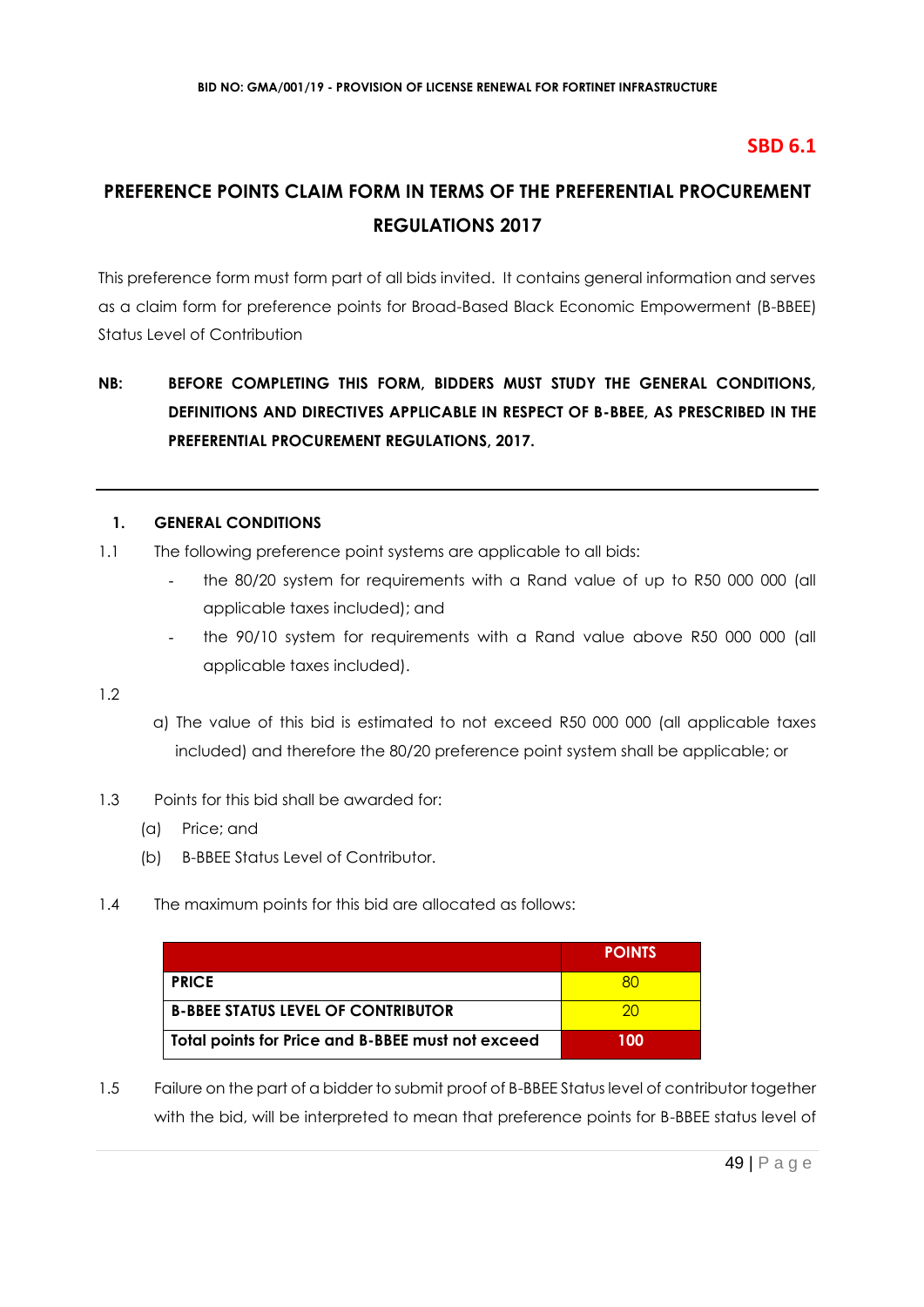contribution are not claimed.

1.6 The purchaser reserves the right to require of a bidder, either before a bid is adjudicated or at any time subsequently, to substantiate any claim in regard to preferences, in any manner required by the purchaser.

# **2. DEFINITIONS**

- (a) **"B-BBEE"** means broad-based black economic empowerment as defined in section 1 of the Broad-Based Black Economic Empowerment Act;
- (b) "**B-BBEE status level of contributor"** means the B-BBEE status of an entity in terms of a code of good practice on black economic empowerment, issued in terms of section 9(1) of the Broad-Based Black Economic Empowerment Act;
- (c) **"bid"** means a written offer in a prescribed or stipulated form in response to an invitation by an organ of state for the provision of goods or services, through price quotations, advertised competitive bidding processes or proposals;
- (d) **"Broad-Based Black Economic Empowerment Act"** means the Broad-Based Black Economic Empowerment Act, 2003 (Act No. 53 of 2003);
- **(e) "EME"** means an Exempted Micro Enterprise in terms of a code of good practice on black economic empowerment issued in terms of section 9 (1) of the Broad-Based Black Economic Empowerment Act;
- (f) **"functionality"** means the ability of a tenderer to provide goods or services in accordance with specifications as set out in the tender documents.
- (g) **"prices"** includes all applicable taxes less all unconditional discounts;
- (h) **"proof of B-BBEE status level of contributor"** means:
	- **1)** B-BBEE Status level certificate issued by an authorized body or person;
	- **2)** A sworn affidavit as prescribed by the B-BBEE Codes of Good Practice;
	- **3)** Any other requirement prescribed in terms of the B-BBEE Act;
- (i) **"QSE"** means a qualifying small business enterprise in terms of a code of good practice on black economic empowerment issued in terms of section 9 (1) of the Broad-Based Black Economic Empowerment Act;
	- *(j)* **"rand value"** means the total estimated value of a contract in Rand, calculated at the time of bid invitation, and includes all applicable taxes;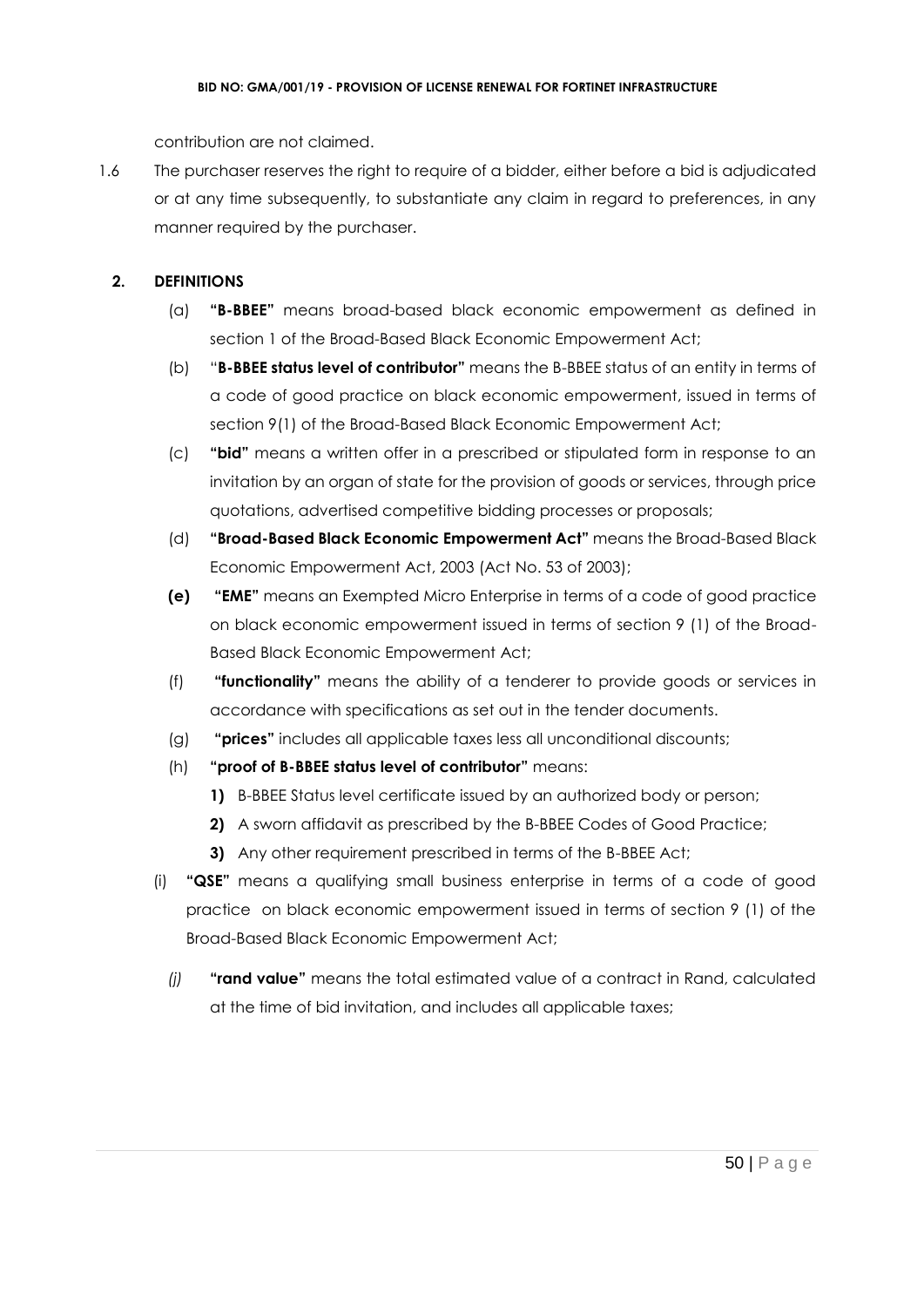# **3. POINTS AWARDED FOR PRICE**

# **3.1 THE 80/20 PREFERENCE POINT SYSTEMS**

A maximum of 80 points is allocated for price on the following basis:

 **80/20**

$$
Ps = 80 \left( 1 - \frac{Pt - P \min}{P \min} \right)
$$

Where

Ps = Points scored for price of bid under consideration

Pt = Price of bid under consideration

Pmin = Price of lowest acceptable bid

# **4. POINTS AWARDED FOR B-BBEE STATUS LEVEL OF CONTRIBUTOR**

4.1 In terms of Regulation 6 (2) and 7 (2) of the Preferential Procurement Regulations, preference points must be awarded to a bidder for attaining the B-BBEE status level of contribution in accordance with the table below:

| <b>B-BBEE Status Level of</b><br><b>Contributor</b> | <b>Number of points</b><br>(80/20 system) |
|-----------------------------------------------------|-------------------------------------------|
|                                                     | 20                                        |
| 2                                                   | 18                                        |
| 3                                                   | 14                                        |
| 4                                                   | 12                                        |
| 5                                                   | 8                                         |
| 6                                                   | 6                                         |
|                                                     | 4                                         |
| 8                                                   | 2                                         |
| Non-compliant<br>contributor                        |                                           |

### **5. BID DECLARATION**

5.1 Bidders who claim points in respect of B-BBEE Status Level of Contribution must complete the following:

# **6. B-BBEE STATUS LEVEL OF CONTRIBUTOR CLAIMED IN TERMS OF PARAGRAPHS 1.4 AND 4.1**

6.1 B-BBEE Status Level of Contributor: = ………(maximum of 20 points)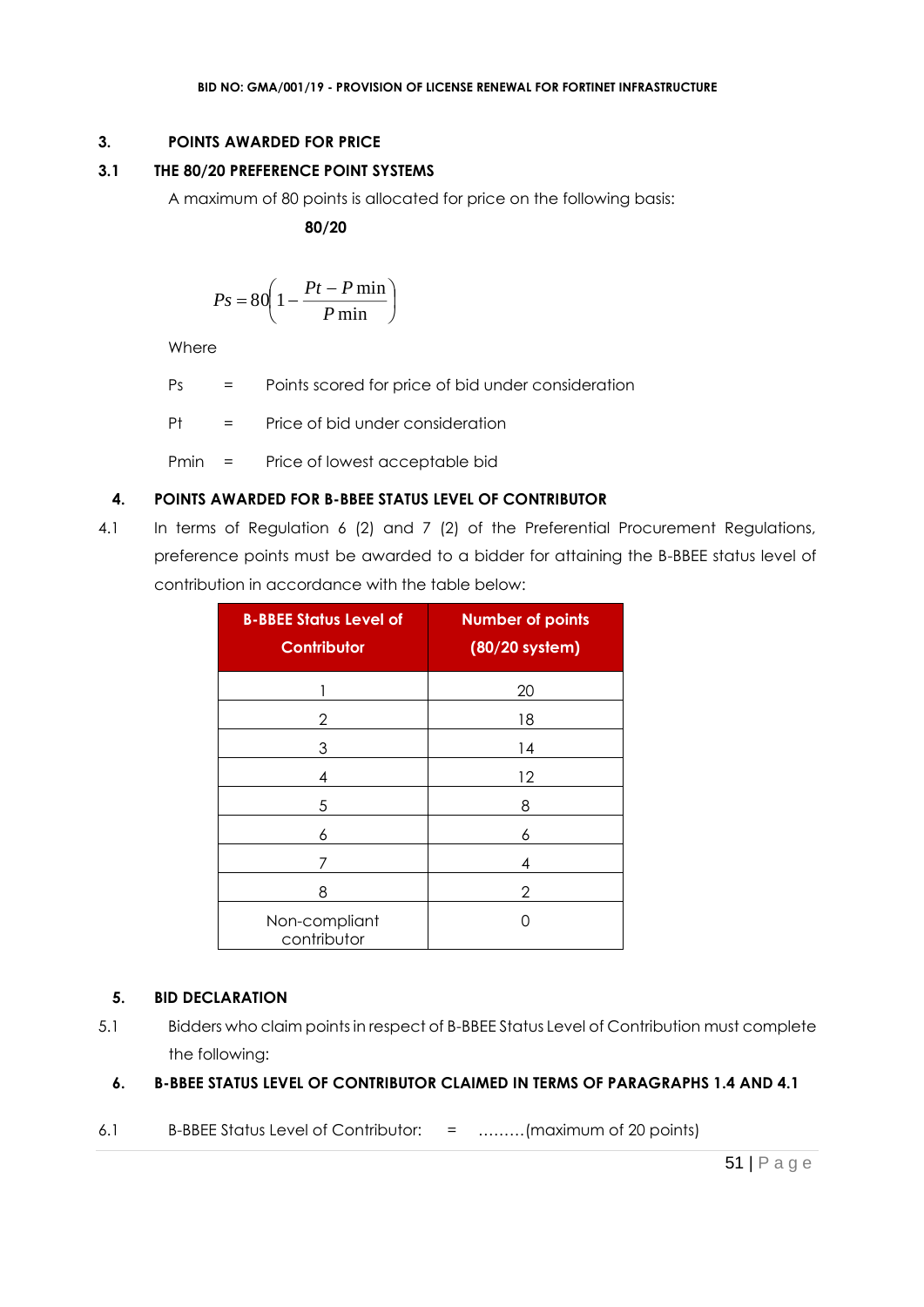(Points claimed in respect of paragraph 7.1 must be in accordance with the table reflected in paragraph 4.1 and must be substantiated by relevant proof of B-BBEE status level of contributor.

### **7. SUB-CONTRACTING**

7.1 Will any portion of the contract be sub-contracted?

### (*Tick applicable box*)



7.1.1 If yes, indicate:

|  | i) What percentage | and the officer of the set | the | contract | will | be. |
|--|--------------------|----------------------------|-----|----------|------|-----|
|  |                    |                            |     |          |      |     |
|  |                    |                            |     |          |      |     |

- iii) The B-BBEE status level of the sub-contractor......................................……………..
- iv) Whether the sub-contractor is an EME or QSE

### *(Tick applicable box*)

| $\overline{\phantom{0}}$ | $\sim$ |  |
|--------------------------|--------|--|
|--------------------------|--------|--|

v) Specify, by ticking the appropriate box, if subcontracting with an enterprise in terms of Preferential Procurement Regulations,2017:

| Designated Group: An EME or QSE which is at last 51% owned by:    | <b>EME</b> | QSE        |
|-------------------------------------------------------------------|------------|------------|
|                                                                   | V          | $\sqrt{ }$ |
| <b>Black people</b>                                               |            |            |
| Black people who are youth                                        |            |            |
| Black people who are women                                        |            |            |
| <b>Black people with disabilities</b>                             |            |            |
| Black people living in rural or underdeveloped areas or townships |            |            |
| Cooperative owned by black people                                 |            |            |
| Black people who are military veterans                            |            |            |
| <b>OR</b>                                                         |            |            |
| Any EME                                                           |            |            |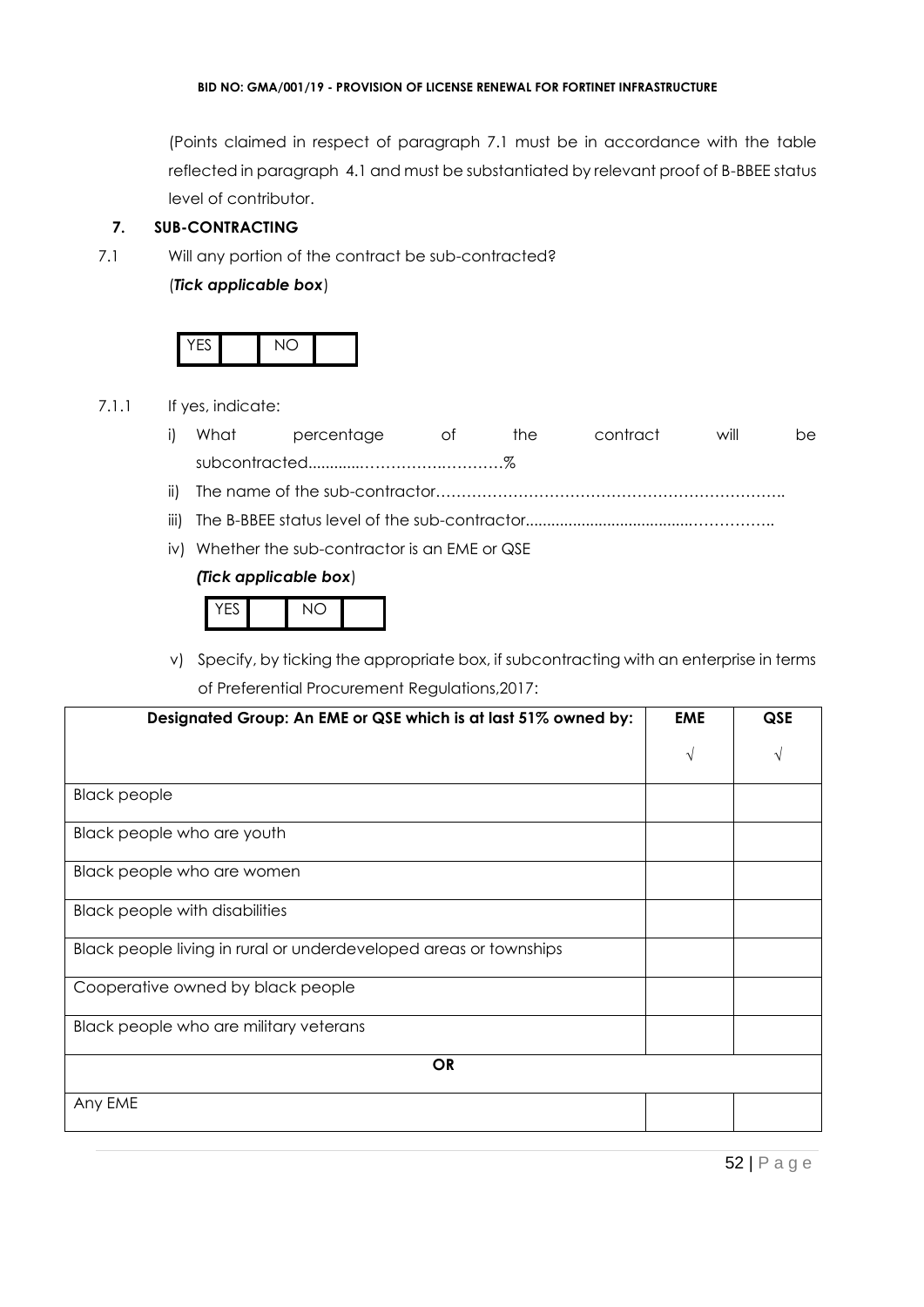| $\cdots$ $\cap$ $\Gamma$<br>' WJE<br>$\sim$<br>$\mathbf{v}$<br>NU. |  |
|--------------------------------------------------------------------|--|
|                                                                    |  |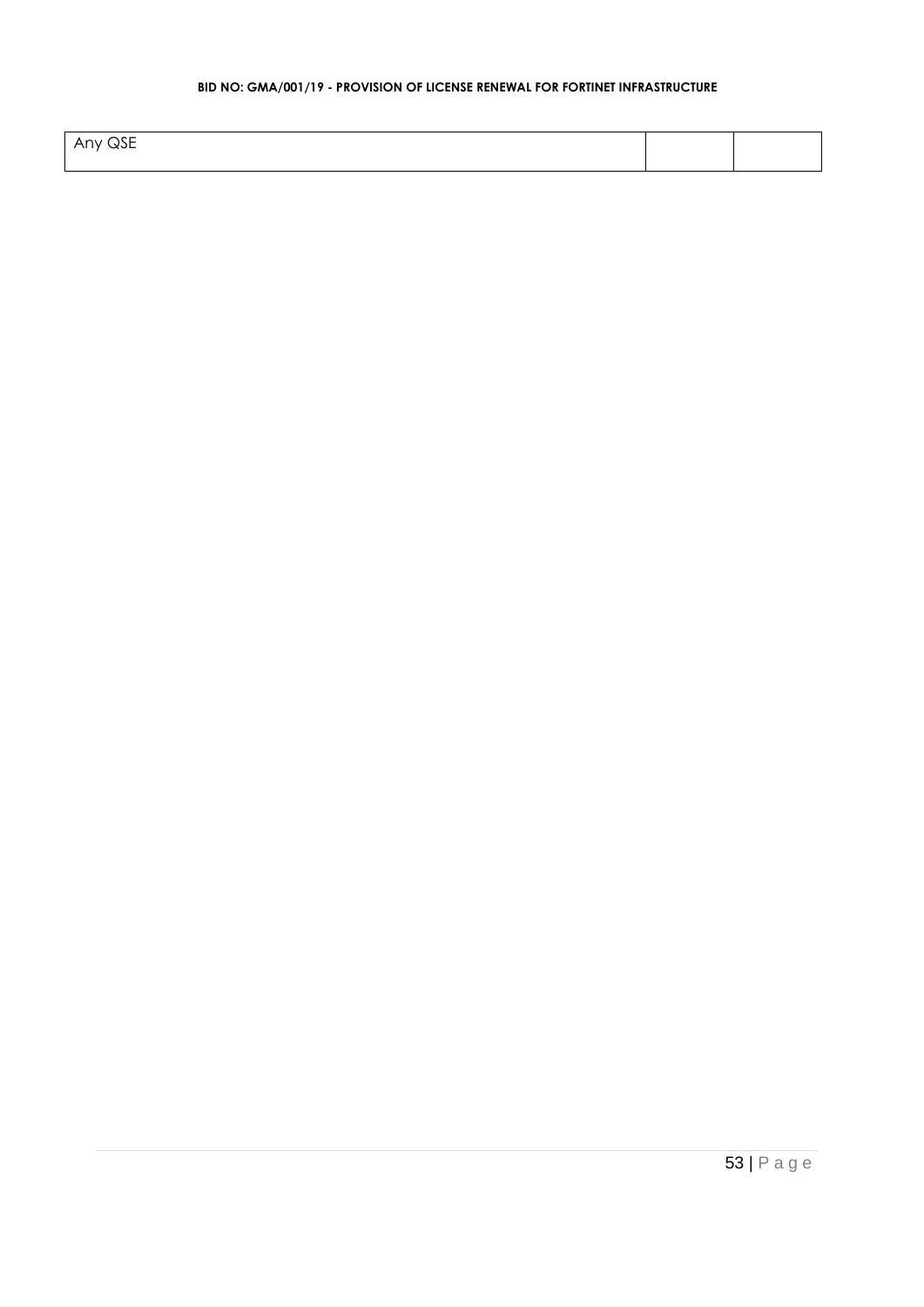### 8. **DECLARATION WITH REGARD TO COMPANY/FIRM**

- 8.1 Name of company/firm:…………………………………………………………………………….
- 8.2 VAT registration number:……………………………………….…………………………………
- 8.3 Company registration number:…………….……………………….…………………………….

# 8.4 TYPE OF COMPANY/ FIRM

- □ Partnership/Joint Venture / Consortium
- □ One person business/sole propriety
- D Close corporation
- D Company
- (Pty) Limited

[TICK APPLICABLE BOX]

# 8.5 DESCRIBE PRINCIPAL BUSINESS ACTIVITIES

…………………………………………………………………………………………………………… …………………………………………………………………………………………………………… ……………………………………………………………………………………………………………

……………………………………………………………………………………………………………

# 8.6 COMPANY CLASSIFICATION

- D Manufacturer
- **D** Supplier
- D Professional service provider
- □ Other service providers, e.g. transporter, etc.

[*TICK APPLICABLE BOX*]

- 8.7 Total number of years the company/firm has been in business:……………………………
- 8.8 I/we, the undersigned, who is / are duly authorised to do so on behalf of the company/firm, certify that the points claimed, based on the B-BBE status level of contributor indicated in paragraphs 1.4 and 6.1 of the foregoing certificate, qualifies the company/ firm for the preference(s) shown and I / we acknowledge that:
	- i) The information furnished is true and correct;
	- ii) The preference points claimed are in accordance with the General Conditions as indicated in paragraph 1 of this form;
	- iii) In the event of a contract being awarded as a result of points claimed as shown in paragraphs 1.4 and 6.1, the contractor may be required to furnish documentary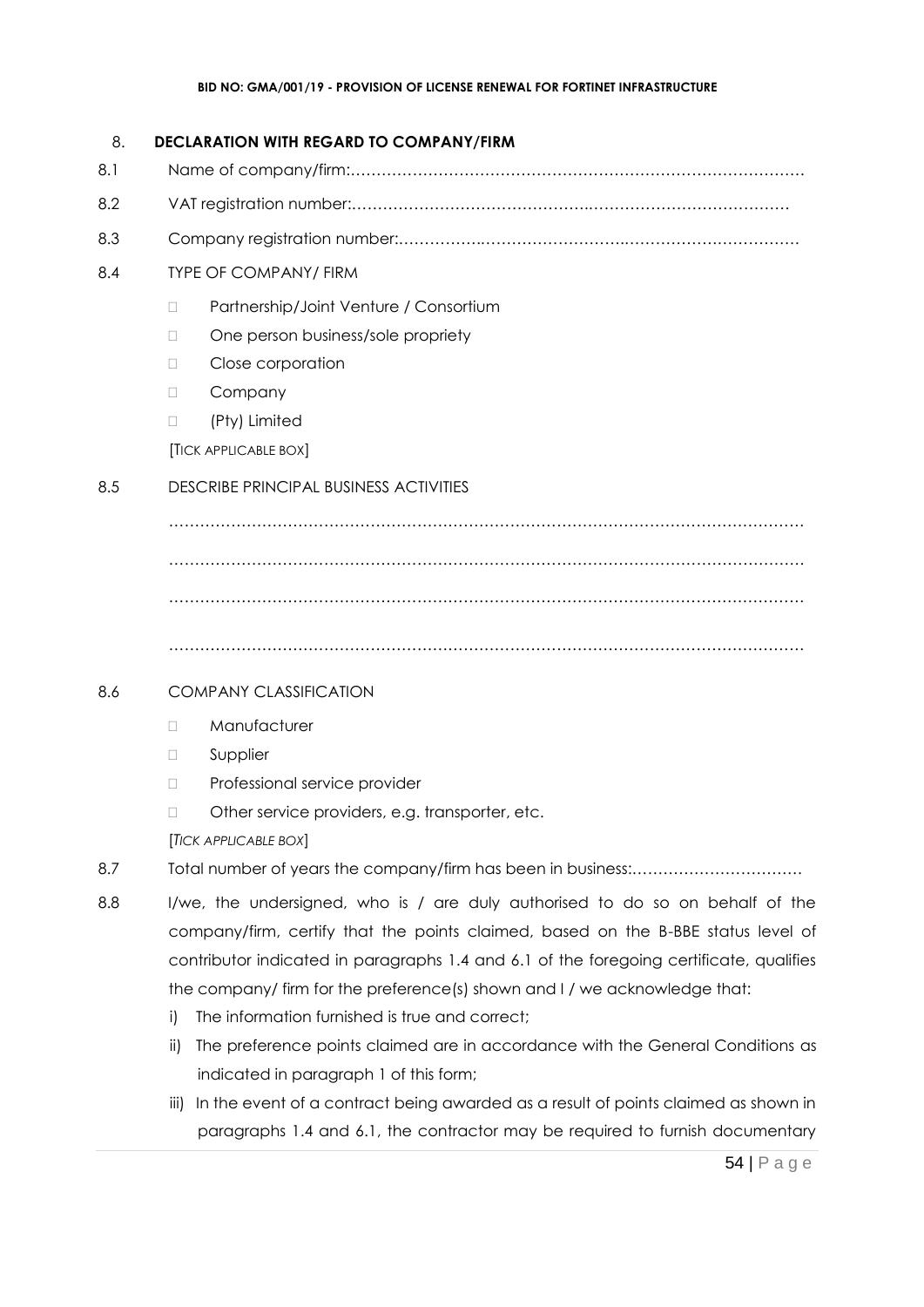proof to the satisfaction of the purchaser that the claims are correct;

- iv) If the B-BBEE status level of contributor has been claimed or obtained on a fraudulent basis or any of the conditions of contract have not been fulfilled, the purchaser may, in addition to any other remedy it may have –
	- (a) disqualify the person from the bidding process;
	- (b) recover costs, losses or damages it has incurred or suffered as a result of that person's conduct;
	- (c) cancel the contract and claim any damages which it has suffered as a result of having to make less favourable arrangements due to such cancellation;
	- (d) recommend that the bidder or contractor, its shareholders and directors, or only the shareholders and directors who acted on a fraudulent basis, be restricted by the National Treasury from obtaining business from any organ of state for a period not exceeding 10 years, after the *audi alteram partem* (hear the other side) rule has been applied; and

| (e) |  |  |  | forward the matter for criminal prosecution. |
|-----|--|--|--|----------------------------------------------|
|-----|--|--|--|----------------------------------------------|

| <b>WITNESSES</b>                         |  |  |  |  |
|------------------------------------------|--|--|--|--|
| <b>NAME OF BIDDER</b>                    |  |  |  |  |
| <b>IDENTITY NUMBER</b>                   |  |  |  |  |
| <b>POSITION</b>                          |  |  |  |  |
| <b>AUTHORISED SIGNATORIES OF BIDDERS</b> |  |  |  |  |
| <b>WITNESS 1</b>                         |  |  |  |  |
| <b>WITNESS 2</b>                         |  |  |  |  |
| <b>DATE</b>                              |  |  |  |  |
| <b>ADDRESS</b>                           |  |  |  |  |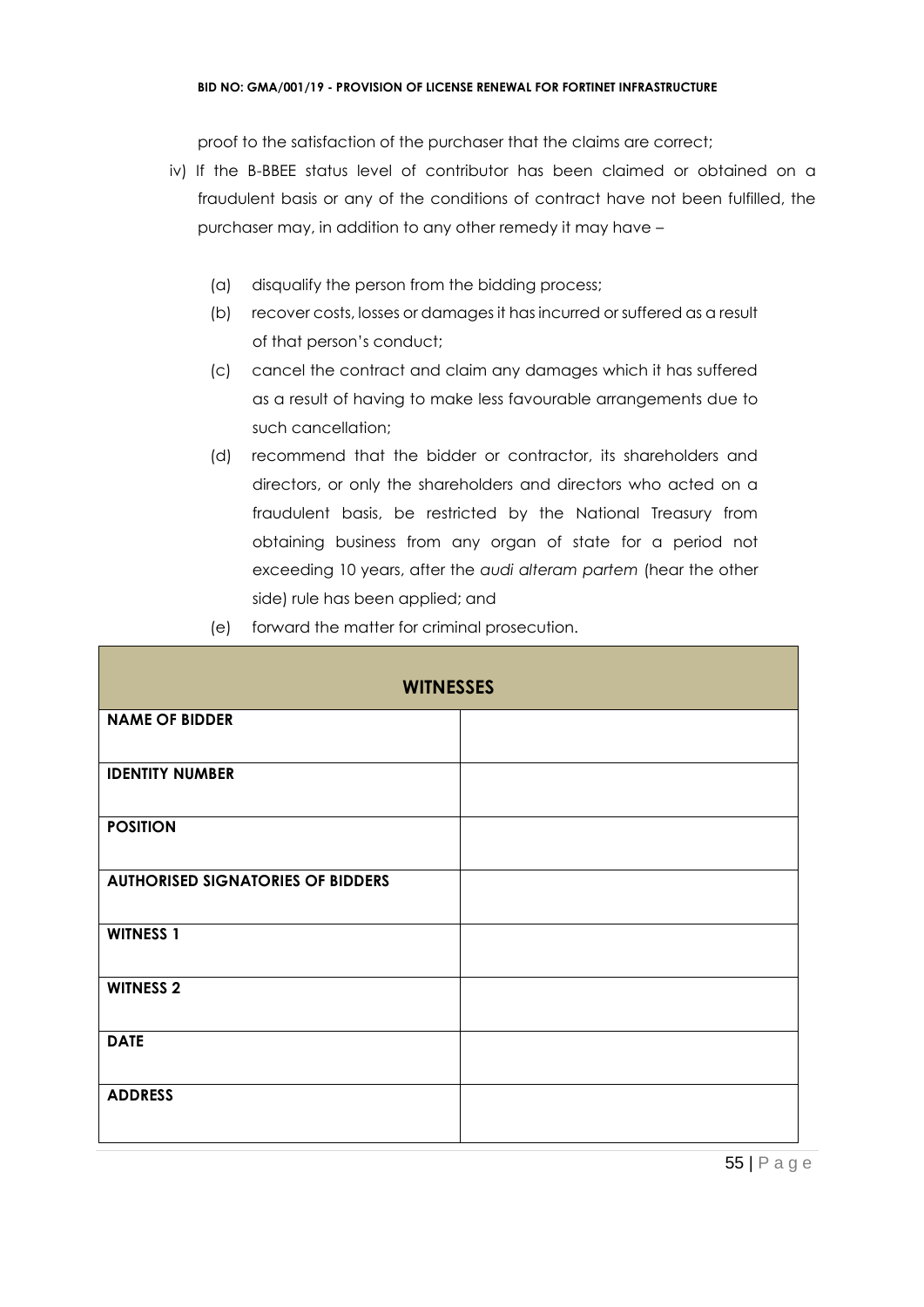# **SBD 8**

# **DECLARATION OF BIDDERS PAST SUPPLY CHAIN MANAGEMENT PRACTICES**

- 1 This declaration is used by GMA in ensuring that when goods and services are being procured, all reasonable steps are taken to combat the abuse of the supply chain management system.
- 2 The bid of any bidder may be disregarded if that bidder, or any of its directors have
	- a. abused the institution's supply chain management system;
	- b. committed fraud or any other improper conduct in relation to such system; or
	- c. failed to perform on any previous contract.

# **3 In order to give effect to the above, the following questionnaire must be completed and submitted with the bid.**

| NO.   | <b>QUESTION</b>                                                                     | <b>YES</b> | <b>NO</b> |
|-------|-------------------------------------------------------------------------------------|------------|-----------|
| 4.1   | Is the bidder or any of its directors listed on the National Treasury's Database of | Yes        | <b>No</b> |
|       | Restricted Suppliers as companies or persons prohibited from doing business with    |            |           |
|       | the public sector?                                                                  |            |           |
|       | (Companies or persons who are listed on this Database were informed in writing      |            |           |
|       | of this restriction by the Accounting Officer/Authority of the institution that     |            |           |
|       | imposed the restriction after the audi alteram partem rule was applied).            |            |           |
|       | The Database of Restricted Suppliers now resides on the National Treasury's         |            |           |
|       | website (www.treasury.gov.za) and can be accessed by clicking on its link at the    |            |           |
|       | bottom of the home page.                                                            |            |           |
| 4.1.1 | If so, furnish particulars:                                                         |            |           |
|       |                                                                                     |            |           |
|       |                                                                                     |            |           |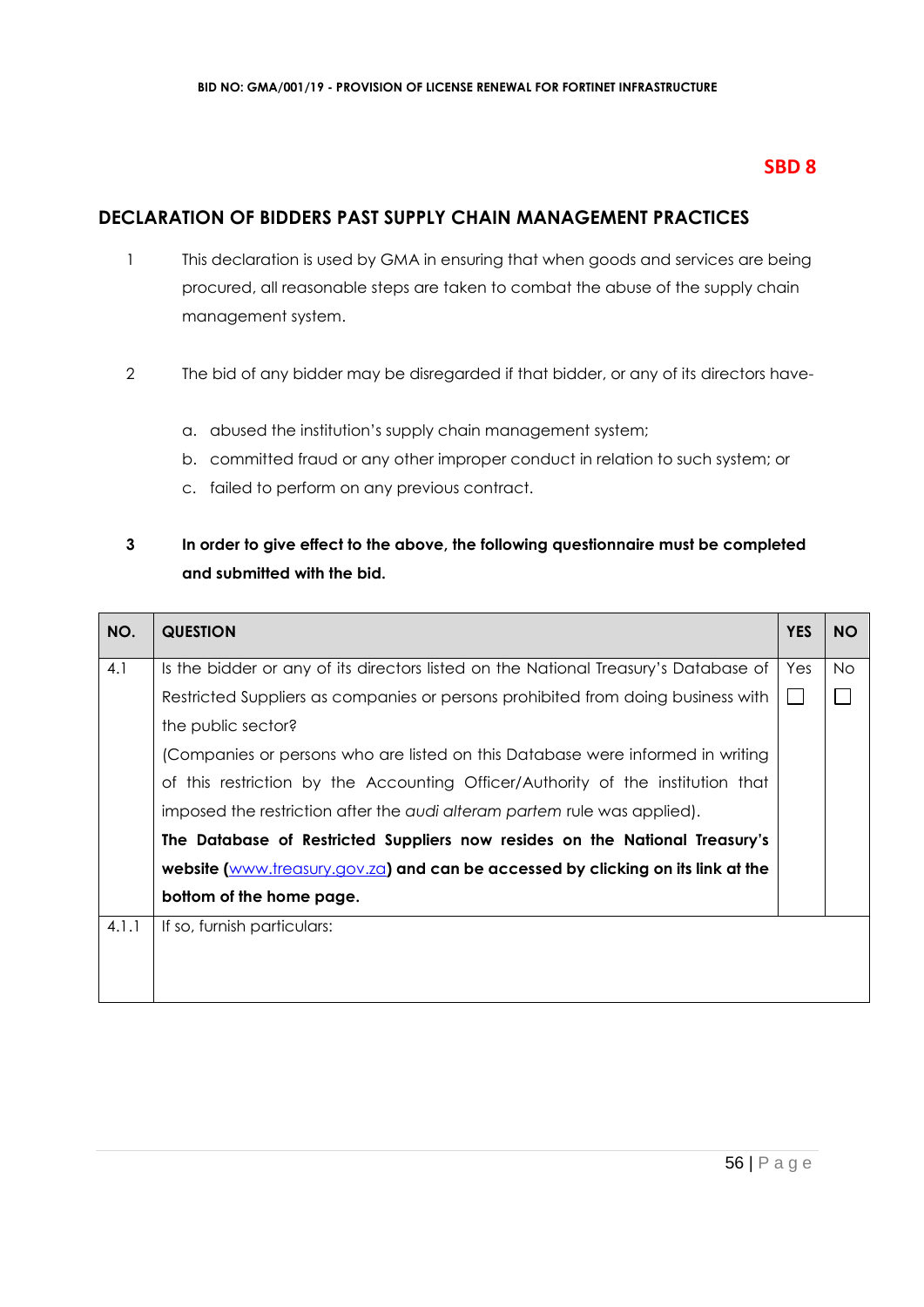| 4.2   | Is the bidder or any of its directors listed on the Register for Tender Defaulters in |  |
|-------|---------------------------------------------------------------------------------------|--|
|       | terms of section 29 of the Prevention and Combating of Corrupt Activities Act (No     |  |
|       | 12 of 2005)?                                                                          |  |
|       | The Register for Tender Defaulters can be accessed on the National Treasury's         |  |
|       | website (www.treasury.gov.za) by clicking on its link at the bottom of the home       |  |
|       | page.                                                                                 |  |
|       |                                                                                       |  |
| 4.2.1 | If so, furnish particulars:                                                           |  |
|       |                                                                                       |  |
| 4.3   | Was the bidder or any of its directors convicted by a court of law (including a       |  |
|       | court outside of the Republic of South Africa) for fraud or corruption during the     |  |
|       | past five years?                                                                      |  |
| 4.3.1 | If so, furnish particulars:                                                           |  |
|       |                                                                                       |  |
|       |                                                                                       |  |
| 4.4   | Was any contract between the bidder and any organ of state terminated                 |  |
|       | during the past five years on account of failure to perform on or comply with the     |  |
|       | contract?                                                                             |  |
| 4.4.1 | If so, furnish particulars:                                                           |  |
|       |                                                                                       |  |
|       |                                                                                       |  |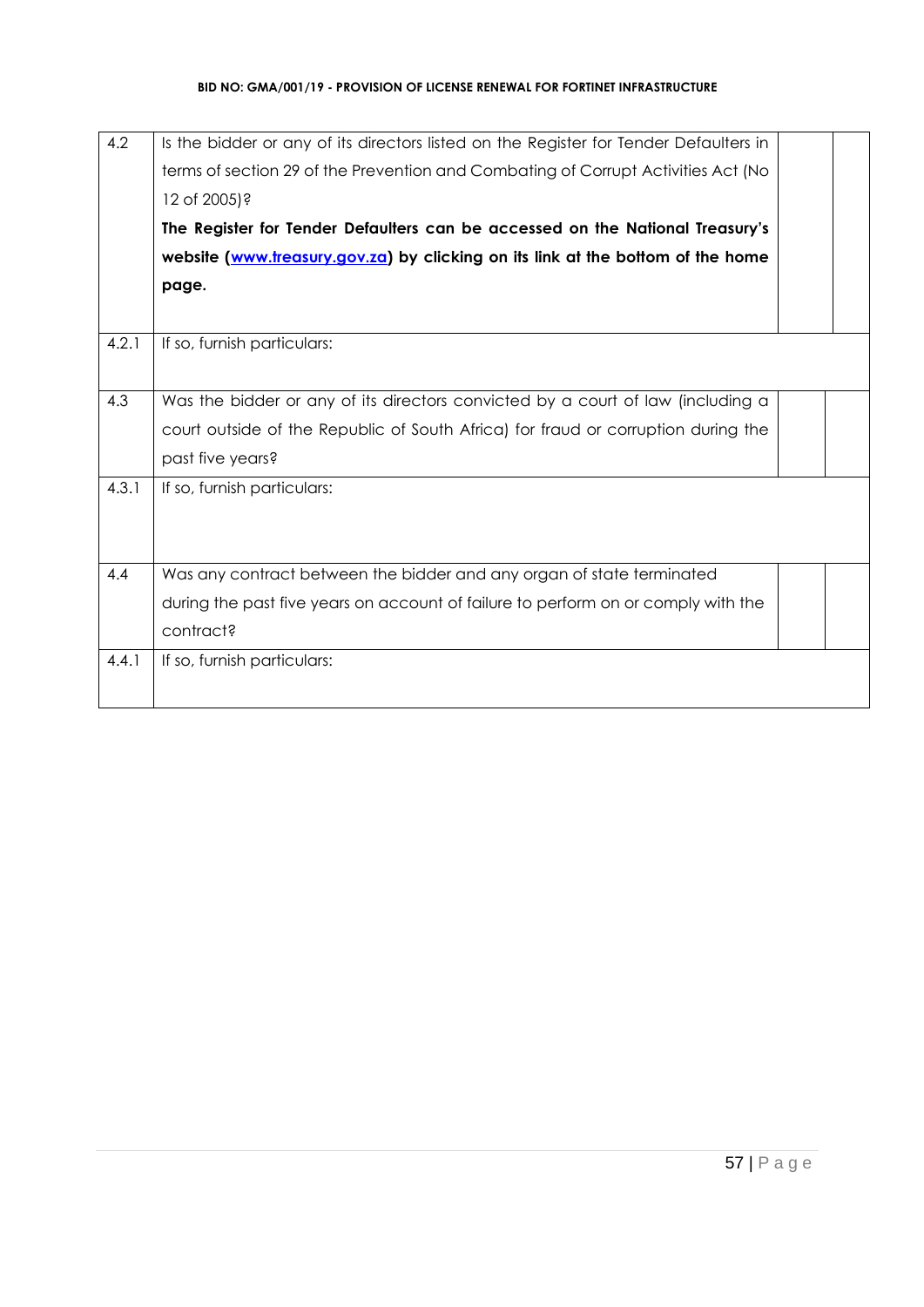# **CERTIFICATION**

I, THE UNDERSIGNED (FULL NAME)……………………………………………………………

**CERTIFY THAT THE INFORMATION FURNISHED ON THIS DECLARATION FORM IS TRUE AND CORRECT.** 

**I** I ACCEPT THAT, IN ADDITION TO CANCELLATION OF A CONTRACT, ACTION MAY BE TAKEN AGAINST ME SHOULD THIS DECLARATION PROVE TO BE FALSE.

| <b>NAME OF THE BIDDER</b>   |  |
|-----------------------------|--|
| <b>POSITION</b>             |  |
| <b>AUTHORISED SIGNATORY</b> |  |
| <b>DATE</b>                 |  |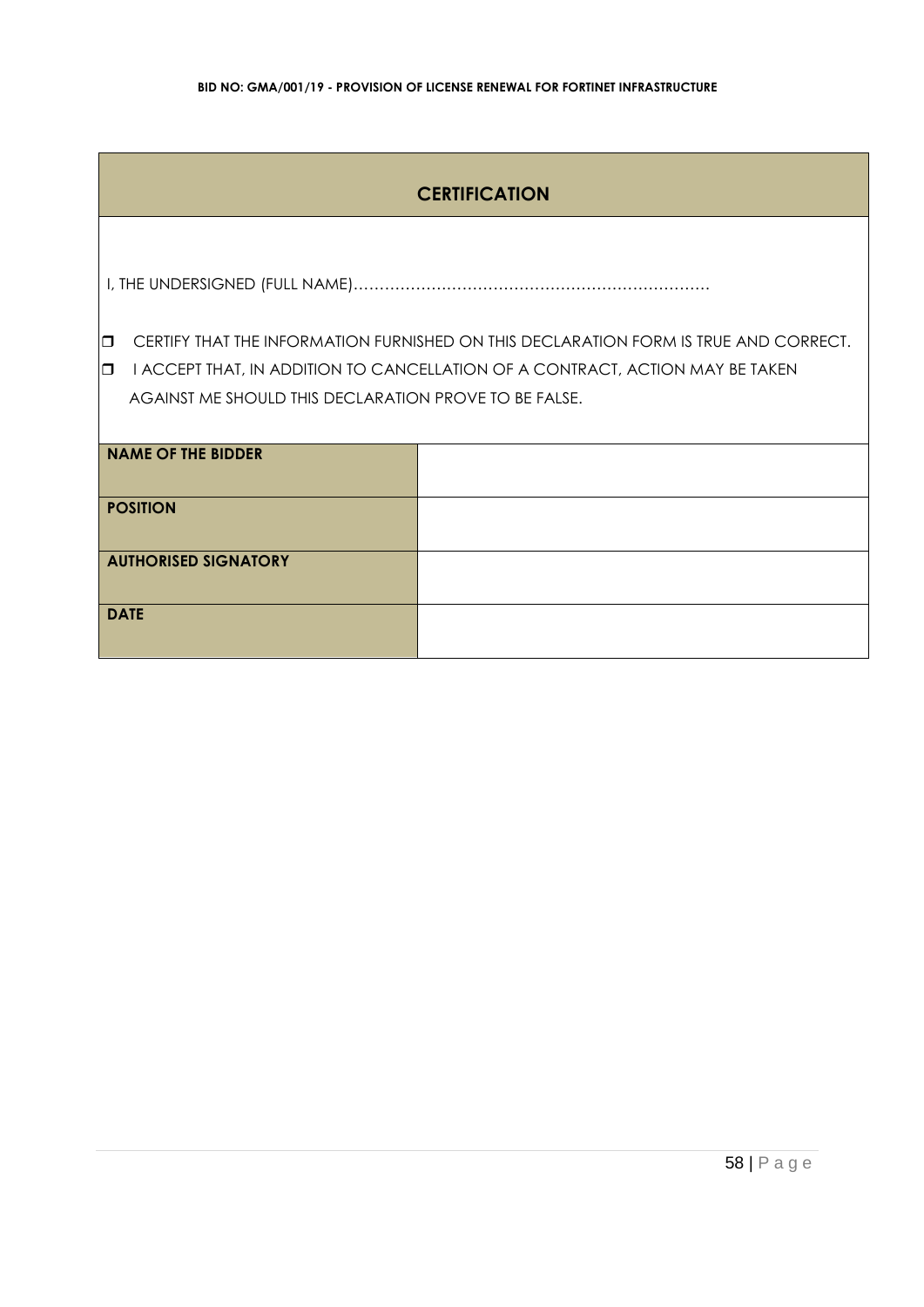# **SBD 9**

# **CERTIFICATE OF INDEPENDENT BID DETERMINATION**

- 1. This Standard Bidding Document must form part of all bids<sup>1</sup> invited.
- 2. Section 4 (1) (b) (iii) of the Competition Act No. 89 of 1998, as amended, prohibits an agreement between, or concerted practice by, firms, or a decision by an association of firms, if it is between parties in a horizontal relationship and if it involves collusive bidding (or bid rigging).² Collusive bidding is a *per se* prohibition meaning that it cannot be justified under any grounds.
- 3. Treasury Regulation 16A9 prescribes that accounting officers and accounting authorities must take all reasonable steps to prevent abuse of the supply chain management system and authorizes accounting officers and accounting authorities to:
	- a. disregard the bid of any bidder if that bidder or any of its directors have abused the institution's supply chain management system and or committed fraud or any other improper conduct in relation to such system.
	- b. cancel a contract awarded to a supplier of goods and services if the supplier committed any corrupt or fraudulent act during the bidding process or the execution of that contract.
- 4. This SBD serves as a certificate of declaration that would be used by institutions to ensure that, when bids are considered, reasonable steps are taken to prevent any form of bidrigging.
- 5. In order to give effect to the above, the attached Certificate of Bid Determination (Annexure G) must be completed and submitted with the bid:

<sup>1</sup> Includes price quotations, advertised competitive bids, limited bids and proposals.

<sup>2</sup> Bid rigging (or collusive bidding) occurs when businesses, that would otherwise be expected to compete, secretly conspire to raise prices or lower the quality of goods and / or services for GMA which wish to acquire goods and / or services through a bidding process. Bid rigging is, therefore, an agreement between competitors not to compete.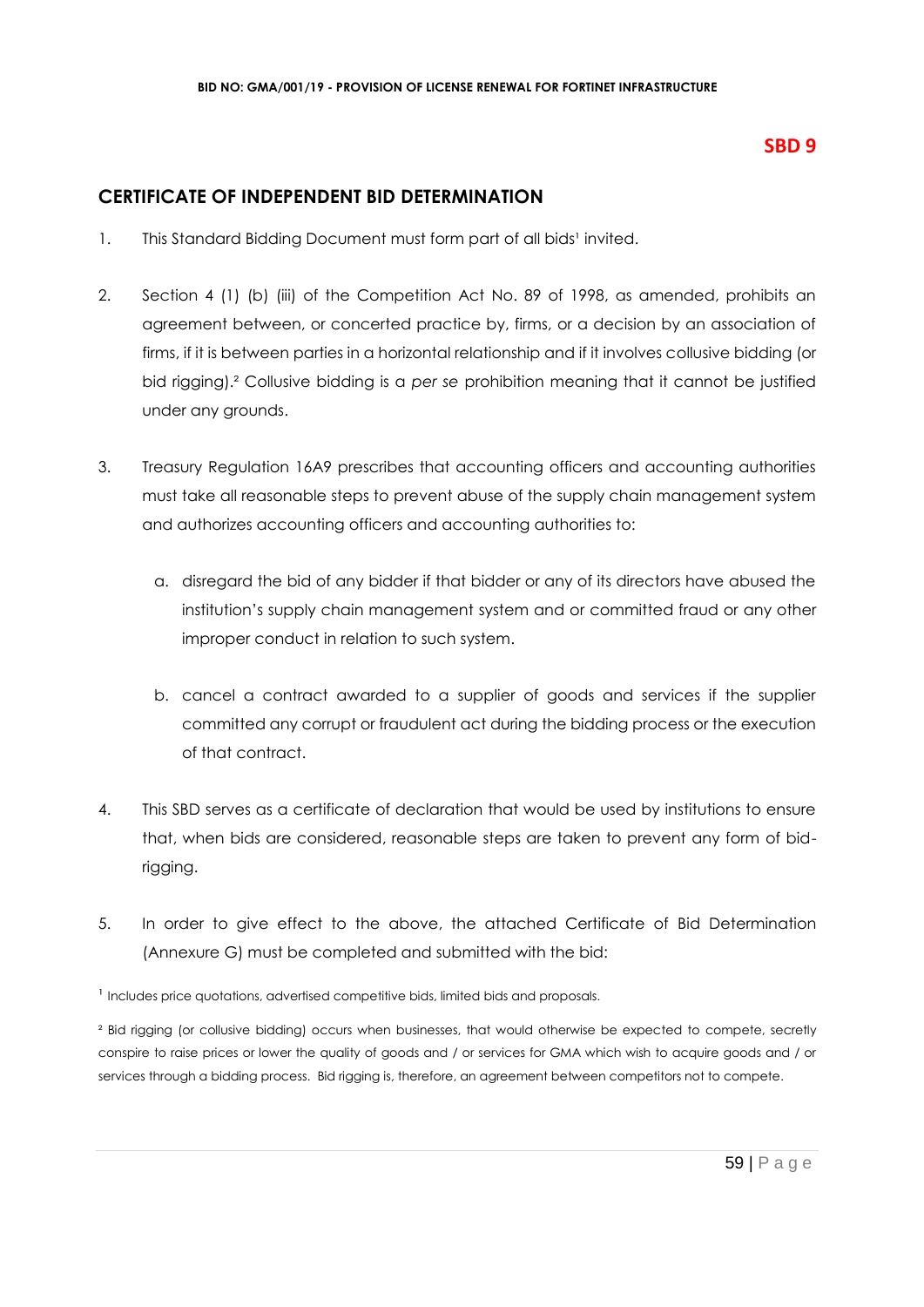<sup>3</sup> Joint venture or Consortium means an association of persons for the purpose of combining their expertise, property, capital, efforts, skill and knowledge in an activity for the execution of a contract.

I, the undersigned, in submitting the accompanying bid: \_\_\_\_\_\_\_\_\_\_\_\_\_\_\_\_\_\_\_\_\_\_\_\_\_\_\_\_\_\_\_\_\_\_\_\_\_\_\_\_\_\_\_\_\_\_\_\_\_\_\_\_\_\_\_\_\_\_\_\_ (Bid Number and Description) In response to the invitation for the bid made by: \_\_\_\_\_\_\_\_\_\_\_\_\_\_\_\_\_\_\_\_\_\_\_\_\_\_\_\_\_\_\_\_\_\_\_\_\_\_\_\_\_\_\_\_\_\_\_\_\_\_\_\_\_\_\_\_\_\_\_\_\_\_\_\_\_\_\_\_\_ (Name of Institution)

do hereby make the following statements that I certify to be true and complete in every respect:

I certify, on behalf of: the state of the state of the state of the state of the state of the state of the state of the state of the state of the state of the state of the state of the state of the state of the state of th (Name of Bidder)

- 1. I have read and I understand the contents of this Certificate;
- 2. I understand that the accompanying bid will be disqualified if this Certificate is found not to be true and complete in every respect;
- 3. I am authorised by the bidder to sign this Certificate, and to submit the accompanying bid, on behalf of the bidder;
- 4. Each person whose signature appears on the accompanying bid has been authorised by the bidder to determine the terms of, and to sign the bid, on behalf of the bidder;
- 5. For the purposes of this Certificate and the accompanying bid, I understand that the word "competitor" shall include any individual or organisation, other than the bidder, whether or not affiliated with the bidder, who:
	- (a) has been requested to submit a bid in response to this bid invitation;
	- (b) could potentially submit a bid in response to this bid invitation, based on their qualifications, abilities or experience; and
	- (c) provides the same goods and services as the bidder and/or is in the same line of business as the bidder.
- 6. The bidder has arrived at the accompanying bid independently from, and without consultation, communication, agreement or arrangement with any competitor. However communication between partners in a joint venture or consortium<sup>3</sup> will not be construed as collusive bidding.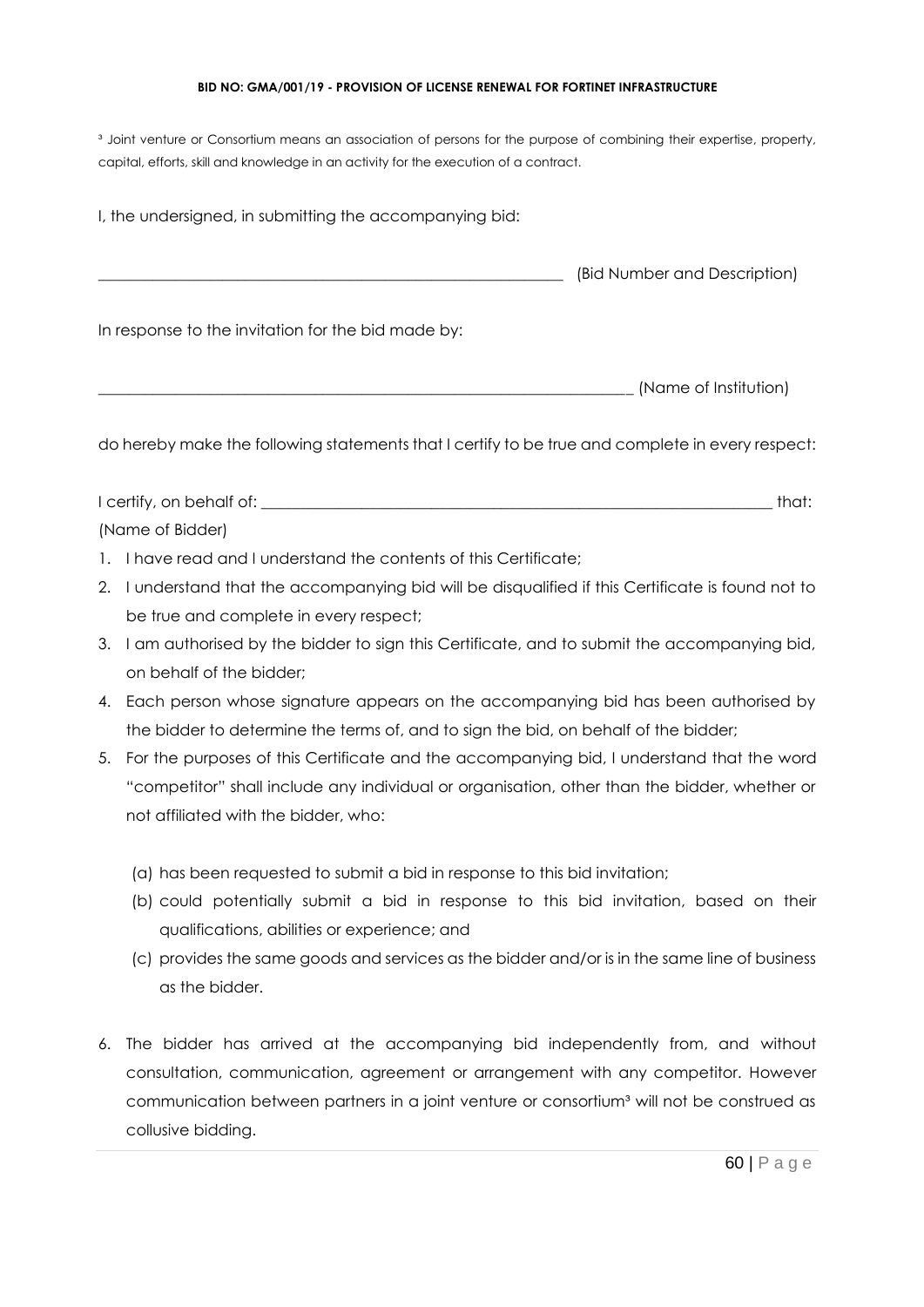- 7. In particular, without limiting the generality of paragraphs 6 above, there has been no consultation, communication, agreement or arrangement with any competitor regarding:
	- (a) prices;
	- (b) geographical area where product or service will be rendered (market allocation);
- (c) methods, factors or formulas used to calculate prices;
- (d) the intention or decision to submit or not to submit, a bid;
- (e) the submission of a bid which does not meet the specifications and conditions of the bid; or
- (f) bidding with the intention not to win the bid.
- 8. In addition, there have been no consultations, communications, agreements or arrangements with any competitor regarding the quality, quantity, specifications and conditions or delivery particulars of the products or services to which this bid invitation relates.
- 9. The terms of the accompanying bid have not been, and will not be, disclosed by the bidder, directly or indirectly, to any competitor, prior to the date and time of the official bid opening or of the awarding of the contract.
- 10. I am aware that, in addition and without prejudice to any other remedy provided to combat any restrictive practices related to bids and contracts, bids that are suspicious will be reported to the Competition Commission for investigation and possible imposition of administrative penalties in terms of section 59 of the Competition Act No 89 of 1998 and or may be reported to the National Prosecuting Authority (NPA) for criminal investigation and or may be restricted from conducting business with the public sector for a period not exceeding ten (10) years in terms of the Prevention and Combating of Corrupt Activities Act No 12 of 2005 or any other applicable legislation.

| <b>NAME OF BIDDER</b>       |  |
|-----------------------------|--|
| <b>POSITION</b>             |  |
| <b>AUTHORISED SIGNATORY</b> |  |
| <b>DATE</b>                 |  |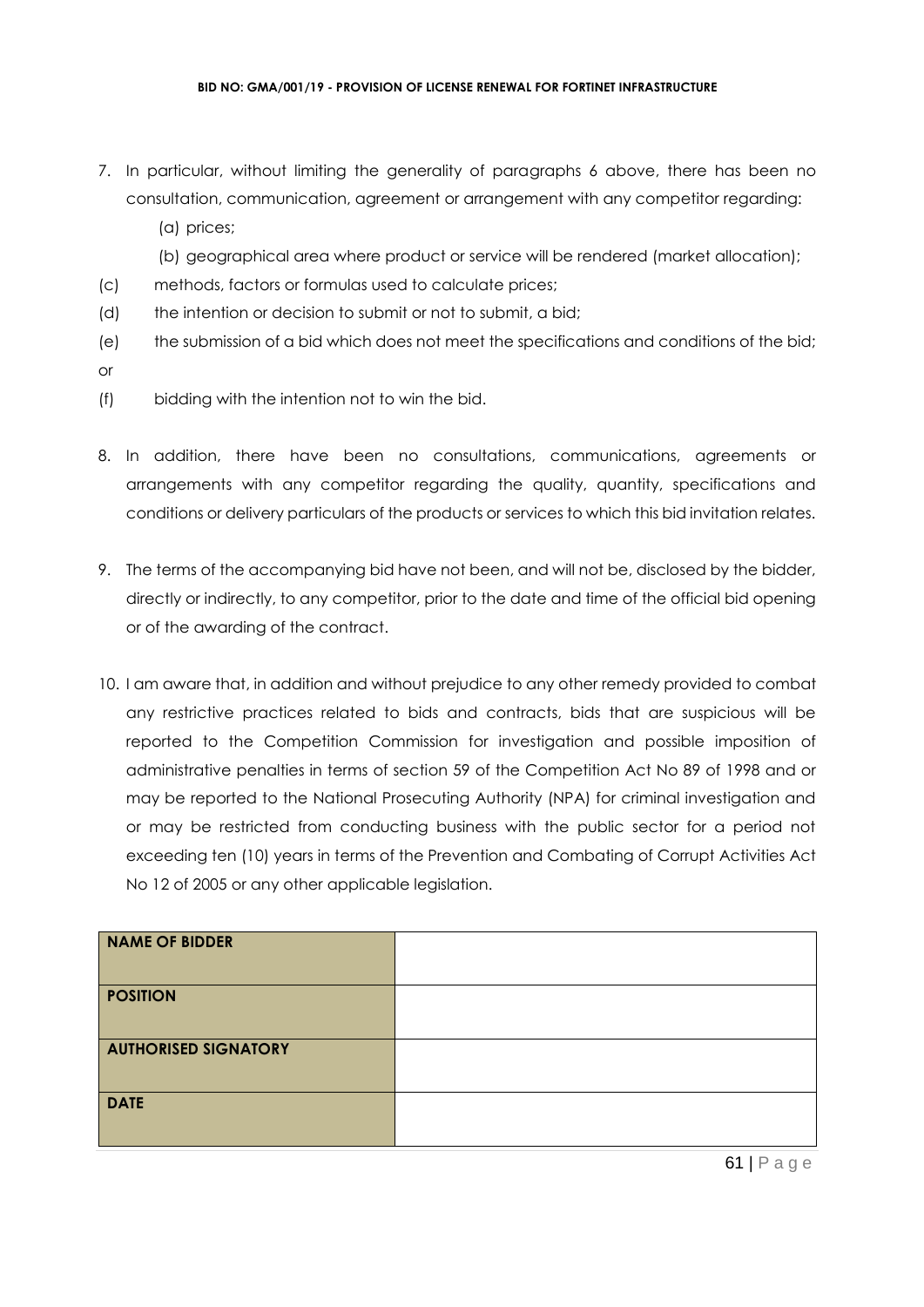# **SAFETY, HEALTH AND ENVIRONMENT**

# **REQUEST FOR INFORMATION**

# **1. SAFETY, HEALTH AND ENVIRONMENT**

| 1.1  | Do you have a Safety, Health and Environment<br>(SHE) policy statement?                                                                 | YES/NO<br>Please provide a copy of the policy<br>statement                                        |
|------|-----------------------------------------------------------------------------------------------------------------------------------------|---------------------------------------------------------------------------------------------------|
| 1.2  | Is your SHE programme aligned or certified to<br>comply with the OHSAS 18001 and ISO 14001<br>standards?                                | YES/NO<br>Please provide details                                                                  |
| 1.3  | Would you be prepared to have your SHE<br>standards audited or modified according to<br>requirements?                                   | YES/NO<br>Please give reasons if applicable                                                       |
| 1.5  | How do you record and classify injuries<br>sustained during operations?                                                                 | Please provide details                                                                            |
| 1.6  | How do you record and classify incidents both<br>safety and environmentally related?                                                    | Please provide details                                                                            |
| 1.9  | Does your company have any Health and<br>Safety agreements with any major unions?                                                       | Please provide details                                                                            |
| 1.10 | Is your company in good standing with a<br>Workman's Compensation Authority                                                             | Please provide a copy of the Letter<br>of Good Standing which includes<br>the registration number |
| 1.12 | Does your company employ a SHE/Q Manager<br>and who does he/she report to?                                                              | YES/NO<br>Please provide details of experience<br>and qualifications of this individual           |
| 1.13 | What ongoing training is conducted with regard<br>to SHE?                                                                               | Please provide details                                                                            |
| 1.14 | Does your company have an active Safety<br>Committee?                                                                                   | Please provide details                                                                            |
| 1.15 | How does your company communicate<br>issues/targets to the employees regarding SHE?                                                     | Please provide details                                                                            |
| 1.16 | medical<br>Does<br>company<br>have<br>your<br>a<br>surveillance programme in place?                                                     | YES/NO<br>Please provide details,                                                                 |
| 1.17 | Have the management duties in terms of the<br>OHSA been assigned by written appointment to<br>specific individuals within your company? | YES/NO<br>details<br>Please<br>provide<br>Оf<br>appointments in place.                            |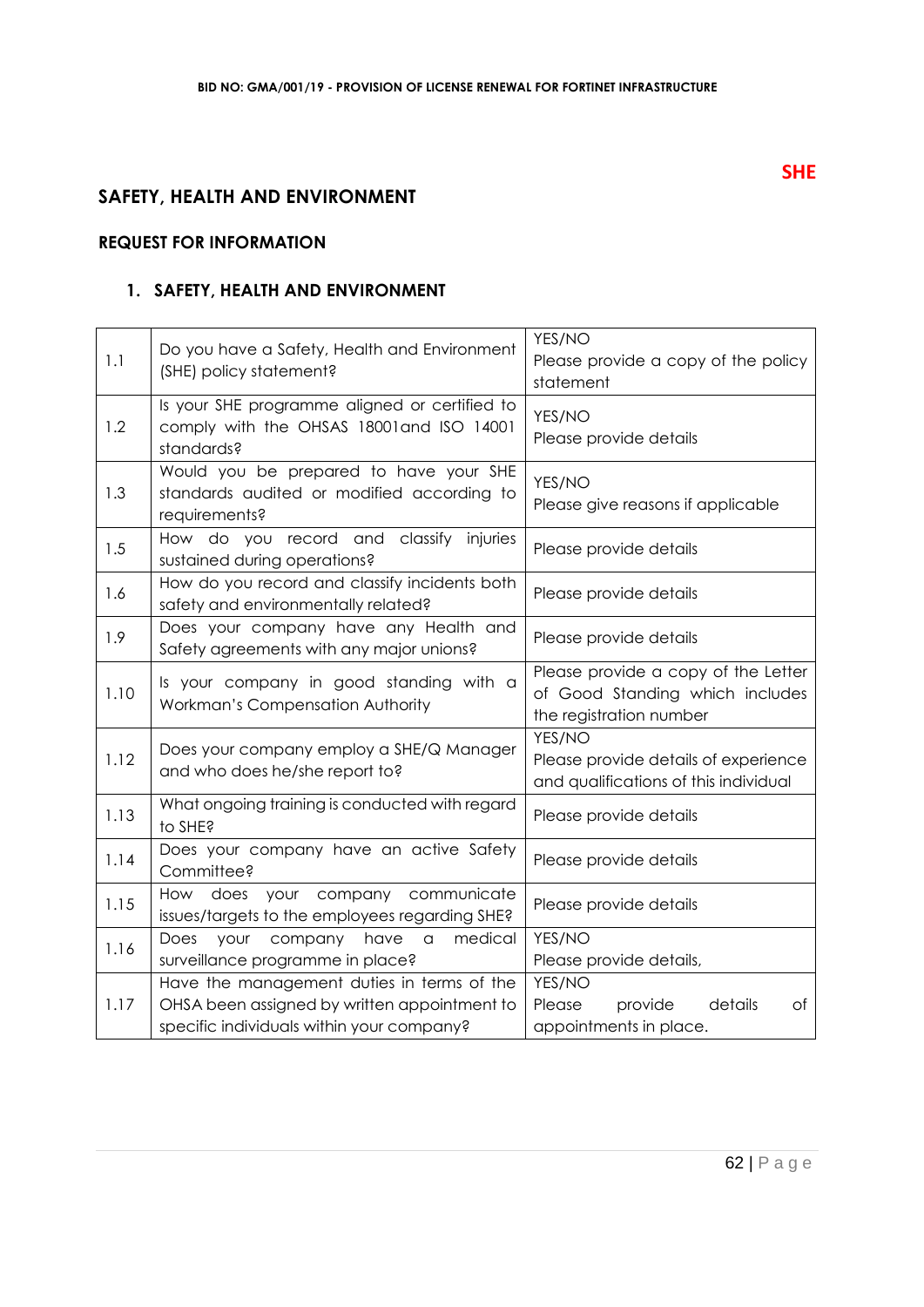# **2. TECHNICAL AND QUALITY ASSURANCE STANDARDS**

| 2.1  | Do you have a quality policy statement and<br>Quality manual?                                                                                | YES/NO<br>Please provide a copy of the policy<br>statement                                                                                                  |
|------|----------------------------------------------------------------------------------------------------------------------------------------------|-------------------------------------------------------------------------------------------------------------------------------------------------------------|
| 2.2  | Is your Quality Management aligned or certified<br>to comply with the ISO 9001:2008?                                                         | YES/NO<br>Please provide details                                                                                                                            |
| 2.3  | Would you be prepared to have your Quality<br>Management system audited or modified<br>according to requirements?                            | YES/NO<br>Please give reasons if applicable                                                                                                                 |
| 2.5  | How do you record and classify incidents and<br>non-conformances related to quality?                                                         | Please provide details                                                                                                                                      |
| 2.6  | Does your company employ a Quality Manager<br>and who does he/she report to?                                                                 | YES/NO<br>Please provide details of experience<br>and qualifications of this individual                                                                     |
| 2.7  | What ongoing training is conducted with regard<br>to Quality?                                                                                | Please provide details                                                                                                                                      |
| 2.10 | Are you prepared to allow personnel to access<br>perform<br>premises to<br>technical<br>$\alpha$<br>vour<br>assessment of your capabilities? | YES/NO                                                                                                                                                      |
| 2.11 | How many different inspection agencies have<br>visited your premises in the last 12 months                                                   | Please provide details                                                                                                                                      |
| 2.12 | Do you have dedicated quality management<br>resources and transparent processes to ensure<br>quality in procured materials and equipment?    | YES/NO<br>provide<br>list<br>Please<br>of<br>the<br>a<br>dedicated<br>resources<br>and<br>a<br>description<br>of<br>the<br>quality<br>management processes. |

| <b>NAME OF BIDDER</b>       |  |
|-----------------------------|--|
| <b>POSITION</b>             |  |
| <b>AUTHORISED SIGNATORY</b> |  |
| <b>DATE</b>                 |  |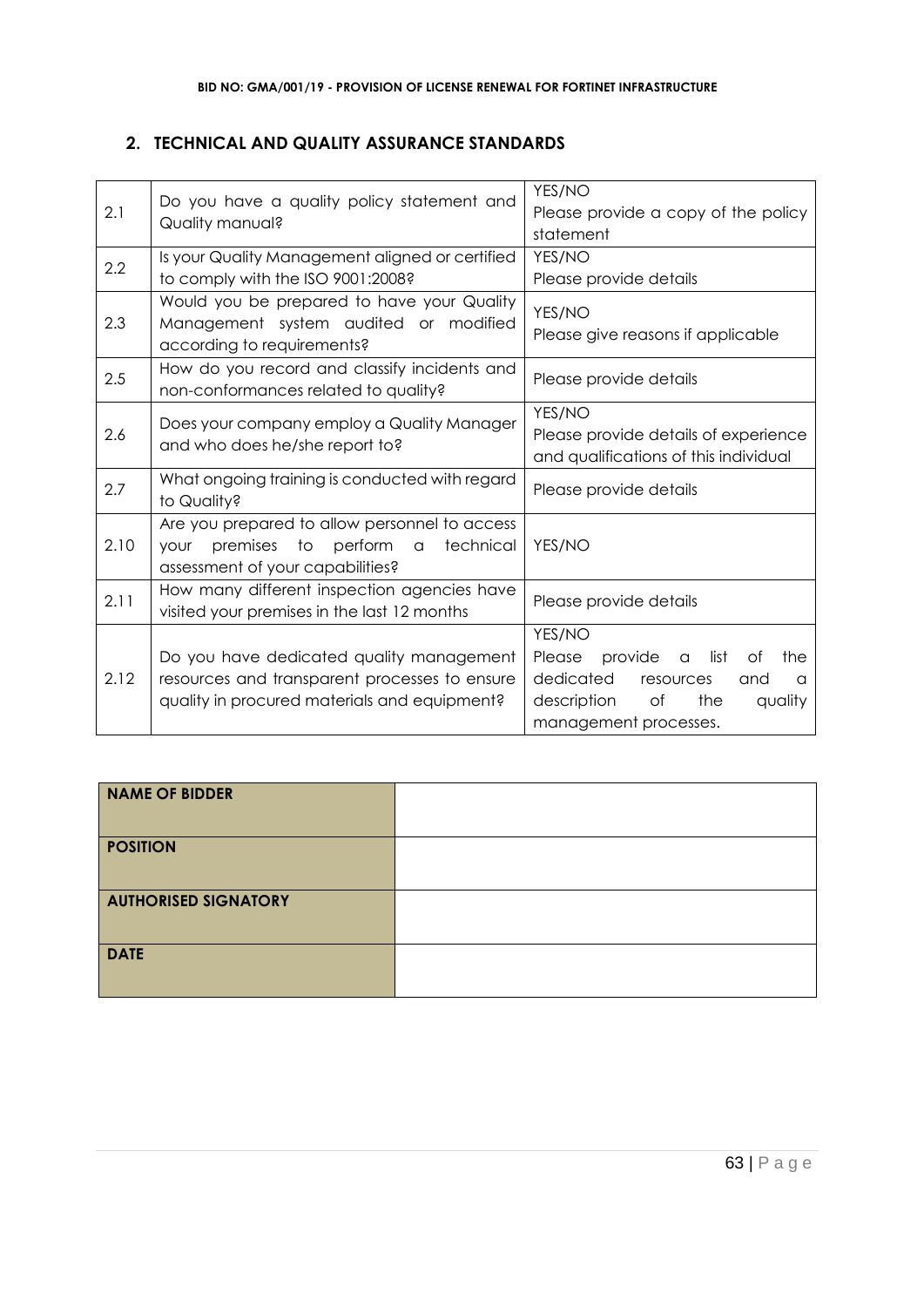# **RFP - PART D**

# **SUPPLIER CODE OF CONDUCT**

# **1. ABBREVIATIONS, TERMINOLOGIES AND DEFINITIONS**

| <b>ABBREVIATIONS</b>        | <b>DEFINITIONS</b>                                                     |
|-----------------------------|------------------------------------------------------------------------|
| <b>B-BBEE</b>               | Broad-Based Black Economic Empowerment Act No 53 of<br>2003 as amended |
| <b>CEO</b>                  | Chief Executive Officer                                                |
| <b>CFO</b>                  | Chief Financial Officer                                                |
| <b>GMA</b>                  | Gautrain Management Agency                                             |
| <b>MANCO</b>                | <b>GMA Management Committee</b>                                        |
| PFMA                        | Public Finance Management Act No. 1 of 1999 as amended                 |
| <b>PPPFA</b>                | Preferential Procurement Policy Framework Act No. 5 of 2000            |
| <b>SCM</b>                  | Supply Chain Management                                                |
| <b>TERMINOLOGIES</b>        | <b>DEFINITIONS</b>                                                     |
| <b>Brand Identity</b>       | Means the outward expression of a brand (which is the                  |
|                             | Gautrain) which includes its name, trademark,                          |
|                             | communication and visual appearance.                                   |
| Five Pillars of Procurement | Means the holding foundation of a procurement system                   |
|                             | which are - fair, equitable, transparent, competitive and cost         |
|                             | effective as mentioned in the Constitution of the Republic of          |
|                             | South Africa, Act 108 of 1996, Section 217.                            |
| <b>Purchase Order</b>       | Means a legally binding document between a GMA and a                   |
|                             | Supplier, detailing the items/services that GMA agrees to              |
|                             | purchase at a certain price point. It also outlines the delivery       |
|                             | date and terms of payment.                                             |
| Suppliers                   | GMA suppliers and service providers, and their employees,              |
|                             | agents, and subcontractors, including prospective suppliers            |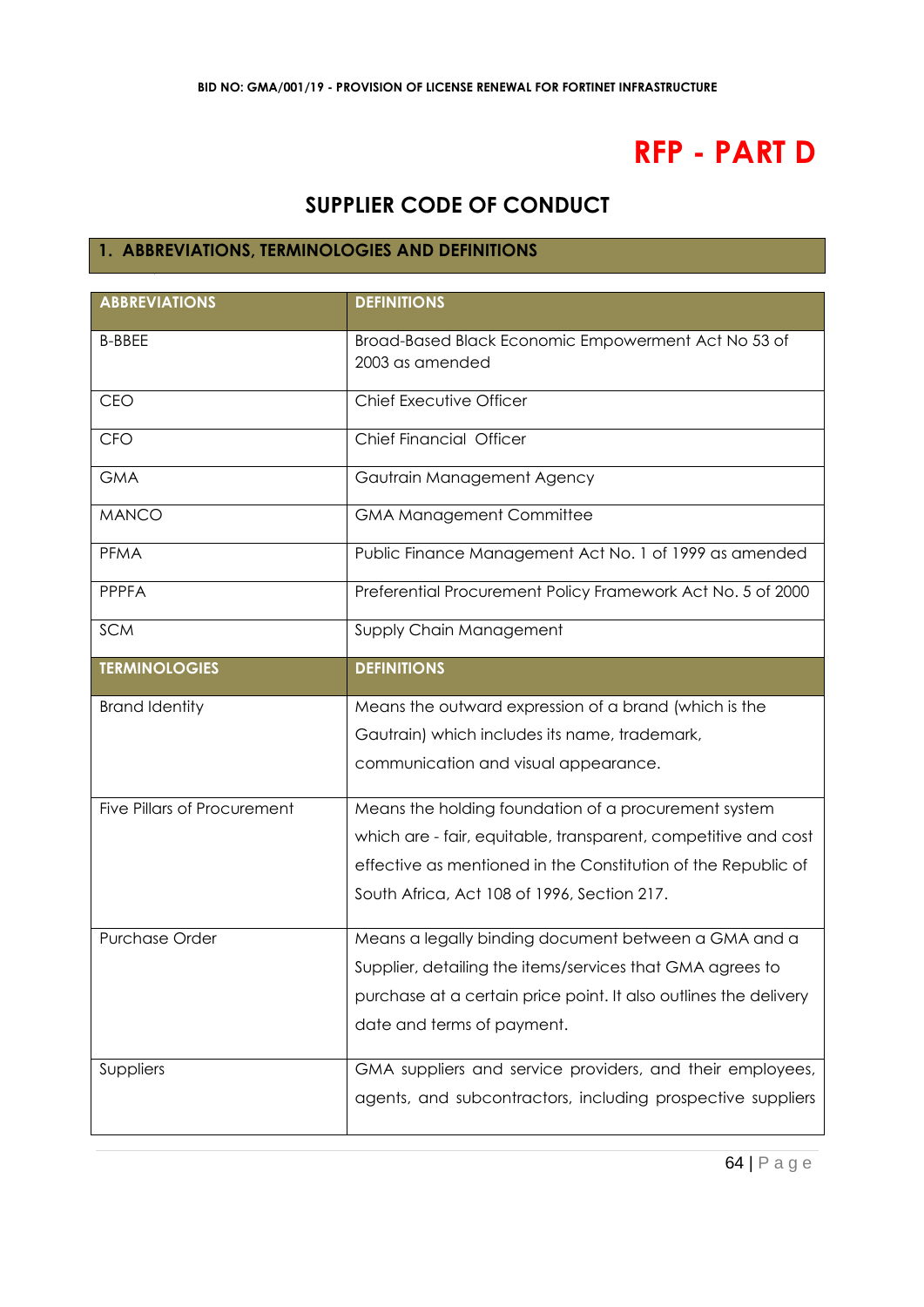|                 | and service providers, as well as their employees, agents, and<br>subcontractors. (Collectively referred to as "Suppliers"). |
|-----------------|------------------------------------------------------------------------------------------------------------------------------|
| Visual Elements | Means the logo and framework or architecture which<br>specifies how it is used.                                              |

# **2. PURPOSE OF SUPPLIER CODE OF CONDUCT**

The purpose of this code of conduct is to define behaviors and actions which GMA suppliers must commit to abide by during SCM processes, and, where applicable, the discharge of their contractual obligations towards the GMA.

# **3. APPLICABILITY/SCOPE**

This code of conduct is applicable to all GMA Suppliers.

### **4. PREAMBLE**

Whereas the GMA is committed to SCM processes that are fair, equitable, transparent, competitive, and cost effective, and to receiving value for money from all its Suppliers; the GMA desires to outline standards to which its Suppliers are required to adhere to. The GMA further expects its Suppliers to replicate these standards further down their supply chains.

# **5. INTRODUCTION**

The GMA aims to conducts its business in a manner that is fair, equitable, transparent, competitive and cost effective (five pillars) as underpinned by Section 217 of Constitution of the Republic of South Africa, and it core values. The five pillars are not only a prescription of standards of behavior, ethics and accountability but are a statement of GMA's commitment to a procurement system which would enable the emergence of sustainable small, medium and micro business and sustainable environment, consequently adding to the common wealth of GMA and its stakeholders.

This Code of Conduct captures the principles that the GMA expects its Suppliers to uphold. It contains globally aligned standards and guidance in each of the following areas: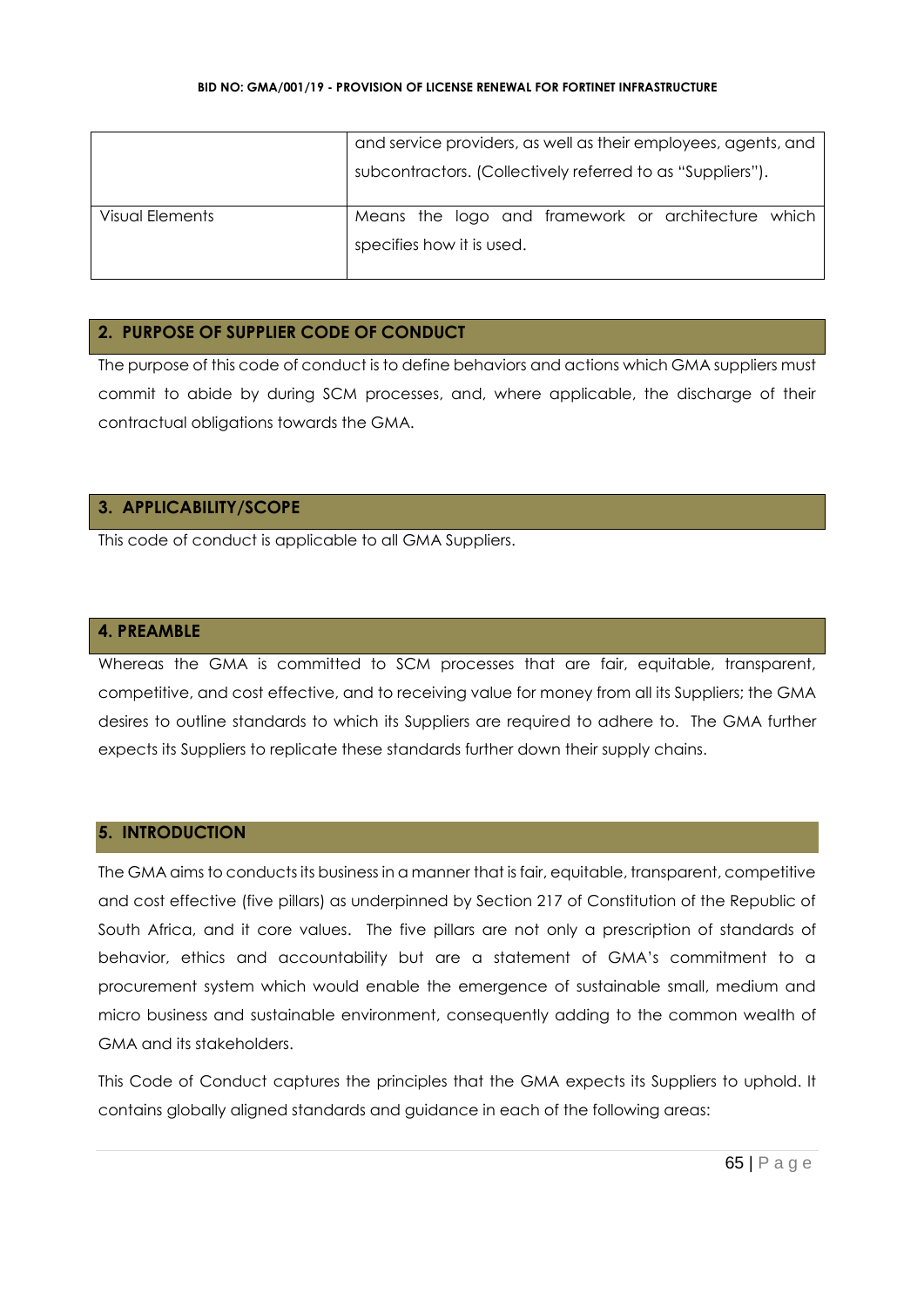- **Ethics**
- **Labour**
- Safety, Health, Environment and Quality; and
- Management Systems

# **6. ETHICS**

Suppliers are expected to conduct their business in an ethical manner and act with integrity. Where unethical practice comes to light, a Supplier commits to taking appropriate action to report and remedy it. Ethical requirements include the following aspects without limitation:

### **6.1. Business Integrity**

Suppliers are expected not to practice or tolerate any form of corruption, extortion, embezzlement, dishonesty, or unethical conduct of any kind. Consequently, Suppliers commit not offer or accept bribes or any other incentives that may nullify the Five Pillars of Procurement. A Supplier is expected not to donate, on behalf of the GMA, the GMA's employees/ agents/ board members, or offer or accept any gratification that may appear to be aimed at influencing a decision of the GMA or the GMA's current and potential business partners in the Supplier's favour. Suppliers are, furthermore, required to comply with all legal requirements applicable to them.

# **6.2. Conflict of Interest**

Suppliers must avoid potential or actual conflict of interest. Suppliers must not deal directly with any GMA employee whose spouse, domestic partner, or other family member or relative holds a significant financial interest in the Supplier. In the event of a Supplier becoming aware of the potential breach of the foregoing principle, during the course of negotiating the Supplier agreement or performing the Supplier's contractual obligations, the Supplier shall declare the conflict of interest to the GMA's management.,

# **6.3. Fair Competition**

Suppliers shall not engage in collusive bidding, price fixing, price discrimination, or other unfair trade practices not in line with fair competition and in accordance with all applicable anti-competition laws that govern the jurisdiction in which it conducts business.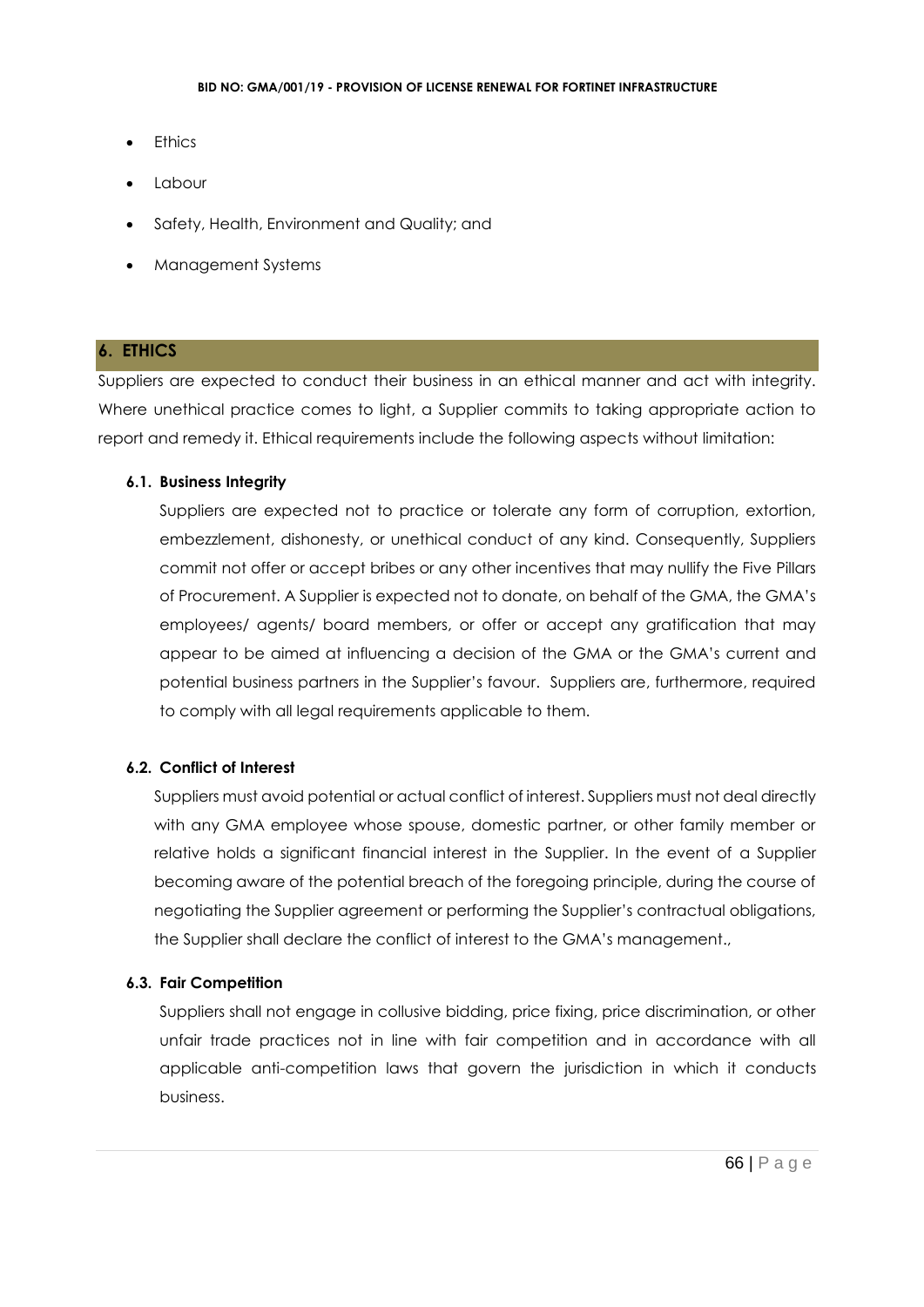### **6.4. Privacy and Intellectual Property**

Suppliers must safeguard and maintain confidential and proprietary information or trade secrets of the GMA, and use such information only for the authorised purpose. Suppliers shall, to the foregoing end, implement measures aimed at restricting access to the GMA's confidential and proprietary information to persons requiring such access for the purpose of discharging the Supplier's obligations towards the GMA.

### **6.5. Reputation Management**

Suppliers must acknowledge the importance and relevance of the Gautrain Brand Identity (the Brand) and visual identity. Suppliers shall, to the foregoing end, follow relevant GMA policies, procedures, directions and guidelines to ensure that the Brand and corporate visual elements is reflected positively and appropriately in order to maintain a good reputation of the GMA.

### **7. LABOUR AND HUMAN RIGHTS**

Suppliers are expected to give effect to the human rights of their employees and treat them with dignity and respect. This includes the following aspects without limitation:

### **7.1. Diversity and Inclusion**

The GMA encourages Suppliers to provide an inclusive and supportive working environment and to exercise diversity when it comes to their employees as well as their decisions to select subcontractors. Suppliers are expected to act lawfully in this regard.

### **7.2. Child Labour Avoidance**

The GMA does not subscribe to child labour. Suppliers must, therefore, comply with all minimum working age laws or regulations and not use child labour. Suppliers cannot employ anyone under the legal minimum working age for employment. The GMA only supports the development of legitimate workplace apprenticeship programs, for the educational benefit of young people, and will not do business with those who abuse such systems. Workers under the legal working age cannot perform hazardous work and may be restricted from night work, with consideration given to educational needs.

### **7.3. Freedom of Association**

Suppliers must comply with all applicable laws that pertain to freedom of association and collective bargaining and will not discriminate on the basis of affiliation or non-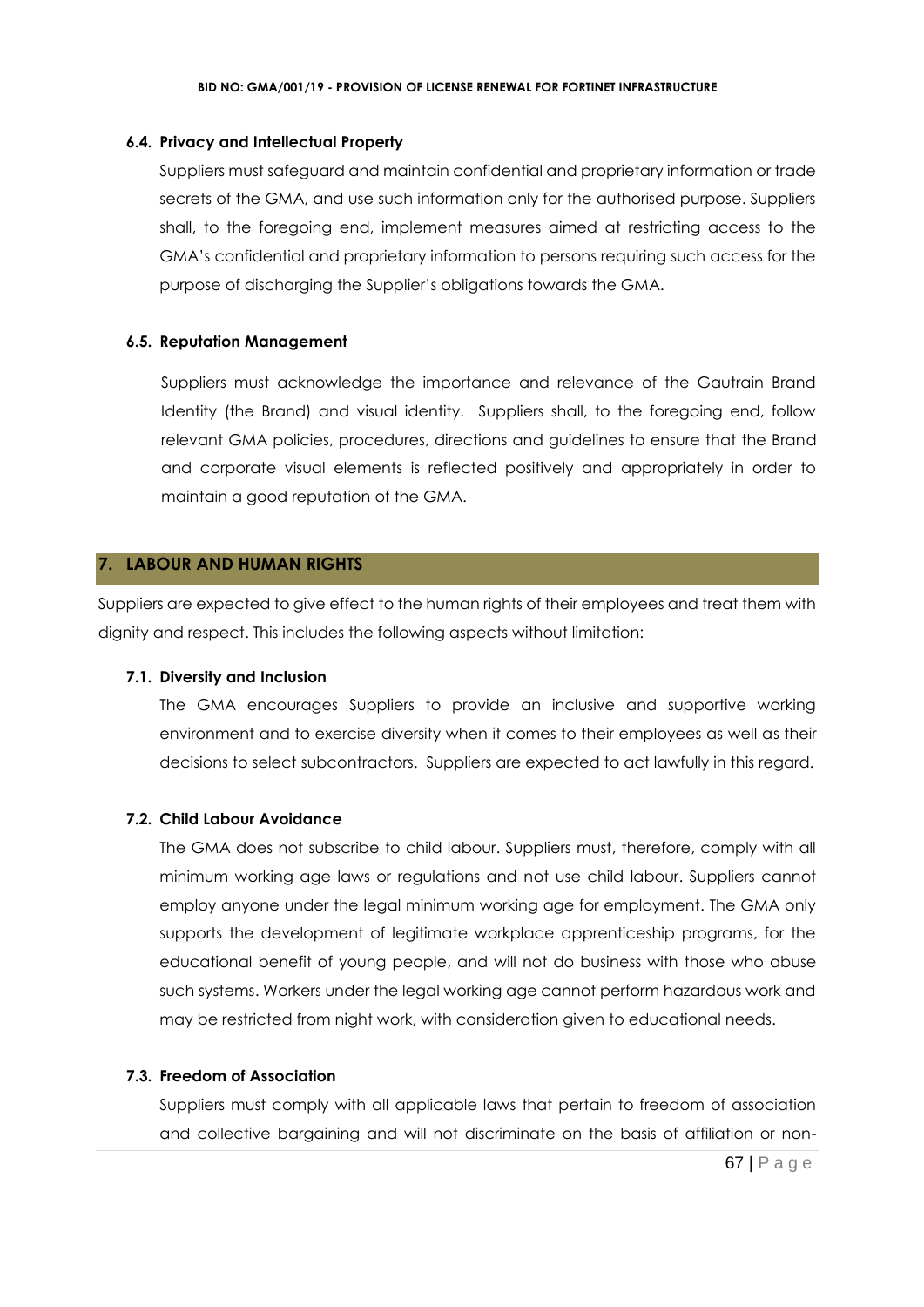affiliation. Suppliers will respect employees' rights to seek representation and will not disadvantage employees who act as workers' representatives.

### **7.4. Abuse/Harassment/Disciplinary Action**

While the GMA recognizes and respects cultural differences, Suppliers are required to provide their employees a workplace free of harsh and inhumane treatment, without any sexual harassment, sexual abuse, corporal punishment or torture, mental or physical coercion or verbal abuse of employees or threat of any such treatment. Suppliers must treat all employees with respect and dignity and comply with applicable legislation on disciplinary practices.

### **7.5. Fair and Equal Treatment**

Suppliers' terms and conditions of employment, including hiring, training, working conditions, compensation, benefits, promotions, discipline, termination or retirement are based on the individual's qualifications, performance, skills and experience.

### **7.6. Forced Labour**

Suppliers will employ all employees on a voluntary basis and do not use any prison, slave, bonded, forced labour or engage in any other forms of slavery or human trafficking.

### **7.7. Working Hours**

Suppliers commit to complying with all applicable laws regarding regular working hours, rest periods and overtime hours. Suppliers will not force employees to work overtime and employees will not be punished, penalised or dismissed for refusing to work overtime.

### **7.8. Compensation and Benefits**

Suppliers will fairly compensate all employees by providing wages and benefits in accordance with all applicable laws.

### **8. SAFETY, HEALTH, ENVIRONMENT AND QUALITY**

68 | P a g e Suppliers are expected to provide a safe and healthy working environment and, if applicable, safe and healthy company living quarters, and to operate in an environmentally responsible and efficient manner. Suppliers will comply with all applicable laws and regulations pertaining to health, safety, environment and quality in the workplace. GMA recognizes its social responsibility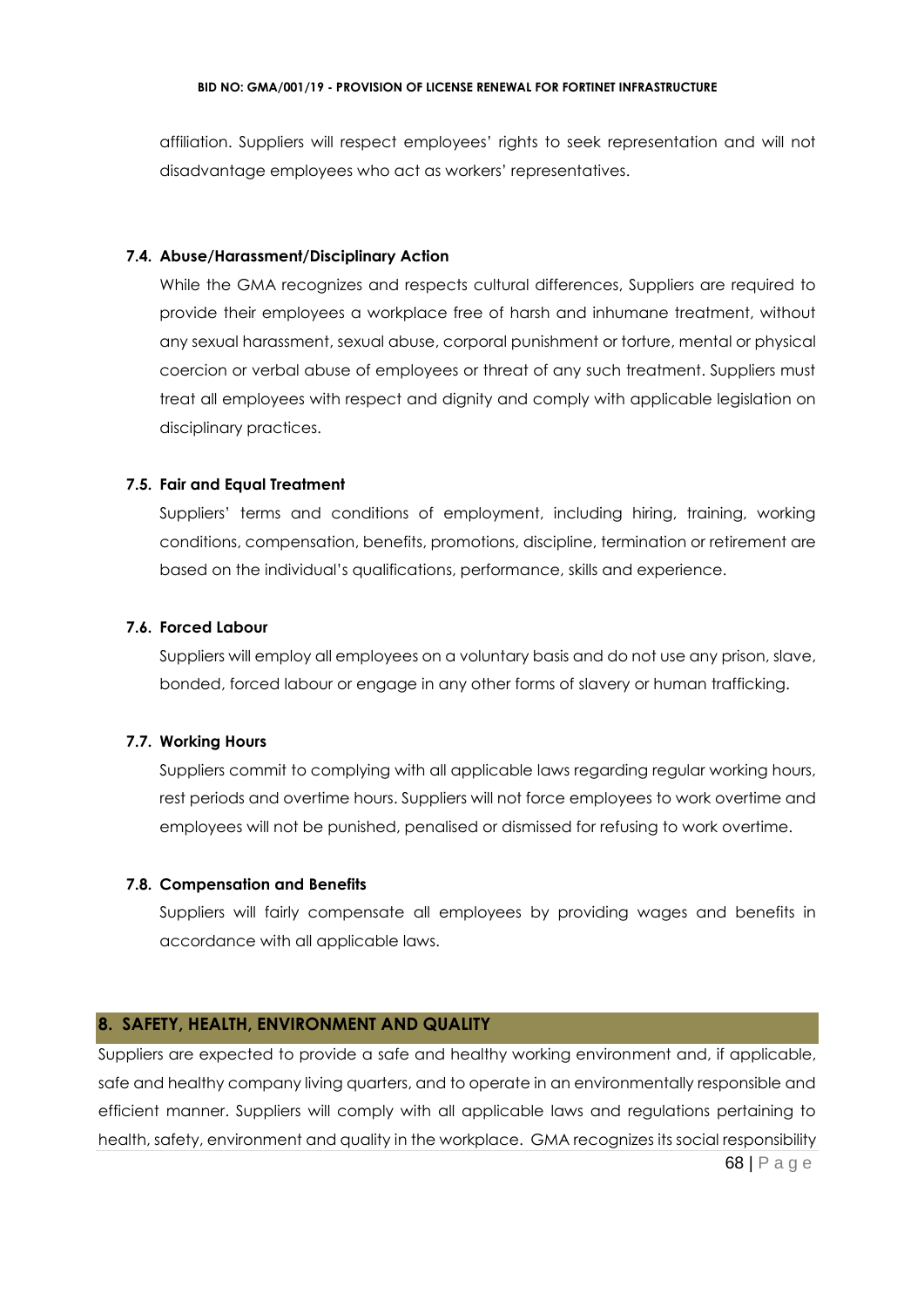to protect the environment and expects its Suppliers to share its commitment by responding to challenges posed by climate changes and working toward protecting the environment. Suppliers commit to continuously strive to improve performance in all these areas by integrating sound safety, health and quality management practices into all aspects of business without limitation:

### **8.1. Occupational Health and Safety**

Suppliers will protect their employees from any chemical, biological and physical hazards and physically demanding tasks in the workplace as well as from risks associated with any infrastructure used by their employees. Suppliers will provide appropriate controls, safe working procedures and preventative maintenance and necessary technical protective measures to mitigate health and safety risks in the workplace.

# **8.2. Product Safety**

Suppliers will make available material safety data sheets containing all necessary safetyrelevant information for all hazardous substances and will be provided to GMA and other parties in case of legitimate need.

### **8.3. Resource Conservation and Climate Protection/Waste and Emissions**

Suppliers will minimise or eliminate negative impact on the environment and climate at their source or by practices such as the modification of production, maintenance and facility processes, material substitution, conservation, recycling, material reutilisation, use of climate-friendly products, processes to reduce power consumption and greenhouse gas emissions. Suppliers will have systems in place to ensure safe handling, movement, storage, recycling, reuse and management of waste, air emissions and wastewater discharges. Suppliers will have systems in place to prevent or mitigate accidental spills and releases into the environment.

### **8.4. Quality Requirements**

Suppliers will meet generally recognised or contractually agreed quality requirements in order to provide goods and services that consistently meet GMA's needs, perform as warranted and are safe for their intended use.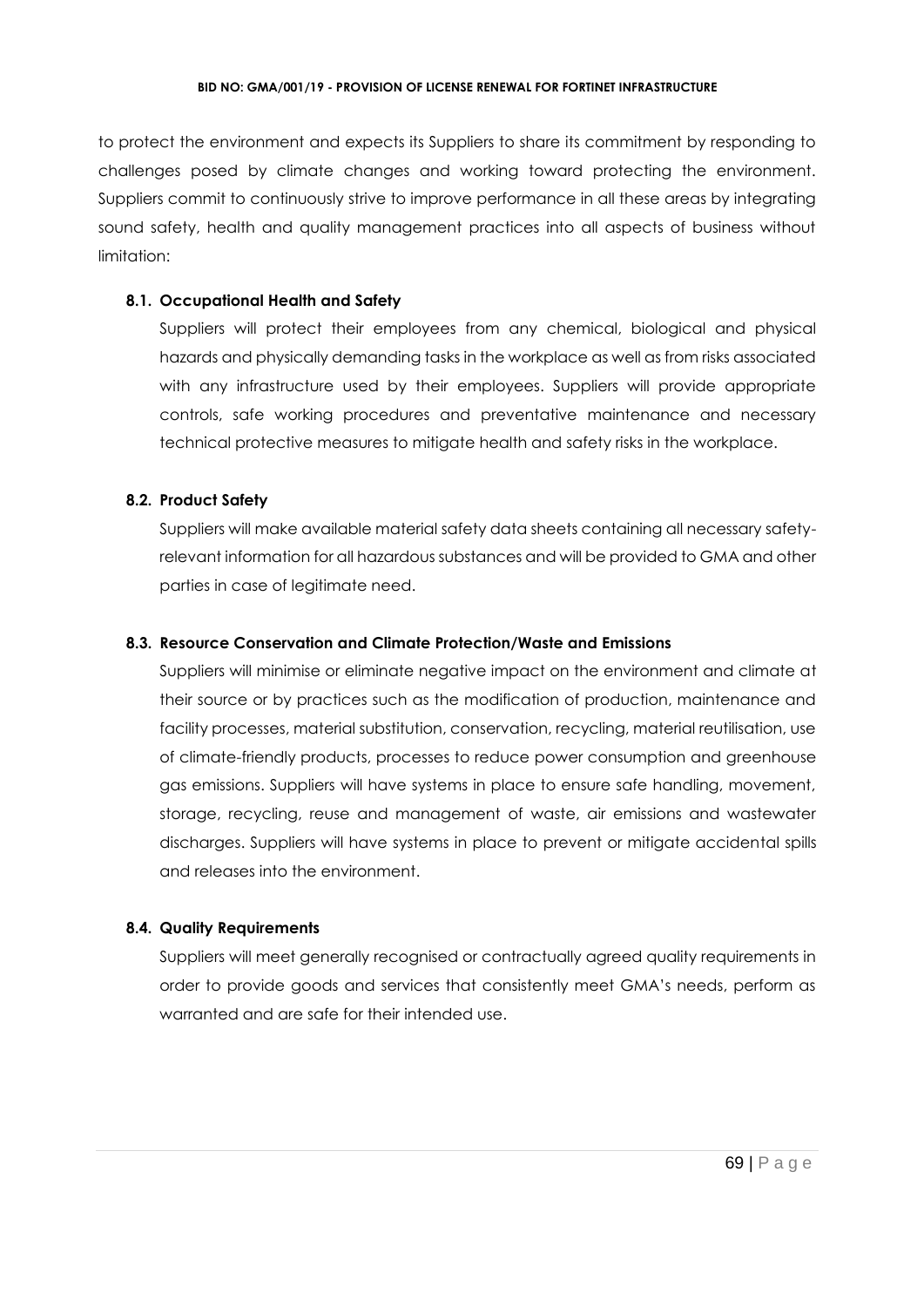# **9. MANAGEMENT SYSTEMS**

Suppliers are encouraged to fulfil the expectations set forth in this Supplier Code of Conduct by implementing management systems to facilitate compliance with all applicable laws and to promote continuous improvement and sustainability performance. Suppliers must communicate the principles set forth in this Supplier Code of Conduct to their employees and supply chains, and are expected to take disciplinary action against any of its employee or business partner, involved in discharging the Supplier's obligations towards the GMA, who acts contrary to the letter or spirit of this Code of Conduct.

Suppliers are expected to self-monitor and demonstrate their compliance with this Code of Conduct. Where non-compliance is detected, the GMA may, at its sole discretion:

- immediately remove from GMA premises, a Supplier who behaves in a manner that is inconsistent with this Code of Conduct or any GMA policy; or
- suspend any Purchase Order from the Supplier until satisfactory corrective action is implemented;
- terminate its relationship with the Supplier;
- facilitate the listing of the Supplier in the National Treasury Register of Restricted Suppliers or its equivalent; and/or
- report the Supplier to appropriate authorities or associations.

Suppliers are responsible for prompt reporting of actual or suspected fraud, corruption, theft, financial misconduct, dishonesty, or unethical conduct, relating to SCM processes in which they are involved, or the discharge of their contractual obligations towards the GMA, to the GMA's management, or the GMA's Fraud Hotline.

# **10. ROLES AND RESPONSIBILITIES**

| <b>Responsibility</b>     | <b>Designation</b>             | Level of Responsibility /<br><b>Accountability</b>           |
|---------------------------|--------------------------------|--------------------------------------------------------------|
| <b>Accounting Officer</b> | <b>Chief Executive Officer</b> | The Chief Executive Officer is<br>$\bullet$                  |
|                           | (CEO)                          | responsible for articulating the<br>core values for the GMA. |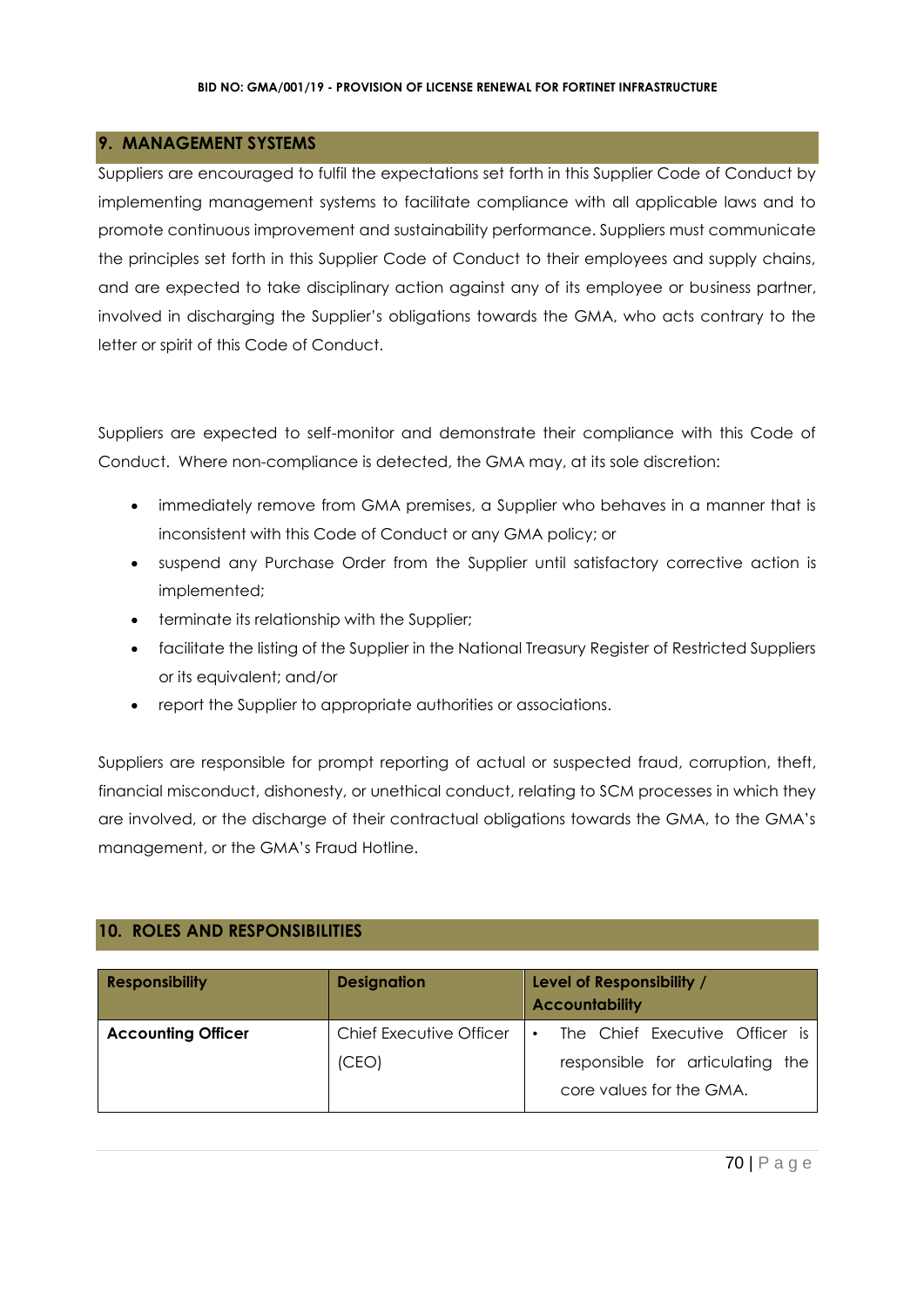| <b>Responsible Authority</b>                           | <b>Chief Financial Officer</b><br>(CFO) | Responsible for communicating<br>this code to the Suppliers and<br>guidance<br>the<br>providing<br>on<br>management of exceptions to<br>this code.<br>Responsible<br>implementing<br>for<br>suitable systems to support the<br>implementation of this code of<br>conduct.               |
|--------------------------------------------------------|-----------------------------------------|-----------------------------------------------------------------------------------------------------------------------------------------------------------------------------------------------------------------------------------------------------------------------------------------|
| <b>Executing Authorities</b>                           | All GMA employees<br>and Suppliers      | Responsible for upholding and<br>$\bullet$<br>putting into action this code of<br>conduct.<br>Responsible for ensuring<br>compliance and reporting non-<br>compliance to this code of<br>conduct.                                                                                       |
| Administrative/Revisions/A<br>mendments Responsibility | Executive Manager:<br><b>SCM</b>        | Responsible for the annual review<br>of the code and/or amending of<br>the code as necessary.                                                                                                                                                                                           |
| <b>Enquiries</b>                                       | <b>Chief Financial Officer</b><br>(CFO) | Responsible<br>for<br>$\bullet$<br>the<br>overall<br>management<br>and<br>implementation of GMA SCM<br>Proposed Corrections<br>policies.<br>and/or<br>amendments<br>$\overline{1}$<br>this<br>document must be forwarded to<br>the Executive Manager: SCM in<br>the Finance Department. |

# **11. RELATED DOCUMENTS**

Content of this Code of Conduct is informed by the following legal standards:

- i. The Constitution of the Republic of South Africa, act 108 of 1996, Section 217;
- ii. Occupational Health and Safety Act, 1993;
- iii. Public Finance Management Act (PFMA) of 1999;